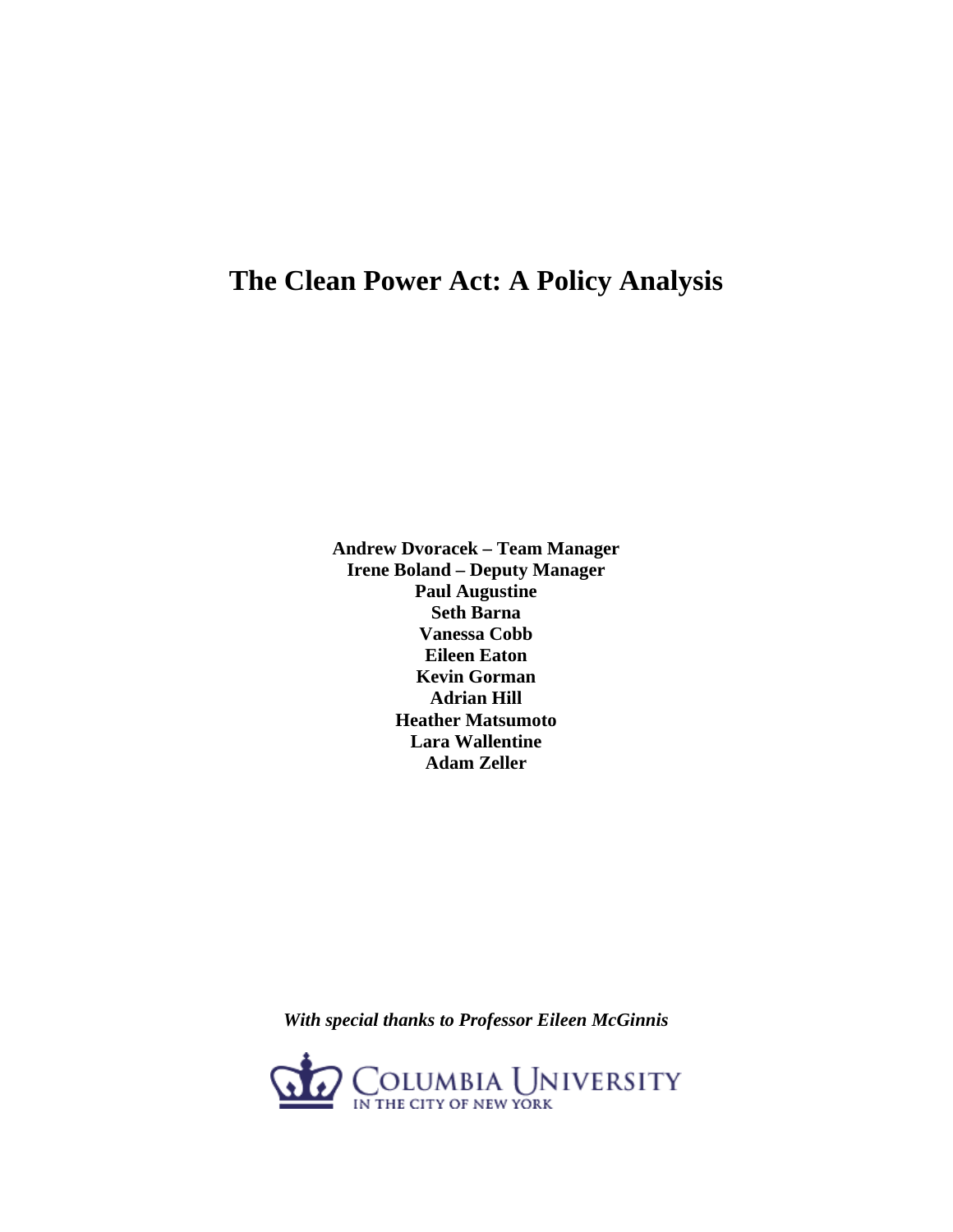### **Acknowledgments**

The preparation of *The Clean Power Act: A Policy Analysis* was completed during the first two semesters of the Master of Public Administration Program in Environmental Science and Policy at Columbia University's School of International and Public Affairs. Initial work on this report began in June 2004 under the direction of Andrea Schmitz and concluded in December 2004 under the direction of Eileen McGinnis. The managers for the Clean Power Team were Lara Wallentine and Vanessa Cobb in Summer 2004 and Andy Dvoracek and Irene Boland in Fall 2004. Additionally, we are very grateful to the following individuals from Columbia University, the U.S. Environmental Protection Agency, the United Nations, the Senate Committee on Environment and Public Works, Southern Company, and Exxon Mobil Corporation for their insight and suggestions: Rob Brenner, Steve Cohen, Beth Craig, Niko Dietsch, Jessica Furey, Ray Harry, Reid Harvey, Jeff Heal, Steve Kellogg, Roman Kramarchuk, Chris Miller, Ken Munis, and Roger Raufer.

*The Clean Power Team Columbia University New York, NY 8 December 2004*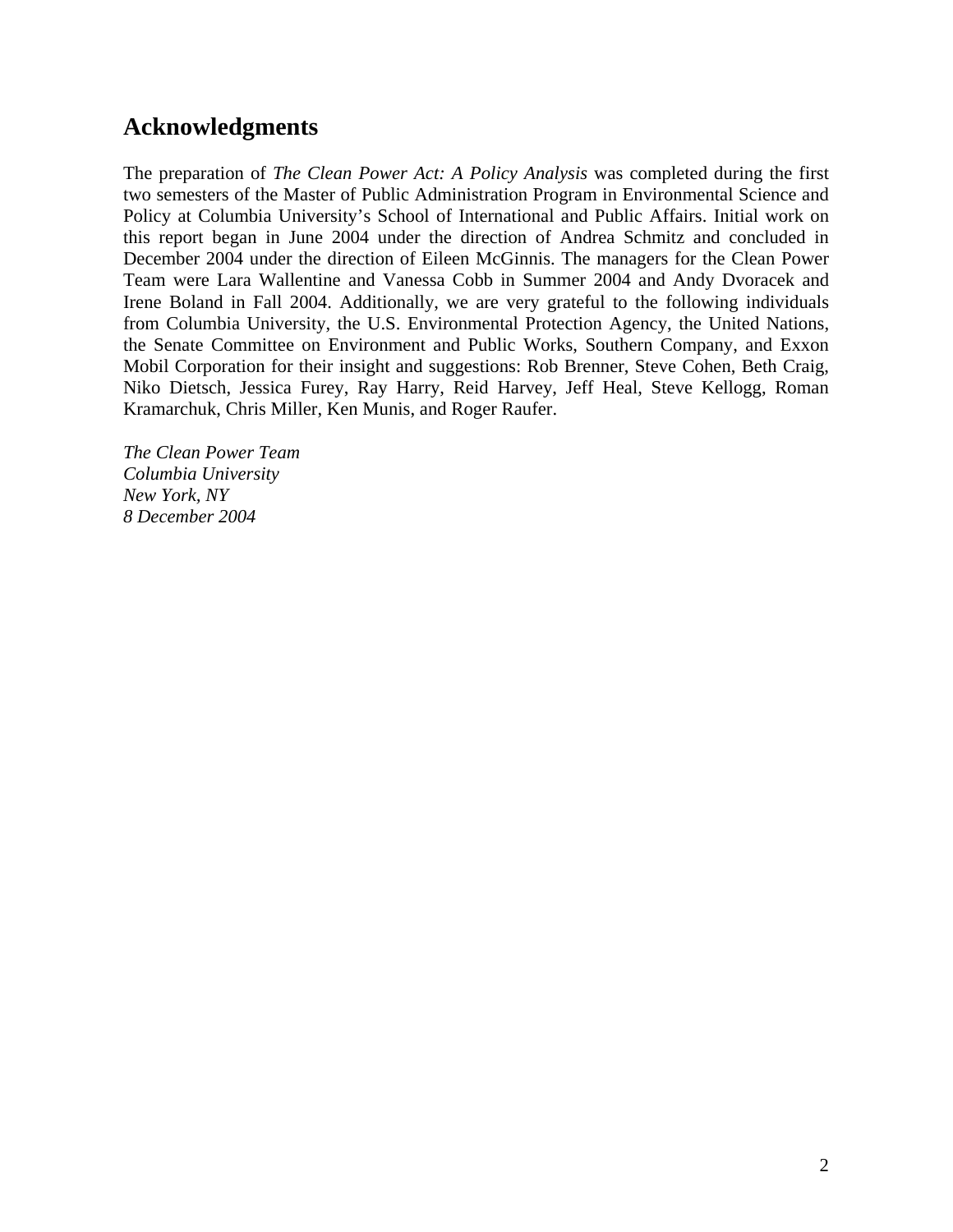## **Executive Summary**

The Clean Power Act (CPA) of 2003 is a four-pollutant bill, sponsored by Senator Jim Jeffords (I–VT) which authorizes a domestic cap-and-trade program for carbon dioxide  $(CO<sub>2</sub>)$ emissions from electric utility point sources. In response to international scientific consensus on the progression of global climate change, this bill imposes a cap on  $CO<sub>2</sub>$  emissions levels from these sources. The issue of global climate change poses a challenge to both current and future generations. It is a polarizing issue both internationally and domestically, as exemplified by international carbon regulation and U.S. resistance to ratifying the Kyoto Protocol. However, even without U.S. participation, Kyoto Protocol was ratified by Russia in November 2004, and will go into effect in February 2005. This is a reflection of the global importance many countries place on the problem of climate change, and indicates the international political importance of the Clean Power Act of 2003.

The Clean Power Act is the first piece legislation in the U.S. designed to curb  $CO<sub>2</sub>$  emissions. It aims to reduce national  $CO<sub>2</sub>$  emissions from utilities to 17 percent below 2000 levels by 2020. Currently, the U.S. emits an estimated 25 percent of global  $CO<sub>2</sub>$  emissions, with the power-generation sector contributing 35 percent of those emissions. Our implementation plan is tailored to correspond with modifications seen during Congressional mark-ups and the Federal Rulemaking Process to the bill. Our plan meets the goal of achieving a politically feasible law and ensuring effective program options. The most important modifications include an extension of compliance deadlines and an incremental phase-in of emissions caps to promote long-term capital investment with short-term efficiency improvements.

The Carbon Dioxide Emissions Program of the Clean Power Act addresses industry skepticism with flexibility by establishing a market-based  $CO<sub>2</sub>$  cap-and-trade program through existing Clean Air Markets. It also provides financial assistance through grant funds and loan opportunities to promote research and development and state energy efficiency initiatives. The program will be federally regulated but implemented at the state level, and will measure success through reductions in carbon dioxide emissions, as well as analysis of economic impacts to both consumers and producers. The Clean Power Act's Carbon Dioxide Reductions Program implements a flexible domestic  $CO<sub>2</sub>$  reduction scheme to encourage the development of and investment in technological solutions while minimizing the short-term costs to American consumers and the U.S. economy.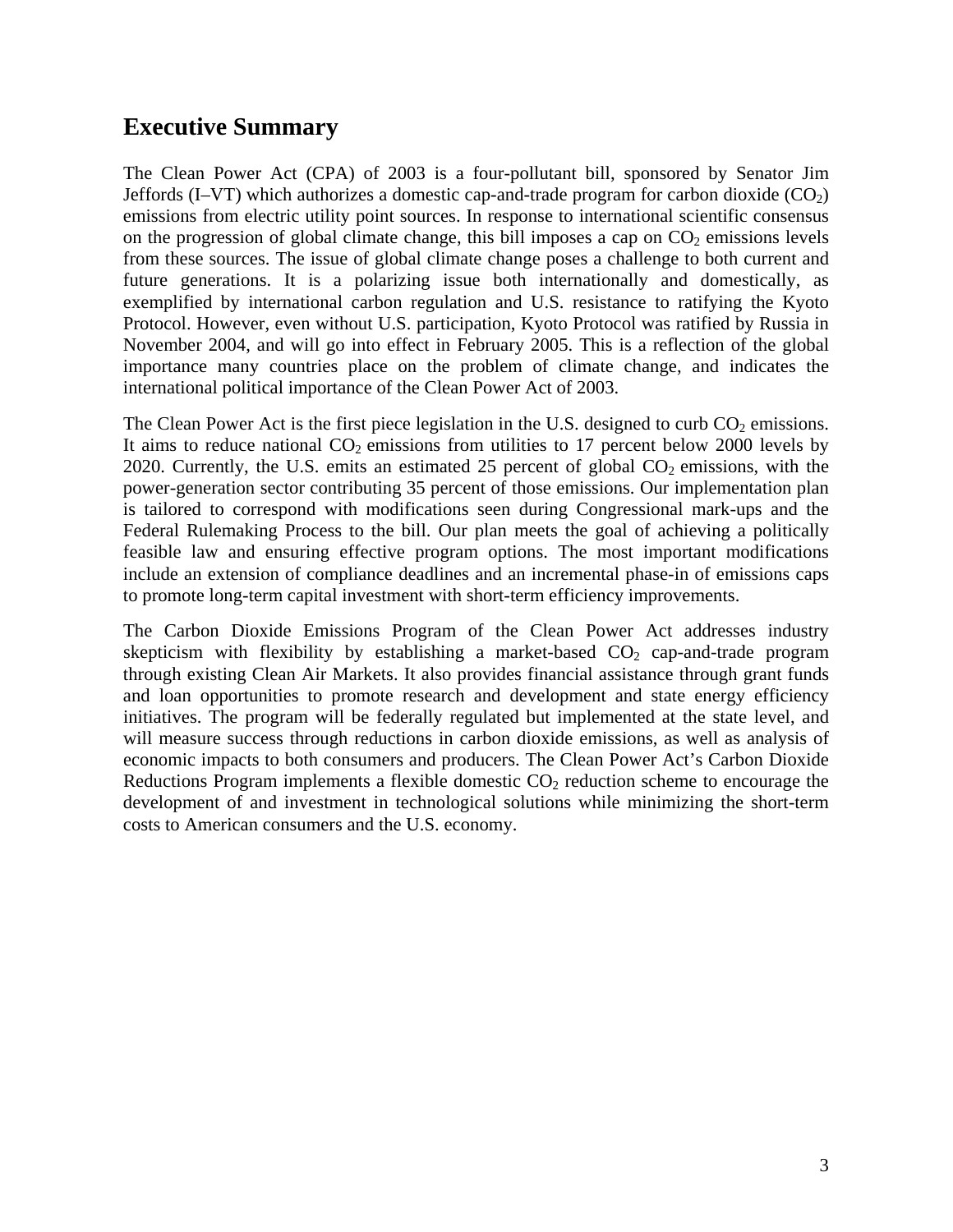#### **TABLE OF CONTENTS**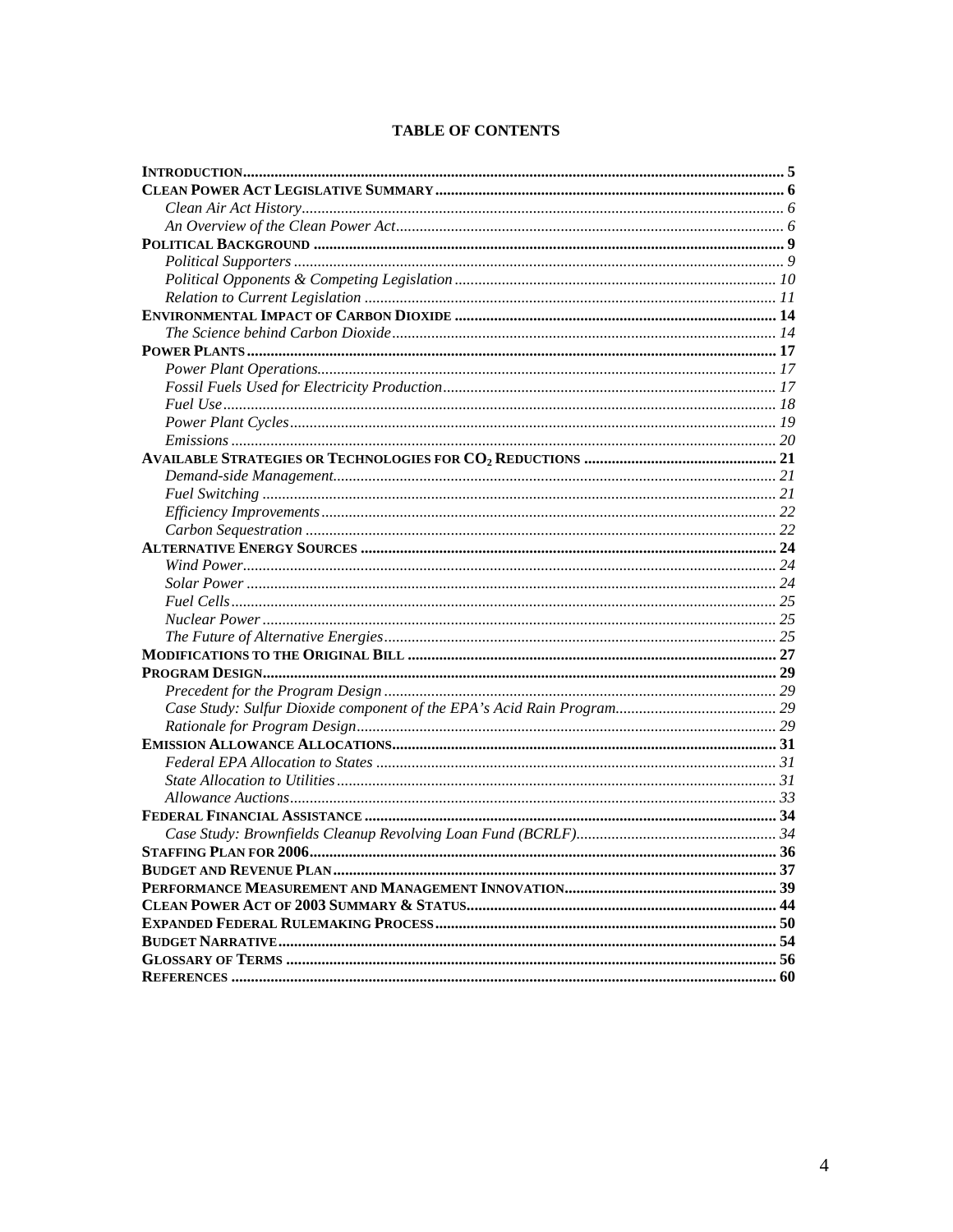### **Introduction**

The Clean Power Act of 2003 is a multi-pollutant bill that sets strict caps on the emissions of four pollutants—carbon dioxide (CO<sub>2</sub>), sulfur dioxides (SO<sub>2</sub>), nitrogen oxides (NO<sub>x</sub>), and mercury (Hg)—by establishing industry reduction requirements for the electricity-generation sector. The Act directs the Environmental Protection Agency (EPA) to administer an emissions allowance program, which determines annual caps for the four aforementioned pollutants while enabling operational flexibility for power plants. In addition, the CPA encourages energy conservation, the use of renewable and clean energy technologies, and pollution reduction as long-term strategies to protect human health and the environment.

The following analysis outlines the necessary steps for implementation and measurement assuming passage of the bill by Congress and some modifications to the bill as a result of the Federal Rulemaking process. This analysis focuses exclusively on a new Carbon Dioxide Reduction Program designed to meet the  $CO<sub>2</sub>$  reductions mandated by the Act. The reductions of  $CO<sub>2</sub>$  to 2.05 billion tons by 2009 as mandated by the original Clean Power Act of 2003, which is 17 percent below 2000 levels, has excessive economic costs of implementation. Therefore, in the following analysis, the CPA establishes a three-phase reduction plan of 17 percent below 2000 by year 2020. Here forward, references to the Clean Power Act of 2003 include these modifications while still being referenced as the Clean Power Act of 2003.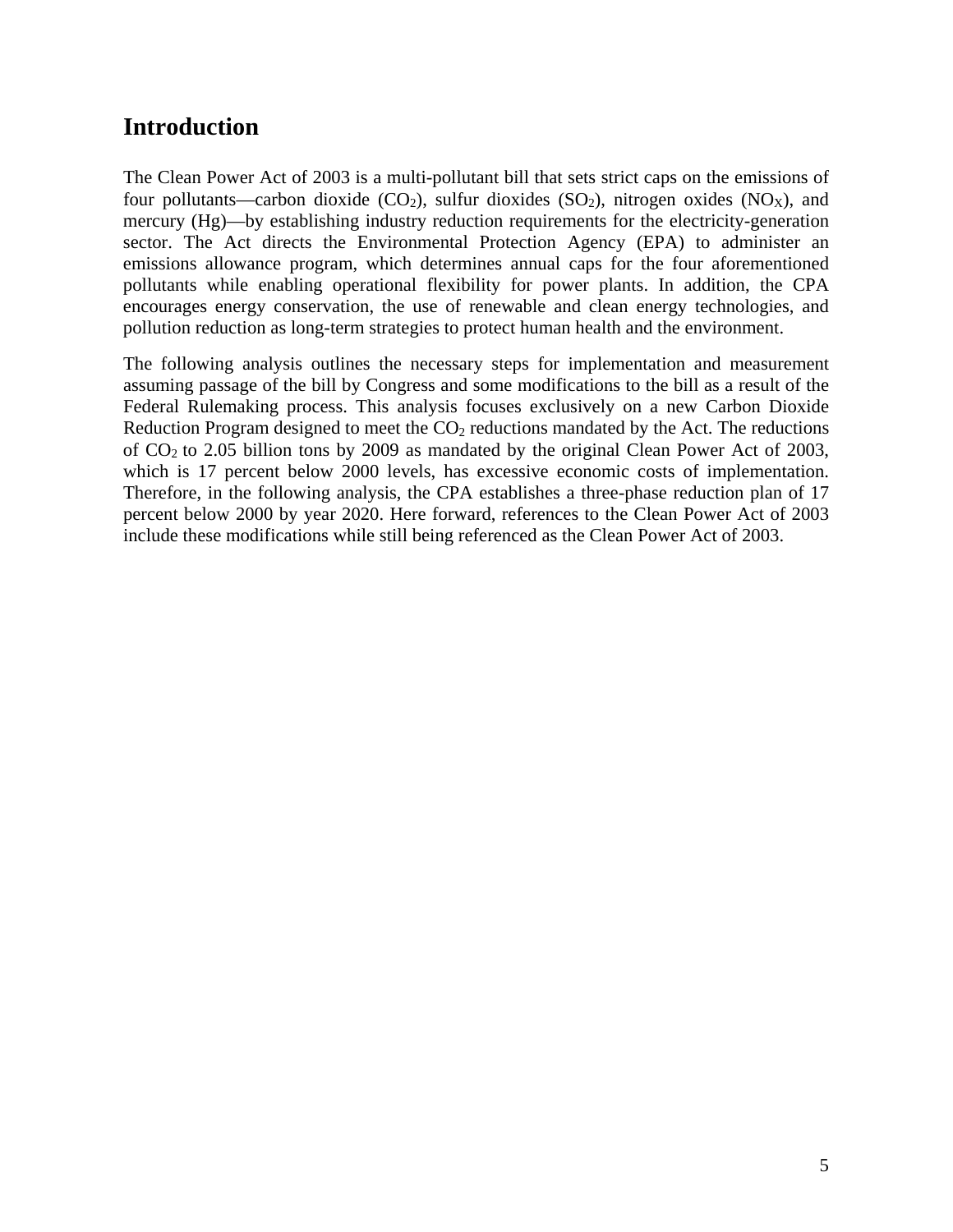## **I. Political Context**

## **Clean Power Act Legislative Summary**

#### *Clean Air Act History*

Congress passed the Clean Air Act (CAA) in 1963 to improve air quality in the United States. This legislation allocated funds to state and local regulatory agencies in the form of grants to implement pollution control efforts. Over the course of the next three decades, Congress passed a series of amendments to strengthen the CAA in 1970, 1977, and 1990.

The 1970 CAA Amendments coincided with increased national environmental awareness and activism. They represent a landmark in federal involvement in air quality control by establishing the National Ambient Air Quality Standards (NAAQS), targeting both vehicle and stationary source emissions, and enabling citizens to pursue legal recourse when NAAQS standards are not met. The 1977 Amendments took additional steps to protect air quality by strengthening pollution standards and including the designation of carcinogenic emissions as hazardous air pollutants. The 1990 Amendments set additional strict standards on individual pollutants and enforced the use of maximum achievable control technology (MACT) for certain emissions sources.

Congress has periodically amended the CAA to address new scientific concerns of air pollution and to incrementally improve air quality control on a national level.

#### *An Overview of the Clean Power Act*

The CAA has historically been successful in reducing air pollution because it continually updates its standards to reduce pollution based on updated medical information about health impacts and technological feasibility. Carbon dioxide, however, has never been federally regulated, and unlike other pollutants, its environmental ramifications are experienced globally. Innovations in air emissions policies, typified by the 1990 Acid Rain Program and advances in pollution abatement technologies, demonstrate that it is possible to make economical emissions reductions from the electricity generating sector.

The CPA amends the CAA to establish a cap on carbon dioxide emissions. It establishes a three-phase system of reduction caps with 2009, 2015, and 2020 deadlines and authorizes EPA to use a system of tradable emissions allowances to achieve these limits. The allowances provide for dramatic emissions reductions at a decreased cost to utilities as compared to traditional command-and-control regulations. The Act also encourages energy conservation, use of renewable energy technologies, and development and implementation of clean energy and advanced pollution reduction technologies as long-term strategies.

The CPA of 2003 outlines four specific measures to reduce carbon reduction:

- Emissions Limits
- Emissions Allowances
- Enforcement
- Special Provisions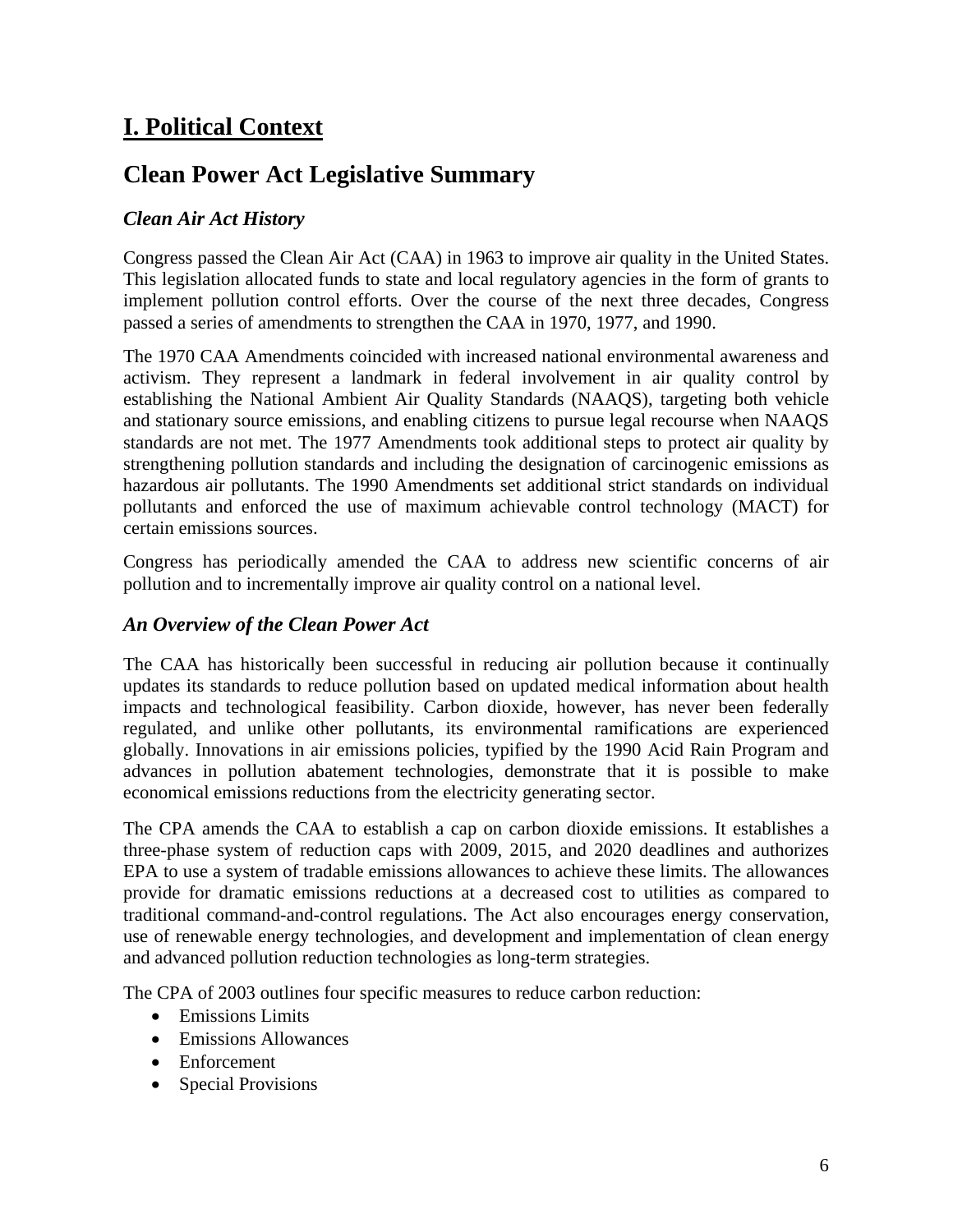#### **Emissions Limits**

The CPA explicitly defines the national pollution limits that the electricity generating industry cannot exceed during a year. The Act sets carbon dioxide emission caps at year 2000 levels for 2009, 10 percent below year 2000 levels by 2015, and, finally, 17 percent below year 2000 levels by 2020.

#### **Emissions Allowances**

EPA's Administrator is responsible for establishing an emission allowance trading system by which electric companies will be able to buy and sell allowances on the open market. An emissions allowance system enables maximum pollution reduction at the lowest cost by equitably distributing the relative burden of emissions reductions throughout the regulated sector. Cap-and-trade programs ensure a given level of air quality while allowing the industry to meet that standard in an economically efficient way. Under the CPA, one allowance is equivalent to one ton of carbon dioxide emissions. Allowance allocation is a two-part process managed by EPA and individual states.

At the end of each year, power facilities must submit one emission allowance to EPA, via state permitting authorities, for every ton of carbon dioxide emitted. Facilities that emit more  $CO<sub>2</sub>$  than they have allowances will be in violation of the CPA and liable to penalty as specified in the Act. In order to meet emissions caps, individual facilities may purchase unused allowances from other plants on the open market or through EPA's allowance auction. Because the sum of all emissions allowances equals the nationwide annual quota for emissions, the aggregate level of  $CO<sub>2</sub>$  emitted does not increase when a given facility emits more than its limit and purchases allowances to make up the difference. The emissions allowance system gives individual power plants flexibility in choosing compliance strategies while maintaining adherence to air emissions regulations. The allowance system also creates a financial incentive for production efficiency, energy conservation, the use of clean and renewable technologies, and pollution prevention.

#### **Enforcement**

The CPA explicitly states the penalty for violating the Act: for emitting pollutants in excess of emissions allowances, a fine of three times the market value of an allowance exceeded will be incurred. For example, if a facility emits 5,000 tons of carbon dioxide beyond the number of allowances it holds and the market value of a  $CO<sub>2</sub>$  allowance for that year is \$10, then the facility would have to pay \$150,000.

#### **Special Provisions**

The CPA provides multiple provisions designed to offset economic harm resulting from its implementation, such as the promotion of efficiency and renewable technologies, and the funding of research on carbon sequestration. In addition, each year the EPA Administrator may distribute a portion of the emissions allowances for transition assistance to displaced workers and communities economically impacted by this act, as well as to producers of electricity-intensive products. Up to 6 percent of the total allowances may be distributed to these groups starting in 2009; this percentage decreases by 0.5 percent each year thereafter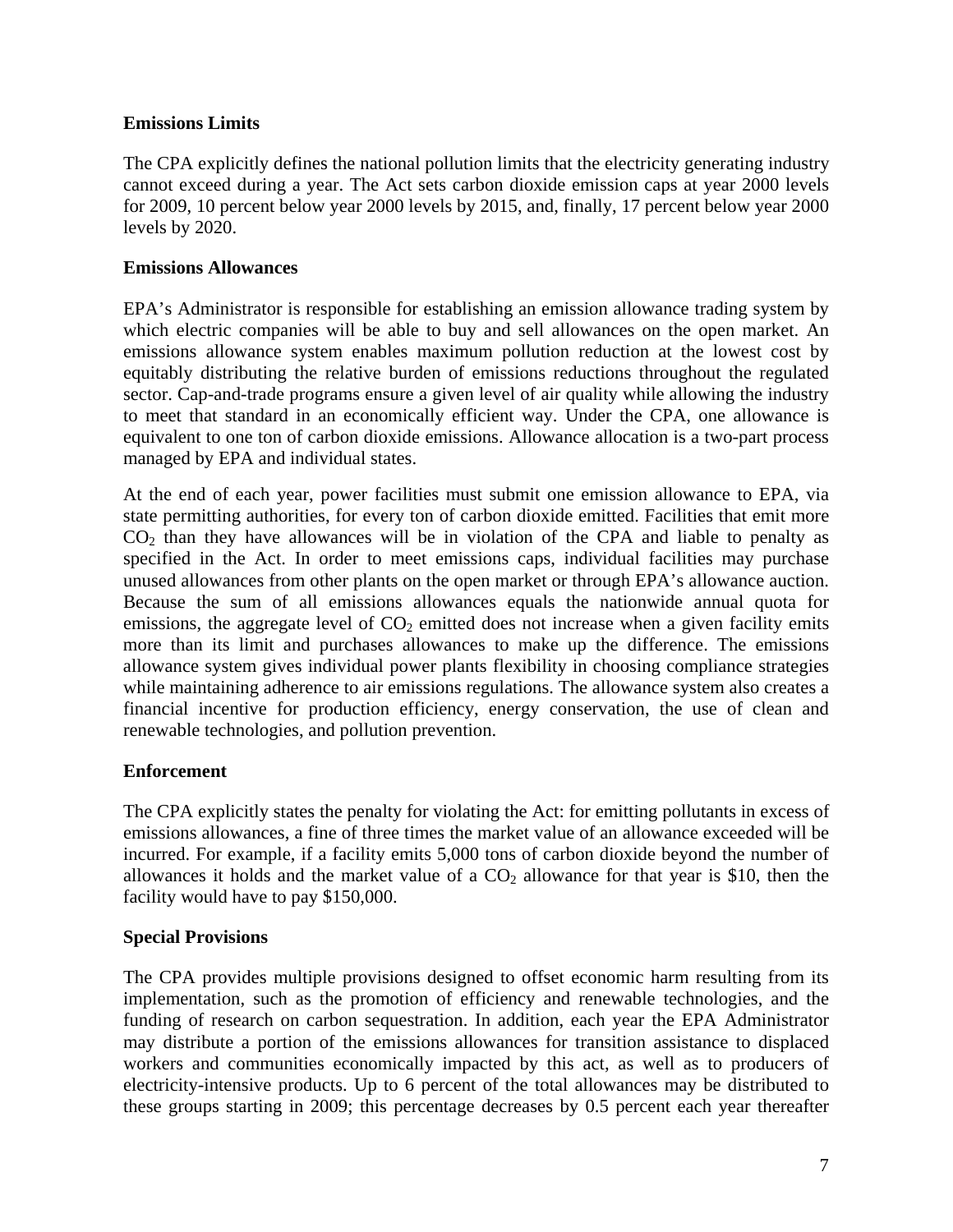until expiration in 2018. Additionally, revenues from the sale of allowances will help assist states and power companies through grants and revolving loans. Both programs will be run by EPA with and annual application process to determine distributions of funding.

The CPA also supplies transitional assistance to individual electricity generating facilities based on their output to help defray the capital costs of pollution abatement technology. Up to 10 percent of the total allowances may be distributed to these facilities in 2009; this percentage decreases by 1 percent per year until expiration in 2018. Producers of renewable energy, energy efficient sources, and clean energy sources are also eligible for allowances based on the amount of electricity generated by these sources or the electricity saved through the use of more efficient sources. In order to promote research in the sequestration of carbon dioxide, up to 0.075 percent of the allowances (more than 15,000,000 in the first year) for  $CO<sub>2</sub>$  will be used to develop permanent and environmentally-benign sequestration methods. Further description of the provisions inclusive of the science and political implications will be provided in subsequent sections of this analysis.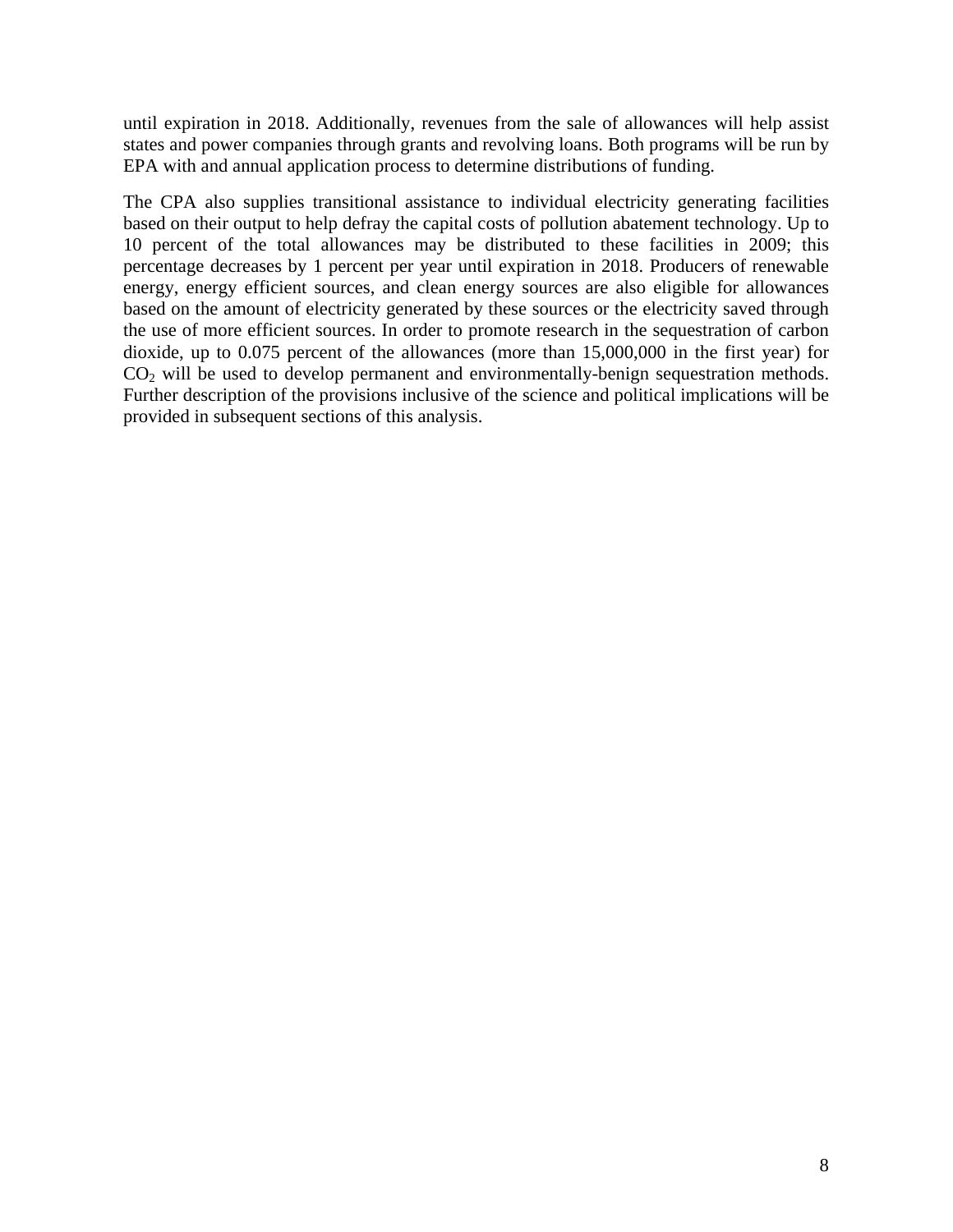## **Political Background**

The Clean Power Act, first sponsored by Senator Jim Jeffords (I-VT) in 2001, proposed nationwide reductions of air pollutant emissions from large power plants but made little progress in the  $107<sup>th</sup>$  Congress. Although Jeffords secured 19 co-sponsors for the subsequent CPA of 2003, the Act was (and is) still thought to be too politically controversial. Opponents of the Act maintain that the costs to industry are too high (and that subsequent costs to consumers would be prohibitive), the emission targets are overly ambitious, and the proposed time scale infeasible.

#### *Political Supporters*

Supporters of the CPA include environmentalists, human health advocates, and Northeastern states, as well as the international community, and some multinational corporations. Further support of carbon reductions outside of CPA can be seen through many state and federally sponsored reductions programs.

Environmental groups are the primary political supporters of the CPA of 2003. National, state, and local groups such as the Natural Resources Defense Council (NRDC), Sierra Club, and State and Territorial Air Pollution Program Administrators (STAPPA) strongly support the CPA, particularly for its novel regulation of  $CO<sub>2</sub>$  emissions.

Human health advocates as well as insurance providers also support the bill. For example, the American Lung Association and the American Cancer Society commend the Act's ability to address the threats to public health posed by air pollution.

Northeastern states, including New York, New Hampshire, Connecticut, Vermont, and Delaware, support the Act because of the environmental benefits they stand to receive through its regulations. Support is also exemplified by the seven states participating in litigation against EPA for pending violations of the Clean Air Act – New York, Connecticut, Rhode Island, New Jersey, Massachusetts, Maine and Washington – also support CPA. These seven states, generally the most adversely affected by air pollution originating from Midwest power plants, assert that the modernization of older power plants will curtail the negative impacts produced by these facilities.

The international community supports measures that would reduce global  $CO<sub>2</sub>$  emissions, as shown by the recent ratification of the Kyoto Protocol, which will go into effect in early 2005. In addition, British Prime Minister Tony Blair, intends to designate global climate change as his primary concern when he leads the Group of Eight (G8) summit in 2005.

International carbon regulations have implications for both multinational corporations and their domestic competitors. Many multinational energy companies have already begun implementing environmental controls on their operations in response to increased global environmental consciousness. These entities support the Act, because it would level the playing field for all constituents in the industry by requiring common standards both in the U.S. and abroad. Domestic  $CO<sub>2</sub>$  emissions regulation diminishes uncertainty for corporations and would clarify their opportunities in the context of international carbon regulations and variable state policies.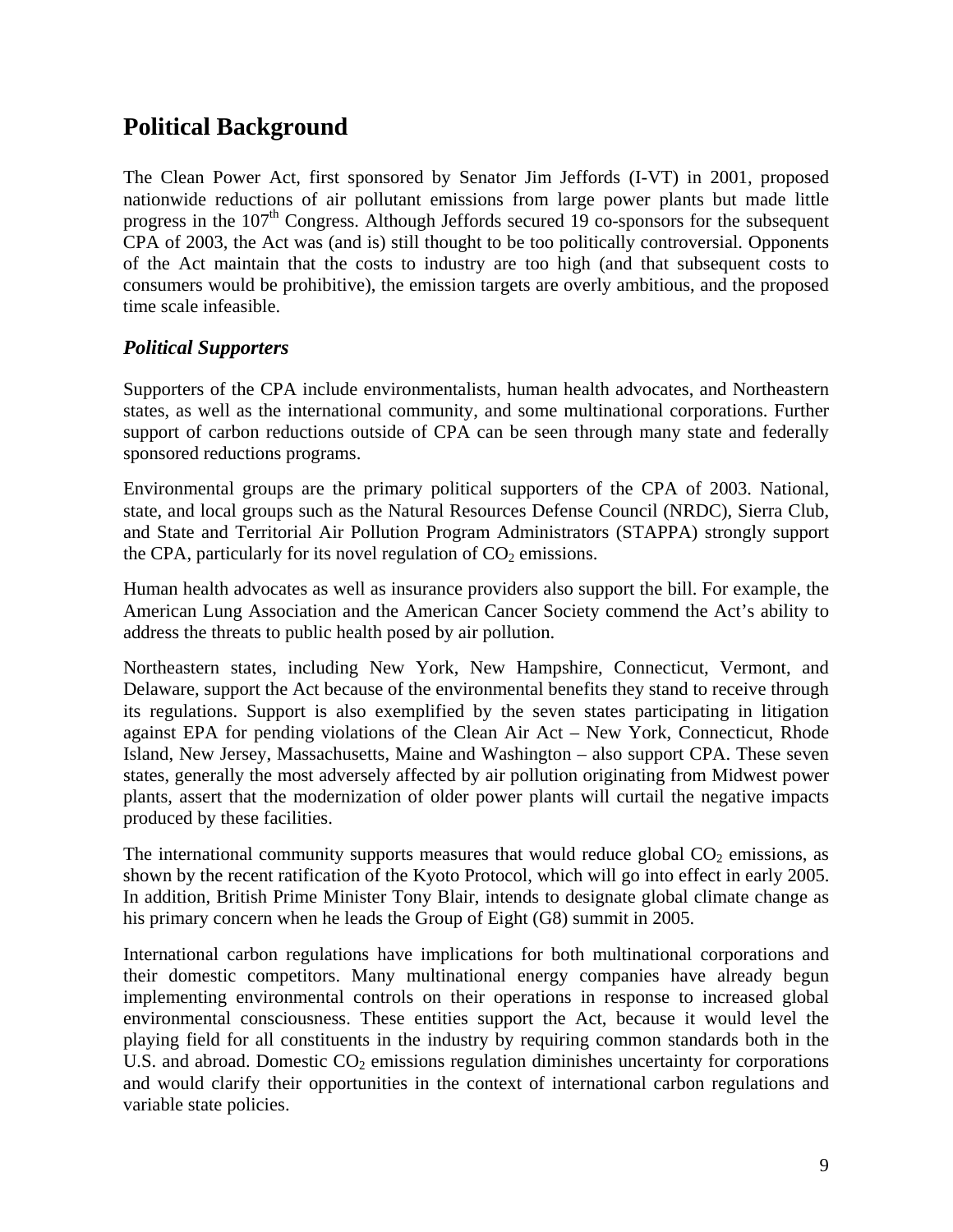#### *Political Opponents & Competing Legislation*

Various entities have opposed the bill, primarily for its strict emissions caps and its ambitious implementation deadlines. These include utility companies, state representatives, industry interest groups, the Chairman of the Environment and Public Works committee, and the current White House administration.

Utilities such as American Electric Power, CenterPoint, First Energy Corporation, and the Tennessee Valley Authority oppose the bill because of anticipated compliance costs attributed to the strict emission reductions. These companies argue that existing legislation and current practices sufficiently maintain and improve environmental quality, and that additional rules, requiring the installation of pollution control equipment, impede their long-term strategies to reduce pollution.

Congressmen and congresswomen from coal and Midwestern states also oppose the bill for its anticipated economic impact. Representatives from West Virginia, Pennsylvania, and Ohio allege that the bill's stringent emission reduction requirements and ambitious deadlines will adversely affect the coal industry. They also predict that many coal-fired power plants would effectively have to close, thereby leaving thousands of workers unemployed.

Industry interest groups supporting the coal and power industry such as Coalition for Affordable and Reliable Energy (CARE), National Association of Manufacturers (NAM), American Petroleum Institute, and American Coal Foundation oppose the bill on the basis of cost to their industries. According to CARE, "The consequences of adopting [The Clean Power Act of 2003] are clear: Escalating energy prices and significant risk of electricity shortages for American consumers and businesses." (Oakley, 2002).

Senator James Inhofe (R-OK), Chair of the Environment and Public Works Committee (EPW), is a long-time steward of private energy and electricity interests. He believes the CPA's initiative is too broad in scope, and instead advocates more localized requirements for emissions standards. Inhofe is the sponsor of a competing Senate bill, the Clear Skies Initiative of 2003, upon which the White House models their Clean Air Interstate Rule. Clear Skies calls for a similar cap-and-trade program on sulfur dioxide and nitrogen oxide, and permits the trading of mercury, whereas the CPA does not. However, Clear Skies does not regulate  $CO<sub>2</sub>$  emissions.

Senator Tom Carper (D-DE) also sponsored a competing bill during the  $108<sup>th</sup>$  Congress called the Clean Air Planning Act of 2003. This bill places emission caps on the same four pollutants as the CPA,  $CO_2$ ,  $SO_2$ ,  $NO_X$ , and Hg; however it has proposed emissions caps that allow higher amounts of pollution than the caps in the CPA, making it less stringent. The Clean Air Planning Act also establishes a cap-and-trade program with varying cap allowances by pollutant. The Clean Air Planning Act Senate Bill, S.843 is currently stalled in the Committee on Environment and Public Works and its corresponding House bill, H.R. 3093, remains stalled in the Subcommittee on Energy and Air Quality.

It has been argued that the considerable restrictions and expense of CPA caps render implementation at the federal level undesirable. These opponents support continued reliance on existing voluntary programs at the state level, particularly for carbon dioxide emission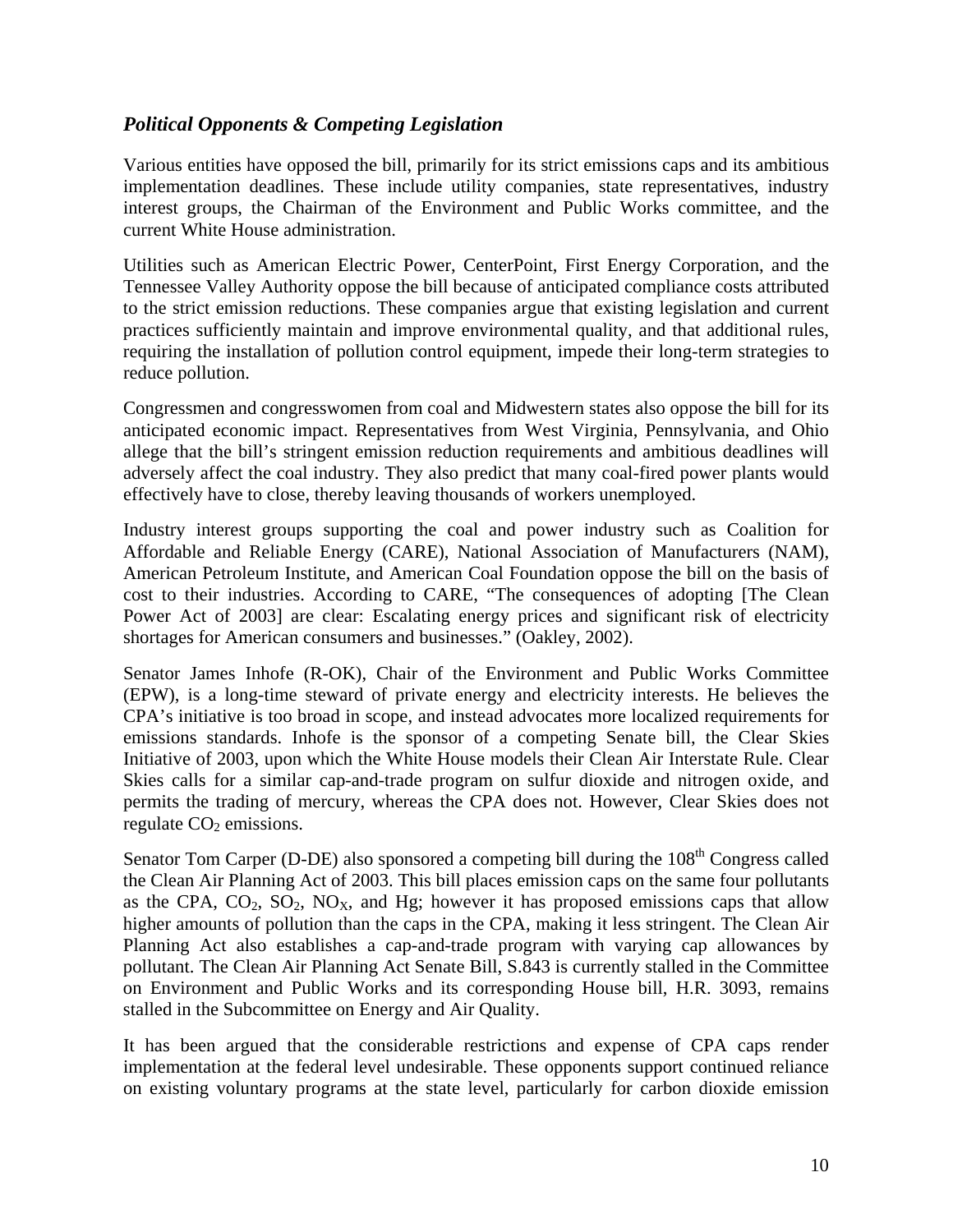reductions. Many states already possess or propose laws addressing various components of this Act. However, there are also national voluntary programs that include the Climate Vision Partnership, Climate Leaders, and Voluntary Registry for Reporting Greenhouse Gas (GHG) Reductions the Clean Energy Group, the Clean Energy States Alliance, and Targeted Incentives for GHG Sequestration.

#### *Relation to Current Legislation*

During the decades since the Clean Air Act's original ratification, Congress has passed three rounds of amendments placing stricter regulations on air pollution sources, including power plants. Both federal and state governments proposed both stricter and less stringent laws while actually passing and implementing bills that further efforts to reduce power plant emissions. Some of these proposed programs complement the goals of the CPA, while others are redundant and less robust. Legislation that regulates power plant emissions remains a source of political contention as it represents divergent regional interests, and, to a lesser extent, partisanship. As a substitute for Clear Skies Act of 2003, which has not been welcomed by Congress, EPA has initiated rules known as the Interstate Air Quality Rule (IAQR) and the "Mercury Rule." These rules are continually changing and we explore the changes being proposed for the Mercury Rule later on in this text. Under EPA, these different rules would circumvent the legislative process and reduce some Hg,  $SO_2$  and  $NO_x$ . However, the reductions would not be as rigid as those seen in the proposed in the Clear Skies Act.

Currently, existing federal regulations governing power plant emissions authorize the EPA to regulate  $SO_2$  and  $NO_X$  as criteria pollutants through its National Ambient Air Quality Standards. In particular, EPA's Acid Rain Program targets  $SO_2$  emissions nation-wide, and its  $NO<sub>X</sub>$  State Implementation Plan budget trading program focuses on reducing nitrous oxides at the state level. EPA also mandates New Source Review (NSR) be implemented at power plants, which requires new stationary sources of air pollution or major modifications of existing facilities to apply the Lowest Achievable Emissions Rate (LAER) in their operations. However, because of ambiguity in the interpretation of NSR as it applies to older sources, some older sources have effectively delayed implementation of LAER by expanding the definition of routine maintenance to include technological upgrades. Others have avoided NSR altogether, by delaying or not making emission abatement upgrades to their older facilities and subsequently generating greater levels of pollution.

In December 2003, EPA instated a revision of NSR that is currently being challenged by a variety of states and other organizations because they believe it has reduced the triggering points for NSR, effectively allowing an increase in future emissions. The CPA requires all facilities to apply Best Available Control Technology (BACT), which is similar to LAER but does not include the cost of implementation as a determining factor for installation. It requires BACT installation by specified deadlines, regardless of the facility's age. Furthermore, none of the revisions to NSR, the Clear Skies Act, or any of EPA's proposed rules to circumvent congressional approval regulate  $CO<sub>2</sub>$ .

Recently, a federal court ruled that EPA must set mercury emissions limits for all coal and oilfired facilities by December 15, 2003 (since postponed until March 15, 2005). This court mandate motivated the recently proposed legislative initiatives. On January 30, 2004, EPA outlined three alternatives for controlling emissions of mercury from power plants. The first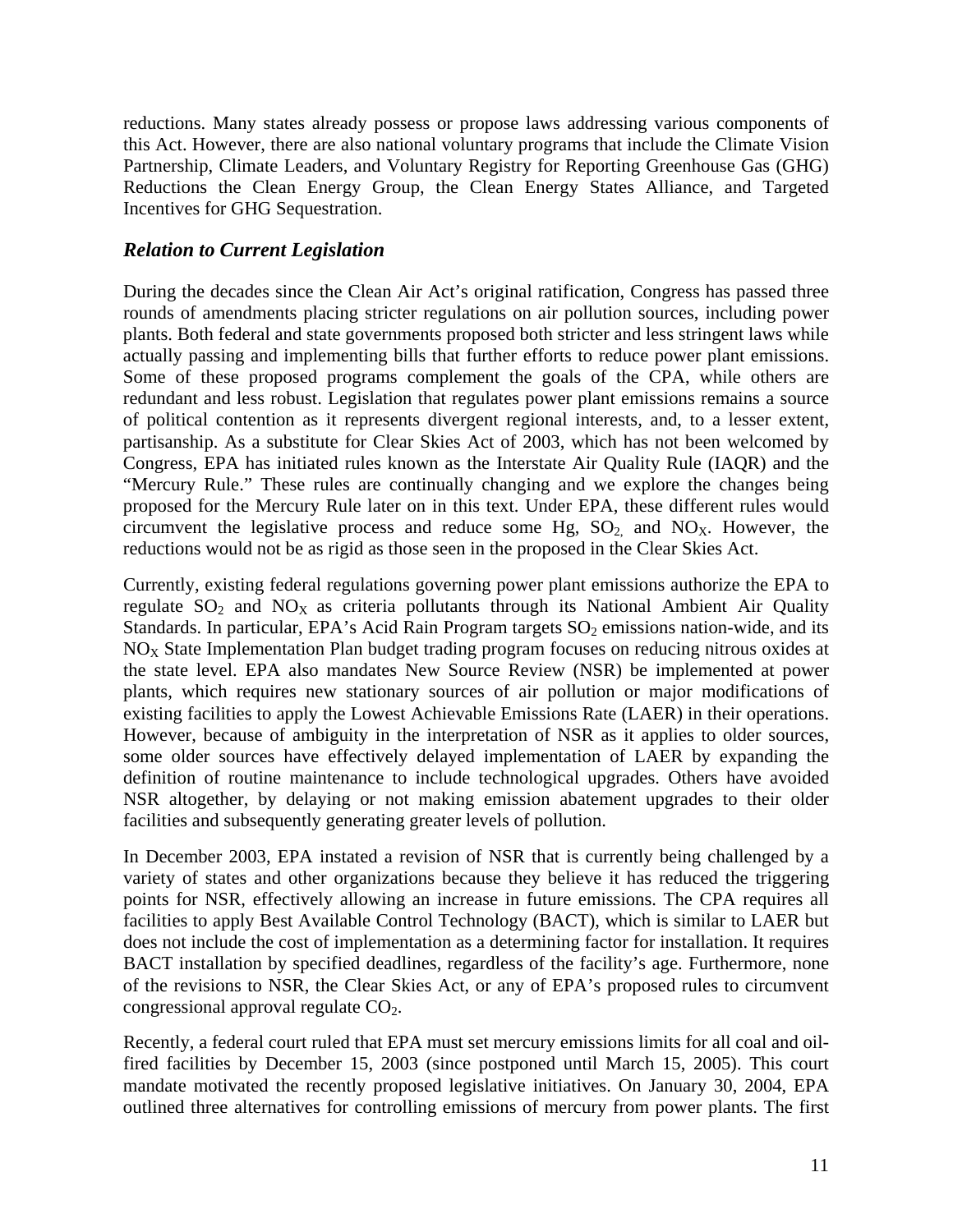option requires power plants to install controls known as "maximum achievable control technologies" (MACT). The second option establishes "standards of performance," which limit mercury emissions from new and existing utilities. The third option also includes a capand-trade program but would be federally administered under the Clean Air Act. EPA proposed to revise its December 2000 finding that it is "appropriate and necessary" to regulate utilities' hazardous air emissions using the MACT standards provisions of the Clean Air Act. This action would give EPA the flexibility to implement a more cost effective way to control mercury emissions. As of May 6, 2004, the regulations for mercury emissions at power plants were set to be unveiled on March 15, 2005. EPA has posted on their webpage that the organization is currently on track to meet that deadline.

There are a variety of state-level regulations and voluntary reductions programs to reduce emissions similar to those outlined in the CPA. Existing state plans include multi-pollutant programs in Massachusetts, Connecticut, and New Hampshire. New Jersey has proposed mercury emissions and New Hampshire has an emission fee established for distributed generation. California and New York also are seen in bills establishing regulations for distributed generation whereas Texas has a standard  $NO<sub>X</sub>$  permitting process.

Of particular note are state greenhouse gas (GHG) emissions reduction programs that have been developed or are being developed in 28 states and Puerto Rico. These include voluntary  $CO<sub>2</sub>$  caps, GHG inventories, and extensive reporting mechanisms. Figure 1 illustrates states with existing State Action Plans (SAP) for GHG as well as states with plans in progress. They have utilized such measures as increased energy efficiency, demand-side energy conservation, renewable energy source reliance, and carbon sequestration to reduce emissions, and they focus on various sectors, including energy, agriculture, and transportation.



*State Climate Action Plan Programs* 

**Figure 1: State Action Plan Programs** (Source: Pew Climate)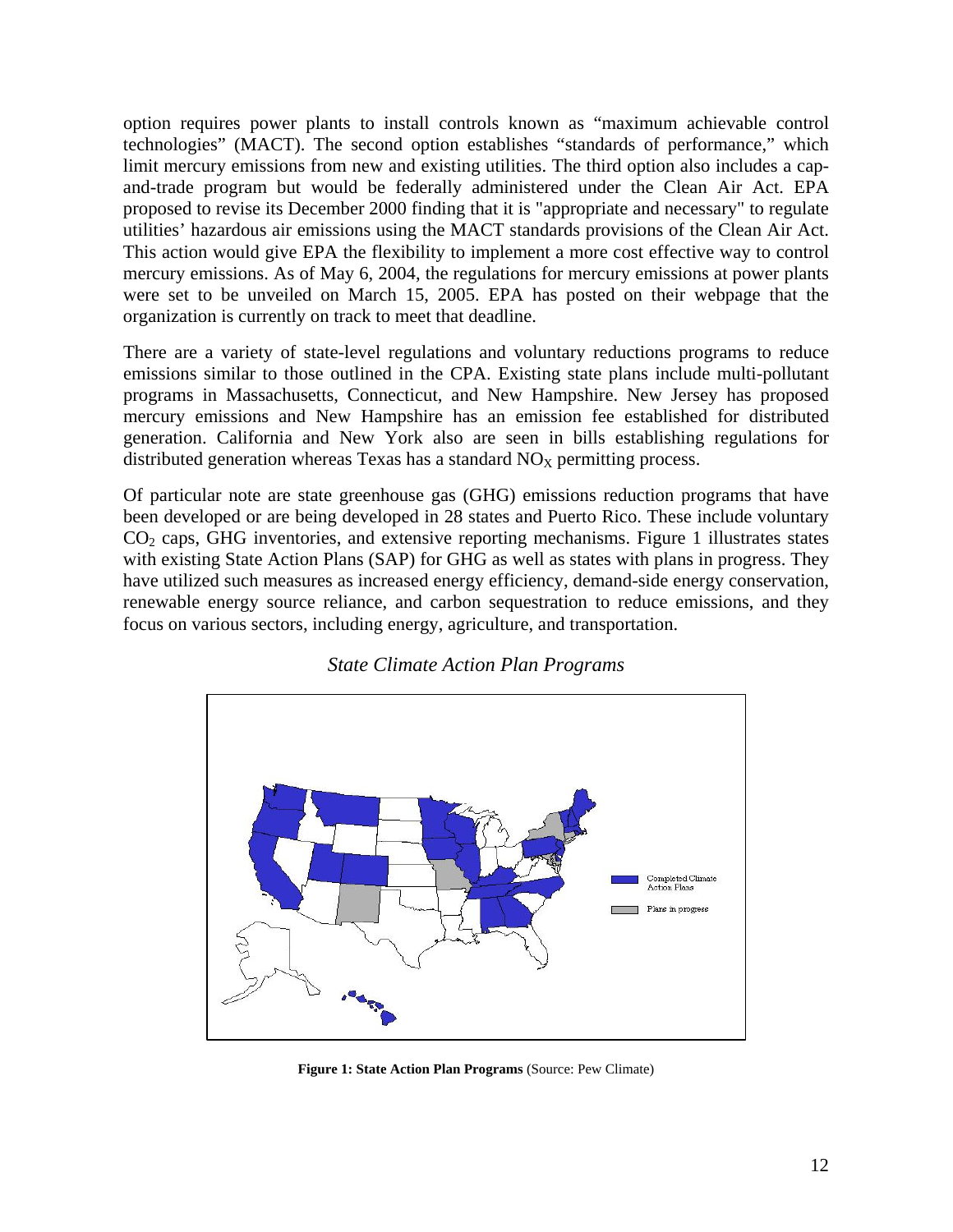Several federal climate change-related legislative proposals have been presented in Congress since 1997. Energy policy acts calling for capped GHG emissions and improved energy efficiency have been proposed in both the House and the Senate, and the bi-partisan McCain-Lieberman Climate Stewardship Act of 2003 provides for GHG emission allowance trading. Still, these measures have not gained enormous support. Federal legislation dealing with climate change is a source of major political contention, and some remain skeptical of whether climate change is a real threat to the environment. Being that it is difficult to quantify the potential threat to both humans and nature, legislators are constrained when determining if regulations are warranted based on the high economic costs of implementation of cleaner technologies to both industry and the public. There is also a question of whether enacting legislation to curb GHG emissions can make any significant or worthwhile difference to the global climate. Some politicians argue that the nation should take a precautionary approach and limit GHG emissions now, while others reject such initiatives based on significant costs, given unconfirmed benefits. Understanding the science behind global climate change and the proposed solutions can help us gain some information for understanding the complexity of the issue. It will also give us the necessary reasoning to justify the implementation of the CPA.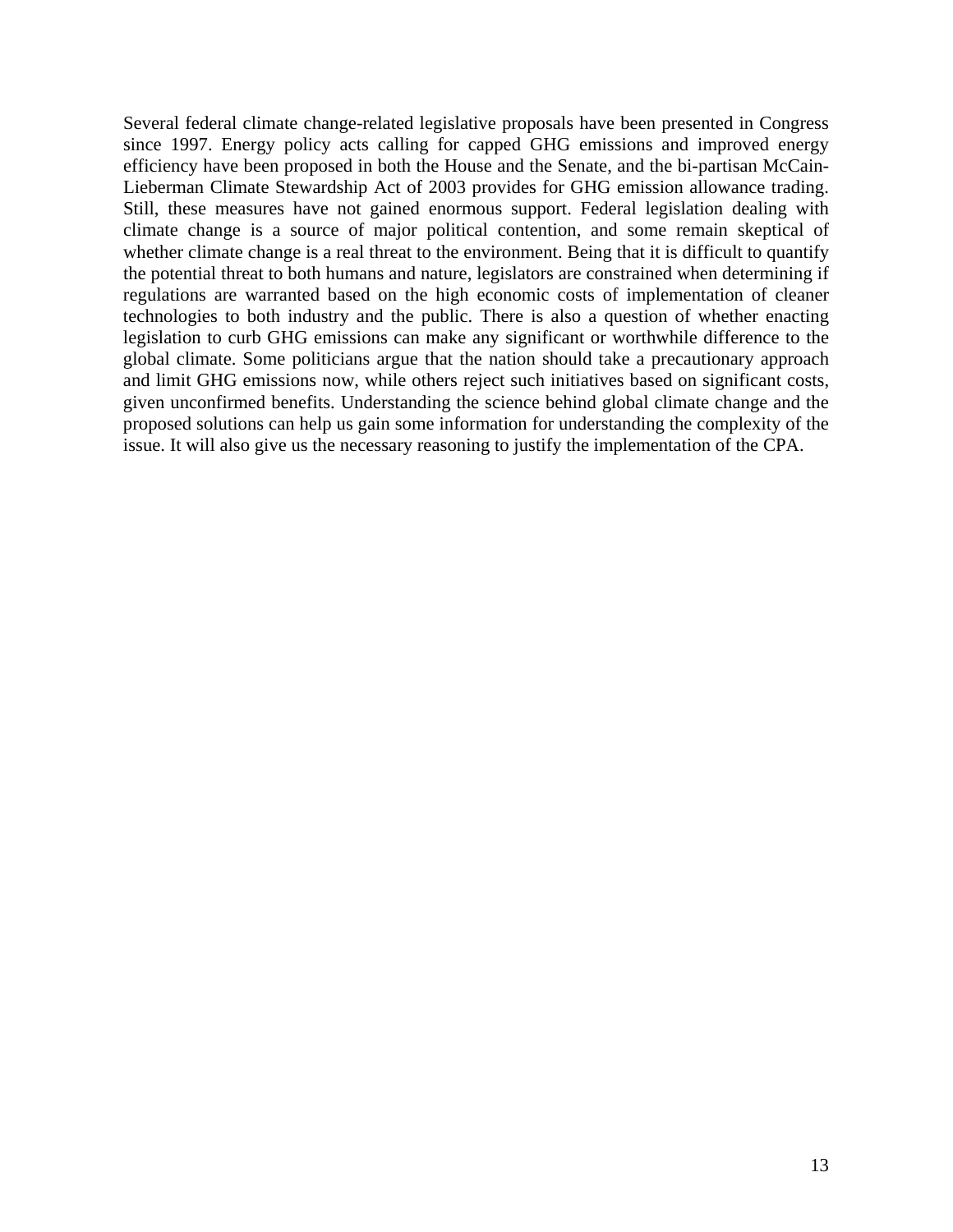## **II. Scientific Background**

## **Environmental Impact of Carbon Dioxide**

Carbon (C) is an elemental constituent of both fossil fuels and the atmosphere. The combustion reaction that occurs during power generation releases carbon into the atmosphere in the form of carbon dioxide  $(CO<sub>2</sub>)$ . Carbon dioxide is a gaseous compound uniformly distributed over the Earth's surface, due to its rapid mixing in the atmosphere. Carbon dioxide is generated and sequestered through natural cycles such as respiration and photosynthesis. Fossil fuel combustion has greatly increased  $CO<sub>2</sub>$  concentrations in the atmosphere since the Industrial Revolution. The exact intricacies of this process are expressed in The Science behind Carbon Dioxide seen below.

#### **The Science behind Carbon Dioxide**

*Carbon dioxide is important for sustaining warm temperatures on Earth, and life on this planet as a whole. Naturally, CO2 occurs as part of the carbon cycle, incorporating photosynthesis and metabolism into the cycle of life of plants and animals. Through the process of respiration, animals (including humans) release CO<sub>2</sub> as they exhale:* 

#### $glucose + oxygen \rightarrow CO<sub>2</sub> + H<sub>2</sub>O$

*Plants then utilize CO2 for photosynthesis, the process by which plants manufacture carbohydrates and oxygen. According to the Carbon Dioxide Information Analysis Center, "Photosynthesis is dependent on favorable temperature and moisture conditions as well as on the atmospheric carbon dioxide concentration. Increased levels of carbon dioxide can increase net photosynthesis in many plants" (1990). This process is represented by the following equation:* 

#### $CO<sub>2</sub> + H<sub>2</sub>O + sunlight \rightarrow glucose (sugar) + oxygen,$

*Industrially, CO<sub>2</sub> is a natural by-product of combustion and is inherent in the fossil-fuel based electricity production process. In the combustion process, a fossil fuel source combines with oxygen to produce energy (heat) as well as carbon dioxide and water* 

*hydrocarbon fuel* +  $O_2$   $\rightarrow$   $CO_2$  +  $H_2O$ 

In the past 200 years, as human-induced fossil fuel combustion has released trillions of tons of  $CO<sub>2</sub>$  into the air, scientists have observed significant increases in the atmospheric carbon dioxide concentration. Upon first glance, this may not seem significant since carbon dioxide accounts for only 0.035 percent of the Earth's total atmosphere. However, this small amount is sufficient to trap outgoing long-wave radiation (heat released from the Earth), which would otherwise escape into space. Without carbon dioxide and other greenhouse gases, average surface temperatures on Earth would fall well below 0 degree Celsius. Greenhouse gases, including  $CO<sub>2</sub>$ , which comprise roughly 1 percent of the Earth's atmosphere, are vital to maintaining the average global temperature of about 15 degree Celsius, warm enough to sustain life as we know it on the planet.

The chief concern of scientists and policymakers is that the amount of greenhouse gases released during human activities such as electricity generation is causing a dangerous excess of the heat-trapping potential of the atmosphere.  $CO<sub>2</sub>$  represents nearly 80 percent of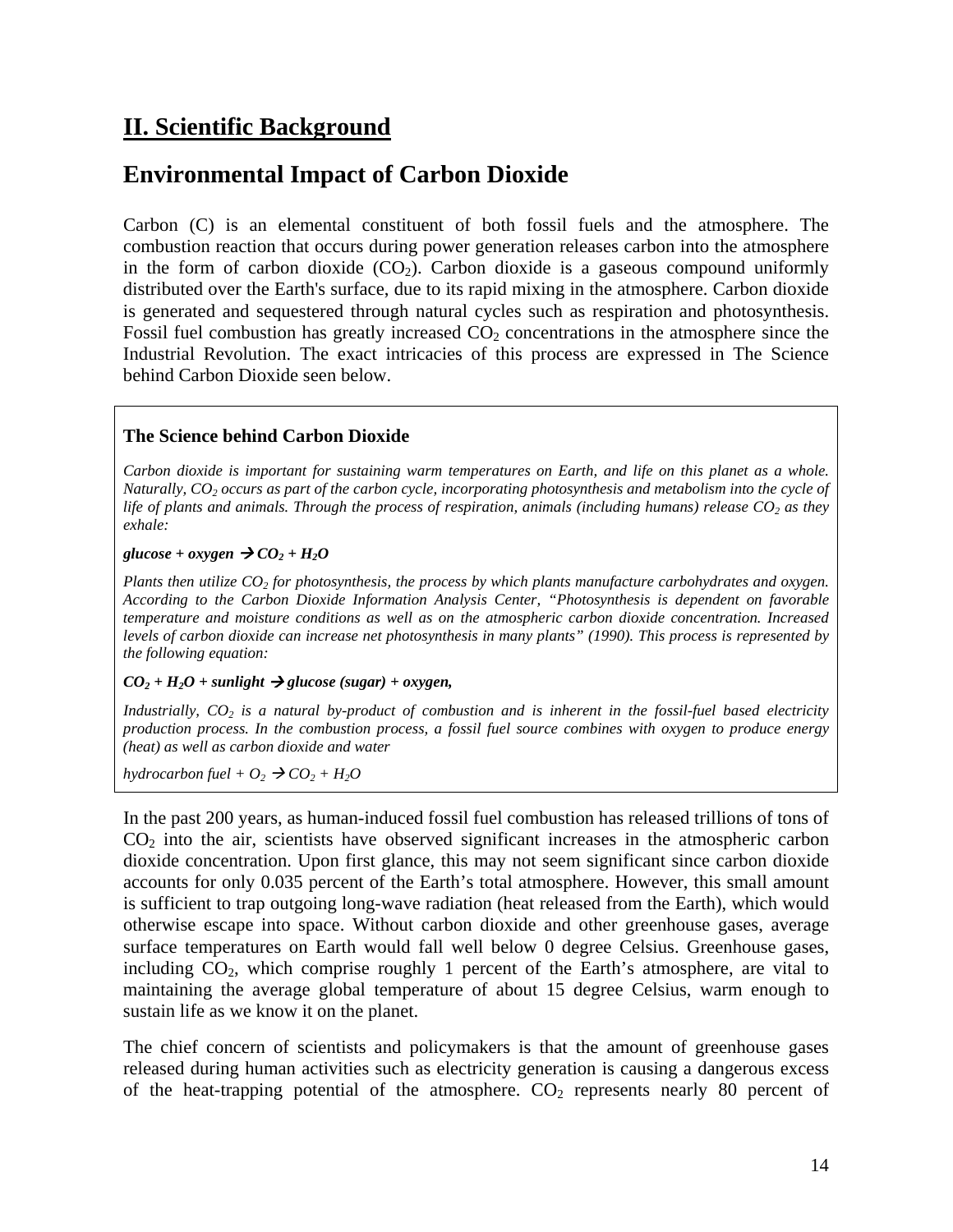anthropogenic, or man-made, greenhouse gases and is thus a primary regulatory concern (Pew, 2004). A significant increase in the concentration of atmospheric  $CO<sub>2</sub>$  poses the threat of disrupting life-sustaining natural cycles. Scientific evidence shows a correlation between the rising concentration of  $CO<sub>2</sub>$  in the atmosphere and departure from the long-term mean temperature of the planet. According to the National Academy of Sciences, the Earth's surface temperature has risen by about 1 degree Fahrenheit in the past century, with most of the warming attributed to human activities.

According to EPA, atmospheric concentrations of  $CO<sub>2</sub>$  have increased nearly 30 percent in the last century, and are expected to continue to rise in the coming decades. Figure 2 illustrates the rise in concentration of atmospheric  $CO<sub>2</sub>$  since 1959.



Source : Scripps institution of oceanography (SIO), University of California, 1998.



Currently, atmospheric  $CO<sub>2</sub>$  concentrations are increasing steadily at a rate of about 0.3-0.4 percent per year. While carbon dioxide itself does not pose immediate threats to human health,  $CO<sub>2</sub>$  is a greenhouse gas that traps solar radiation, altering global surface temperatures. Climatic disruptions have the potential to damage animals, plant life, and global ecosystems. Many researchers predict calamitous environmental consequences due to the changing climate and weather patterns, including extreme weather events such as intense storms, hurricanes and flooding, heat waves, and drought. Long-term regional temperature shifts may alter ecosystems and increase desertification, disrupting not only natural ecosystems, but also agricultural patterns by permanently altering the boundaries of vegetation zones. Ultimately, subtle alterations in climatic patterns may destroy natural habitats and lead to the widespread extinction of sensitive animal and plant species.

Global climate change has implications to human health as well as environmental impacts, such as heat-related mortality and greater incidence of disease. Warming temperatures may extend the ranges and seasons of some disease-transmitting organisms, particularly insects and rodents. This can accelerate the spread of certain infectious parasites and increase the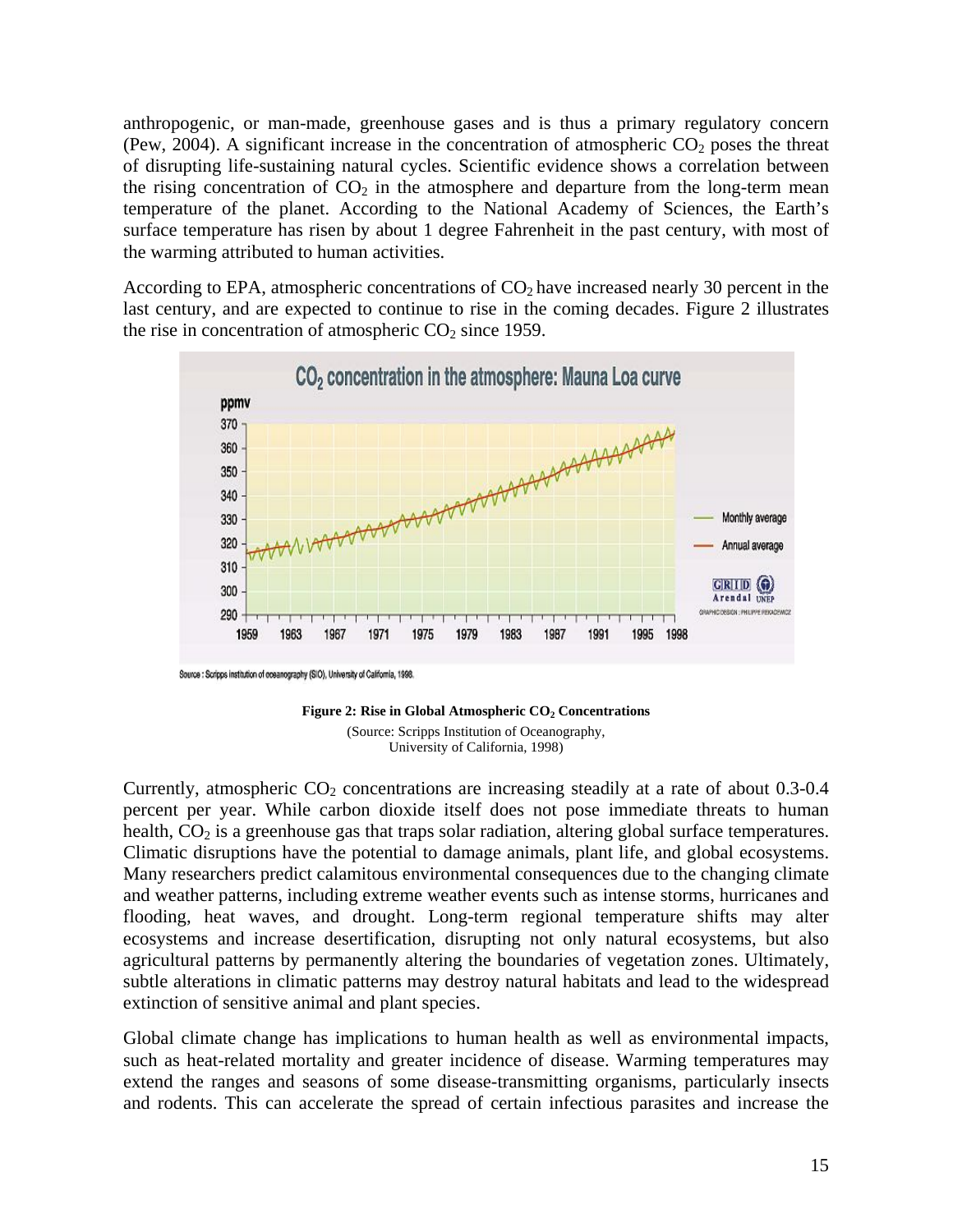prevalence of vector-borne diseases such as malaria and West Nile Virus and that of nonvector-borne infectious diseases like typhoid and cholera.

An increase in the incidence of extreme weather events resulting in increased precipitation could lead to damage from flooding, and may also introduce chemical pollutants into water supplies (through excessive runoff), resulting in deaths, injuries, and various illnesses. Such events can also alter agricultural regions in the short and long-term, causing food shortages and starvation. Warmer temperatures are associated with glacial melting, which have led to rising sea levels and may inundate coastal urban centers, which hold much of the world's population. Densely populated regions like New York City and Bangladesh could easily be flooded by heightened sea levels due to global climate change.

Despite the overwhelming evidence of global climate change's occurrence, there remains some controversy surrounding its connection to increased ambient concentrations of carbon dioxide and other human generated greenhouse gases. Some scientists argue that the rise in  $CO<sub>2</sub>$  is a natural occurrence and cite  $CO<sub>2</sub>$  fluctuations in the atmosphere over geologic time as evidence. Others recognize the anthropogenic role in  $CO<sub>2</sub>$  increases but postulate that increasing global temperatures will be more beneficial than harmful, as additional regions become suitable for agricultural production and colder regions attain more comfortable temperatures. Scientists promoting these impacts comprise a small, but vocal, constituency that often weigh in on decisions regarding the importance of reducing  $CO<sub>2</sub>$  emissions. The argument that expensive regulations would do little, if anything, to counter observed trends in climate change has made achieving consensus for federal carbon dioxides regulation difficult, despite the severity of projected consequences.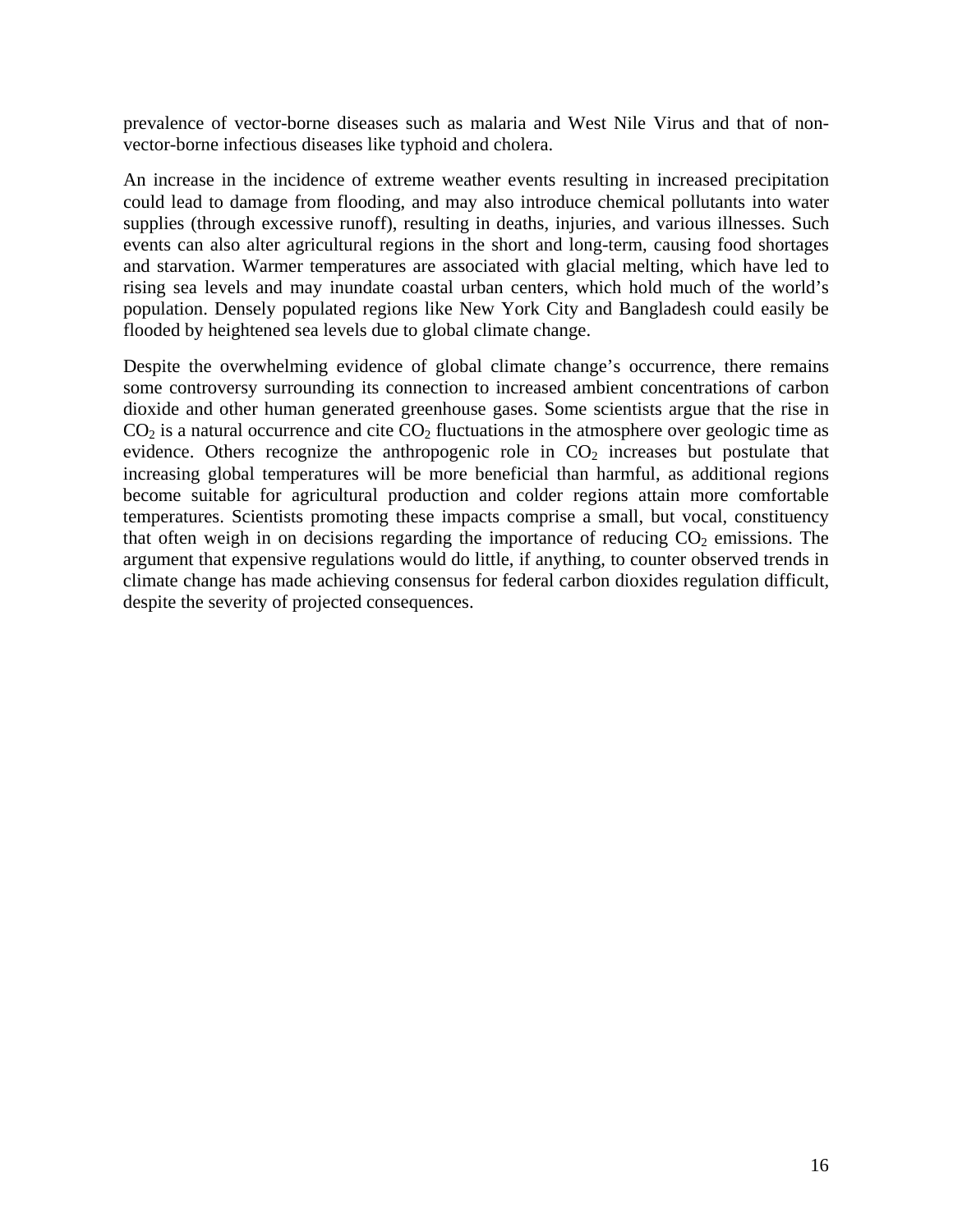## **Power Plants**

The Clean Power Act of 2003 explicitly targets electric power-generating plants and their emissions. These facilities contribute approximately one-third of U.S. carbon dioxide emissions (General Accounting Office, 2002), and this chapter will briefly outline the way power plants operate, the fuels they combust, and the emissions produced during electricity generation.

In order to evaluate the scientific feasibility of reaching the CPA's specified emissions reductions in the given timeframe, it is critical to understand how power plants produce electricity and how  $CO<sub>2</sub>$  is formed during electricity generation. While carbon control technology does not yet exist on a commercial scale, promising technologies are in development and will be available in time to meet the goals established by the Act. It is hoped that in the future, such emissions can be dramatically reduced, or avoided entirely, through the use of new or improved power generation methods.

#### *Power Plant Operations*

There are more than 9,000 power-generating facilities in the United States providing electricity to homes and businesses nationwide. These facilities produce electricity using a variety of inputs, most commonly fossil fuels including coal, petroleum (oil), and natural gas. Power plants can also use nuclear energy, hydropower, and renewable energy sources such as wind power, solar energy, geothermal energy, and biomass fuel. Figure 3 illustrates the amount of energy produced annually by fuel source.



Figure 3: Fuel Source for U.S. Electricity Generation (Source: Energy Information Administration)

This report focuses on fossil fuel-powered facilities, with primary attention paid to coal-fired power plants because they generate the largest percentage of electricity within the U.S.

#### *Fossil Fuels Used for Electricity Production*

Coal is a naturally occurring and abundant resource in the United States that has been used for electricity generation since the late 1800's. To generate electricity, coal is crushed into a fine powder and then used as a combustion fuel. Coal is an inexpensive and domestically available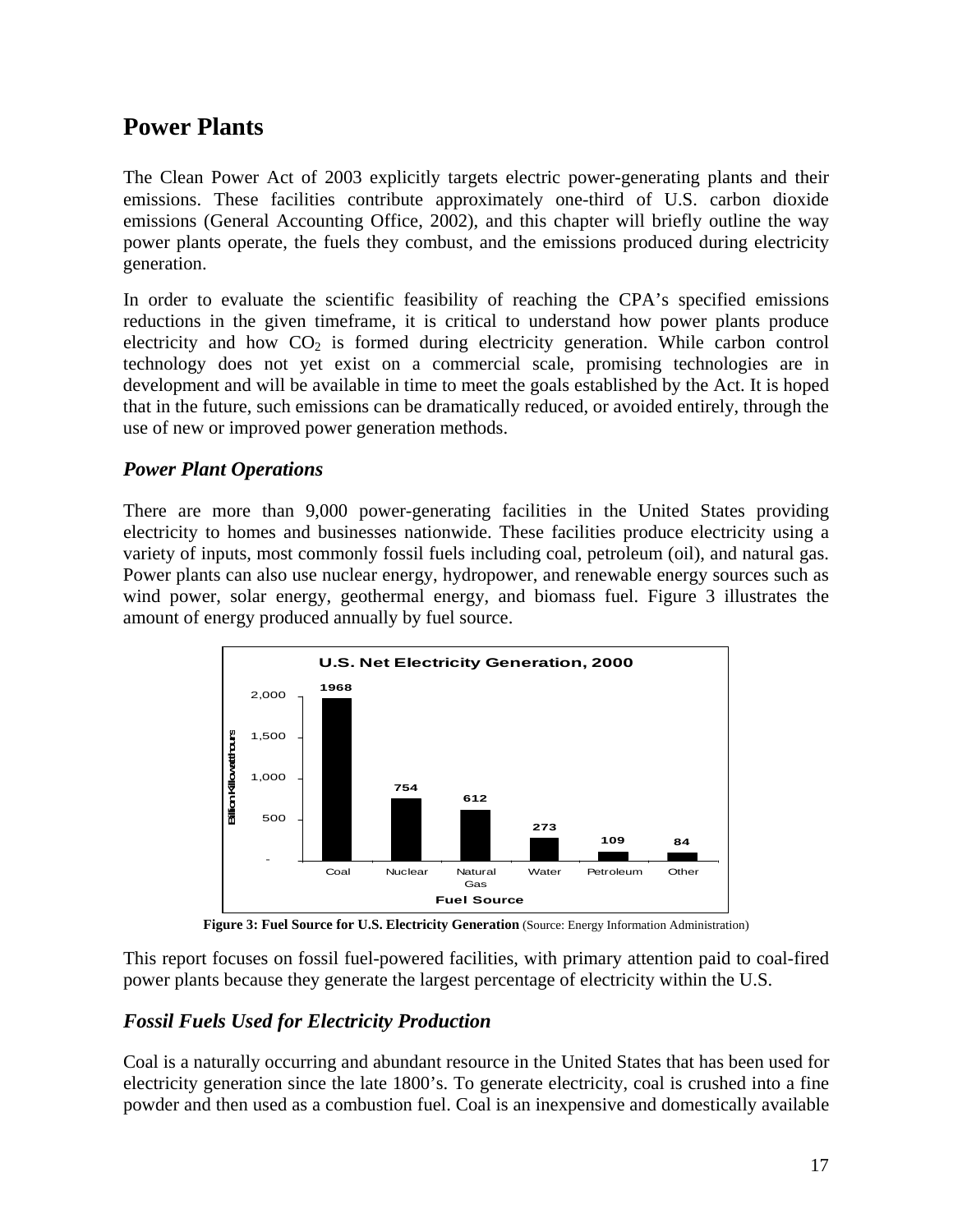fuel source; however, it is less efficient than other fuel sources and contains comparatively high amounts of contaminants such as mercury and sulfur. Coal-fired power plants comprise the majority (51 percent) of electricity generation in the United States, and, contribute the greatest amount of harmful emissions (EPA, 2000). Polluting emissions released during this combustion vary by grade of coal; however, the dirtier grades of coal tend to be less expensive and more plentiful than the cleaner grades.

Natural gas is a blanket term used to describe various gases naturally occurring deep in the Earth. The vast majority of natural gas occurs as methane, but other forms include ethane, propane, and butane. Most of the natural gas extracted domestically comes from Texas, New Mexico, Oklahoma, and Wyoming. Natural gas is utilized in gas-fired, combined-cycle, and cogeneration processes as discussed below. This fuel source is both cleaner and more efficient than coal, and comprises 16 percent of fuel used for U.S. electricity production (EPA, 2000).

Petroleum is the third fossil fuel used to generate electricity and is used in power generation similarly to natural gas. Oil, however, is used primarily as a fuel source for transportation and contributes less than 3 percent of total electric power generation.

#### *Fuel Use*

Combustion of fossil fuels is the most prevalent form of electricity production in the United States. Figure 4 depicts a coal-fired power plant and illustrates the commonly used process of steam-powered electricity production. In its most basic interpretation, the fuel source (A) is inserted into the power plant. The fuel is burned in the boiler (B) where the heat generated boils water to create steam (C). Steam pressure turns a turbine (D), which powers an electrical generator (E) and produces electricity (F). The water used in the boiler condenses, assisted by cooling water piped in from a river or reservoir (G), and returns to the boiler. Excess hot gases and particulates created in the power generation process escape as exhaust through the emissions stack (H).



**Figure 4: Coal-Fired Power Plant Schematic** (Source: Community Science Action Guides)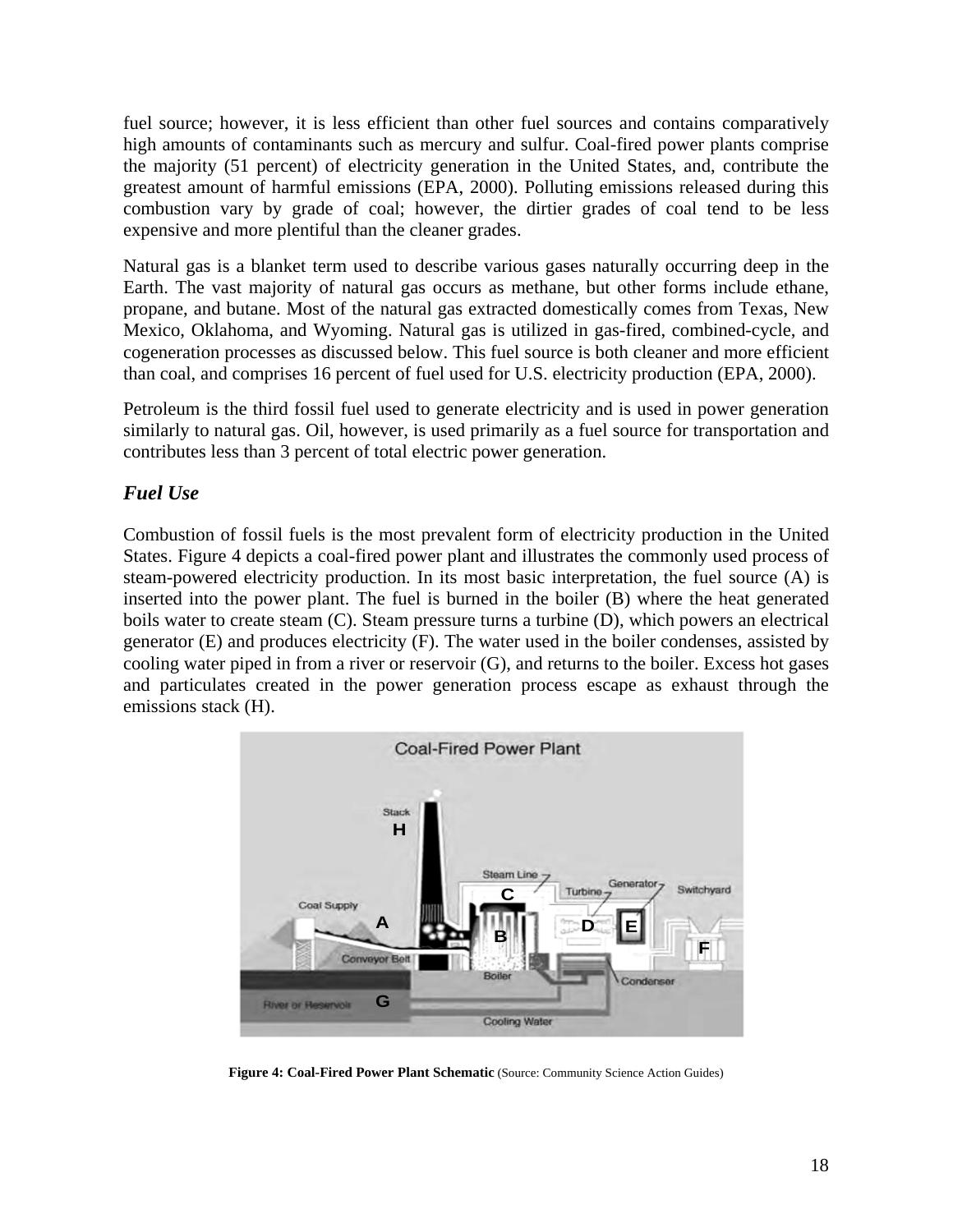#### *Power Plant Cycles*

Utilities can use one of four main power generation processes – steam generation, gas generation, combined cycle and cogeneration – each employing some form of the electricity production procedure described above. Steam generation is a process by which steam alone turns a turbine and produces electricity through the electrical generator as depicted in Figure 5. Gas generation uses the hot gases created by combustion of the fuel in the boiler to turn a gas turbine; the gas turbine, illustrated in the bottom of Figure 5, powers the generator to produce electricity. According to industry expert Steve Kellogg of Exxon Mobil Corporation, these two processes are between 25 percent and 32 percent efficient. In both cases, hot gases are released as waste through the stack.



**Figure 5: Schematics of Steam Generation and Gas Generation** (Source: Baldick, 1999)

Combined cycle electricity generation shown in Figure 6 typically uses both gas and steam generation processes. In this case, the hot "waste" gases from gas generation are captured and reused to power an additional steam turbine and create additional electricity, increasing the efficiency of power generation. This process can increase the efficiency to over 40 percent.



**Figure 6: Schematic of Combined Cycle Generation** (Source: Baldick, 1999)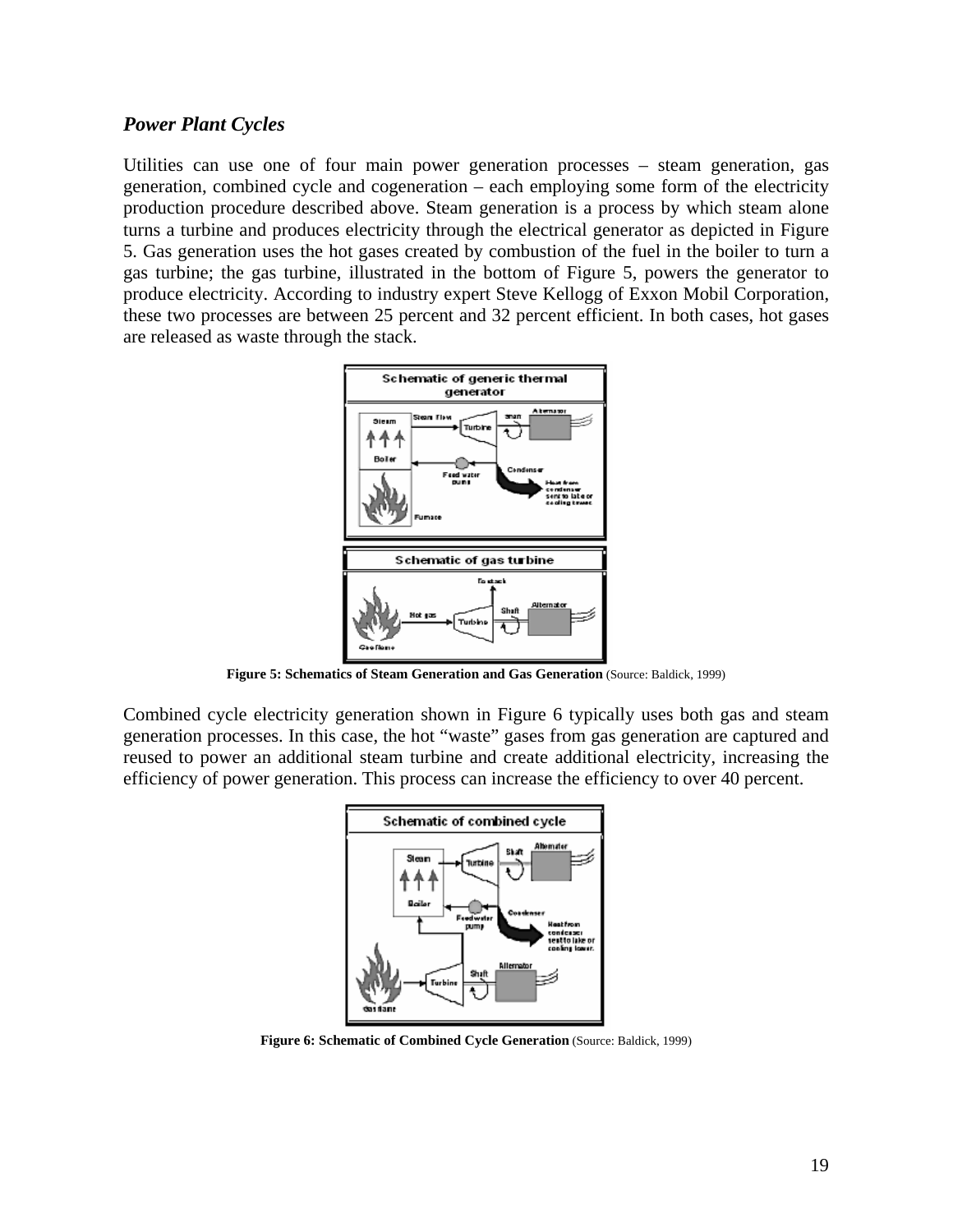Cogeneration, a process that uses the excess hot gases produced through gas-fired generation for other purposes such as manufacturing or central heating shown in Figure 7, can achieve up to 50 percent efficiency. Cogeneration plants are typically smaller in size and located adjacent to the recipient of the generated heat. This process eliminates the need to burn additional fossil fuels for heating purposes, and this increased efficiency reduces overall emissions. According to the Energy Information Administration (EIA), cogeneration accounts for more than half of all new power plant capacity built in North America in the last decade.



 **Figure 7: Schematic of Cogeneration** (Source: Baldick, 1999)

#### *Emissions*

Emission levels are largely a product of fuel source combustion and electricity generation cycle. Unlike other pollutants, which are formed from impurities in fossil fuels, carbon dioxide is an inherent constituent of the combustion process (formed when burning coal (carbon) interacts with oxygen in the combustion chamber), and releases are mitigated only by implementing increased efficiency in combustion techniques. Figure 8 illustrates emission levels driven by each fuel source. Using the most pollution-intensive and most widely used fuel source, coal-burning power plants release the majority of all  $CO<sub>2</sub>$  emissions from the U.S. energy sector. Natural gas is typically used in the more efficient combined and cogeneration cycles and, therefore, uses less fuel to produce the same amount of electric power, thereby producing less carbon dioxide than other methods. However, natural gas is currently twice as expensive as coal and is also more vulnerable to price fluctuations on the open market.

| <b>Fossil Fuel Carbon Dioxide Emission Levels</b> |         |  |  |  |
|---------------------------------------------------|---------|--|--|--|
| (Pounds per Billion Btu of Energy Input)          |         |  |  |  |
| Coal                                              | 208,000 |  |  |  |
| Oil                                               | 164.000 |  |  |  |
| <b>Natural Gas</b>                                | 117,000 |  |  |  |

Figure 8: Fossil Fuel CO<sub>2</sub> Emission Levels (Source: Energy Information Administration)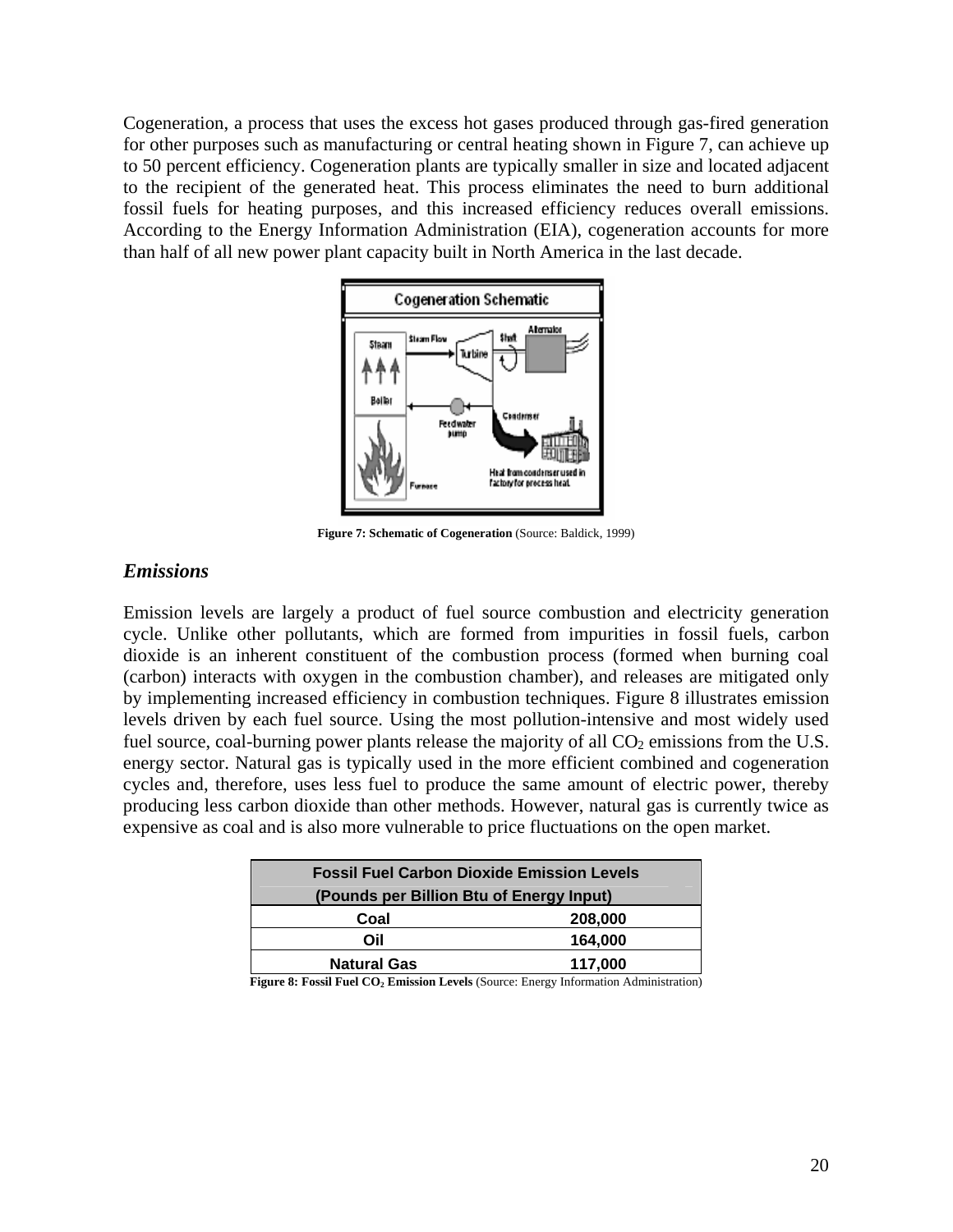### **Available Strategies or Technologies for CO2 Reductions**

Coal power produces a disproportionate amount of the pollutants addressed by the Clean Power Act, so technology and efficiency investments that affect coal electricity production provide the greatest potential for reaching the required reductions of pollutants by 2020. There are four ways to reduce  $CO<sub>2</sub>$  emissions from coal-based power generating facilities: 1) demand-side management, 2) fuel switching, 3) improved plant efficiency, or 4) carbon sequestration. Demand-side management is a strategy that encourages conservation on the part of electricity consumers, and is already being undertaken through some state programs. Such measures were implemented in California during the recent energy crisis to yield dramatic energy conservation, which consequently reduced  $CO<sub>2</sub>$  emissions. Similarly, fuel switching is an existing and proven strategy, and improvements in plant efficiency are well understood, though they vary in relative returns in efficiency improvements. Current research and technologies focus on new techniques for increasing power generation efficiency and carbon sequestration, removing  $CO<sub>2</sub>$  from the atmosphere after it is emitted. Although cost is undoubtedly a factor in any new initiative such as the ones outlined in the CPA, effective technological development as well as increased demand for these technologies will eventually decrease costs. The CPA's phased emissions reduction targets are designed to take full advantage of newly developed technologies as they become available.

#### *Demand-side Management*

Demand-side management (DSM) entails the creation of programs that aim to improve or promote the reduction of energy consumption by focusing on reduced energy use of homeowners, businesses, institutions, and industrial consumers of electricity. Methods include energy conservation, improved energy efficiency, and load management.

Energy conservation aims to reduce the amount of electricity used for cooking, heating, lighting, and other functions. This can be achieved by such simple measures as turning off lights and improving building insulation. Improving energy efficiency entails utilizing more energy-efficient processes and appliances. The U.S. EPA-sponsored EnergyStar™ program identifies appliances, lighting, heating and cooling, and other products, some of which reduce energy consumption by up to 70 percent. Finally, load management is a process by which electric generation companies match their energy production to periods of peak and off-peak consumption. Multiple states have introduced DSM programs as a way of reducing greenhouse gas emissions.

#### *Fuel Switching*

A second method for reducing carbon dioxide emissions is switching the fuel source away from coal and using another form of fuel. As mentioned above, the majority (51 percent) of fuel used in American power plants is coal, though coal is the largest emitter of carbon dioxide relative to the energy produced. Switching to either traditional natural gas or liquid natural gas (LNG) would greatly decrease the amount of carbon dioxide emissions. Alternatives, such as biomass or methane gas recovered from landfills, may also hold some promise as fuel sources for the future. However, coal is an abundant domestic source of energy in the U.S., and for this reason, our program design pushes for the development of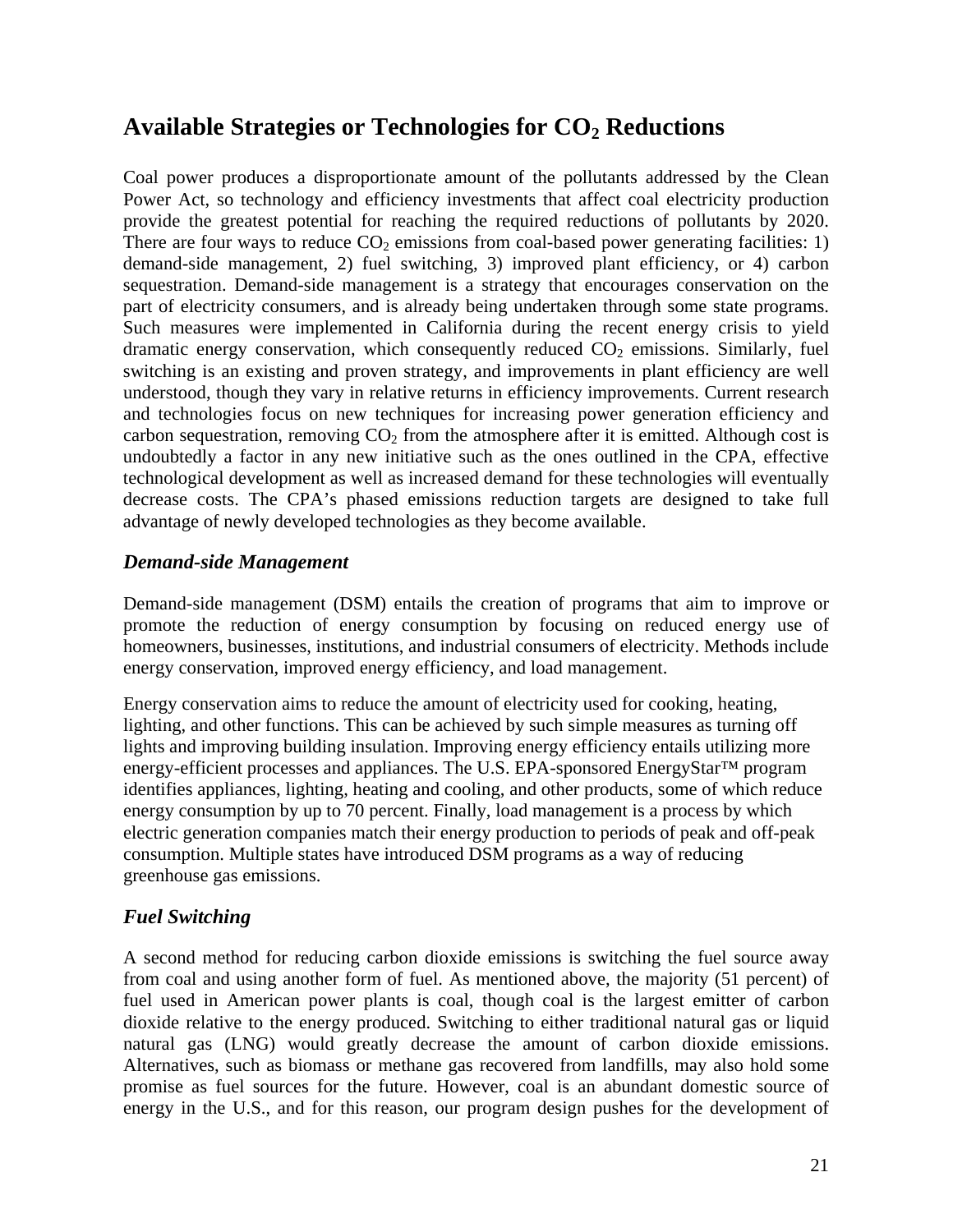clean coal technologies rather than inducing plants to shift toward cleaner, but expensive and scarce, natural gas.

#### *Efficiency Improvements*

Efficiency is the most important strategy for meeting the initial emissions reduction targets outlined by the CPA. Power plants can improve their efficiency by upgrading their facilities or by replacing existing infrastructure (pipes, valves, air compressor controls, etc.). Some efficiency improvements include reducing venting during combustion, using gas (rather than coal) to start and restart engines, employing cogeneration or combined heat and power systems that capture otherwise wasted heat energy. Efficiency gains from cogeneration or combined heat and power systems can lead to overall system efficiencies in excess of 80 percent (Bailie et al., 2003)

Power plants can also replace their entire power-generating infrastructure with newer technologies such as pressurized fluidized combustion systems or coal gasification. Pressurized fluidized combustion can achieve high efficiency by increasing the pressure of the gas and accelerating combustion. This process yields as much as a 50 percent increase in energy produced per fuel input, thus reducing  $CO<sub>2</sub>$  emissions for any given amount of electricity. Coal gasification is another process that results in a decrease of  $CO<sub>2</sub>$  emissions per unit of electricity produced. In this process, coal is combined at high temperatures with steam and oxygen, creating combustible gases such as carbon monoxide (CO), hydrogen (H), and other gaseous compounds. This process creates highly concentrated  $CO<sub>2</sub>$  emissions which can potentially be captured and removed from the emission stream. According to the U.S. Department of Energy, coal gasification offers one of the most versatile ways to use coal cleanly and efficiently.

#### *Carbon Sequestration*

In addition to employing technologies to improve combustion efficiency or implementing demand-side management, carbon sequestration techniques are being developed to capture and remove airborne  $CO<sub>2</sub>$ . One type of carbon sequestration involves utilizing natural carbon sinks such as vegetation and oceans to absorb airborne  $CO<sub>2</sub>$ . This can be achieved through planting trees (terrestrial sequestration), or injecting  $CO<sub>2</sub>$  deep into the ocean (oceanic sequestration). Another method of carbon sequestration is to store  $CO<sub>2</sub>$  in abandoned mines, oil wells and empty aquifers (geologic sequestration).

To begin the process of sequestration, carbon dioxide must be separated from the other atmospheric gases and captured in a concentrated form. As the majority of power plants use air-fired combustion, they exhaust  $CO<sub>2</sub>$  along with other gases such as  $SO<sub>2</sub>$  and  $NO<sub>X</sub>$ . Carbon dioxide comprises 10-12 percent of this flue gas emitted from coal-fired power plants and 3-6 percent from natural gas-fired power plants. Several options for capturing the emitted carbon dioxide currently exist but the most promising include chemical absorption and gas separation membranes (DOE, 2004). Carbon dioxide is an acid-producing gas, therefore chemical absorption depends on an acid-base neutralization reaction, which uses basic solvents such as alkanolamines, ammonia, and potassium carbonates. Since  $SO_2$  and  $NO_X$  reduce the absorption capacity of these solvents, they must be removed before the  $CO<sub>2</sub>$  can be properly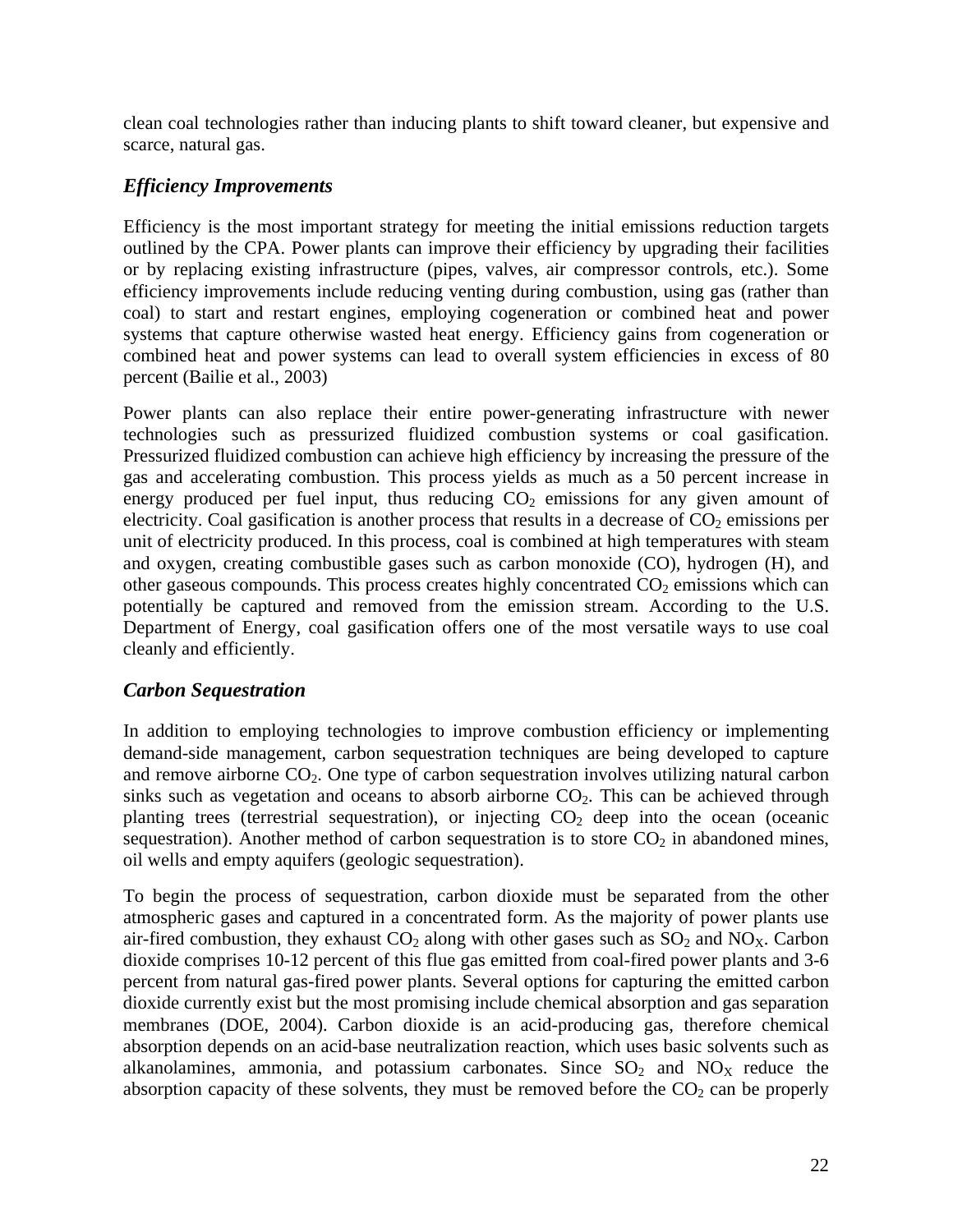absorbed. The second method involves the installation of gas separation membranes. The  $CO<sub>2</sub>$ gas gets dissolved in the membrane and transported by a diffusion process. There are many types but the most efficient are porous metallic and ceramic membranes. These membranes can separate the flue gas by the different sizes of the molecules that make up the gas.

Once the gas has been properly separated and captured, there are three major methods for storage: oceanic, geologic, and terrestrial. The storage systems do require more research before they can be fully utilized for sequestration and are currently in the development stage. Oceanic sequestration requires  $CO<sub>2</sub>$  to be injected directly into the ocean at depths of at least 1,000 meters to ensure proper storage. The challenge will be to determine how to use the buffering capacity of bottom sediment, such as calcium carbonate, to react with the  $CO<sub>2</sub>$  in order to increase the capacity and effectiveness of this method. Building the necessary infrastructure for oceanic sequestration is also a daunting task. Another method of oceanic sequestration would be to increase phytoplankton growth at the ocean's surface by increasing the availability of nutrients such as iron, nitrogen and phosphorus. More phytoplankton would increase reactions with atmospheric  $CO<sub>2</sub>$  through the process of photosynthesis. Once the plankton die they will settle down to the ocean floor, bringing the  $CO<sub>2</sub>$  with them.

 $CO<sub>2</sub>$  can also be stored in geologic formations such as abandoned oil and gas wells. It can be trapped as a gas or a liquid under low-permeability caprock, much in the same way natural gas is naturally trapped underground. An additional method is to dissolve the  $CO<sub>2</sub>$  in another liquid before injecting it underground; this method would reduce the likelihood of leakages.

Finally, we can pursue terrestrial carbon sequestration by protecting ecosystems that trap and store carbon, or by manipulating these ecosystems to increase sequestration beyond current conditions. Land sequestration can be done through either soil or biomass. Soil is better for carbon storage than biomass because the gas has a longer residence time in this medium. Residence time can be extended by increasing the depth at which carbon is stored in the soil or by increasing the density of carbon in the soil. Other possible carbon storage methods include the creation of smart fertilizers seen as mixtures of minerals created at power plants, such as carbonates, silicates, and oxides, with biomass, such as sewer sludge. Other ways of increasing  $CO<sub>2</sub>$  absorption on land include increasing the rate of accumulation of trees and plants, increasing the density of total biomass per area, and decreasing carbon dioxidereleasing decomposition rates.

While carbon dioxide sequestration is being researched by government and academic institutions, both the capture technology and ability to permanently sequester the carbon without harmful side effects has yet to be developed, tested, and perfected. The primary obstacle to carbon sequestration is the cost. The process of capturing and sequestering a ton of CO2 currently costs approximately \$150 per ton, the majority of which involves the capture process. One source estimates installing current technologies at power plants would increase the cost of electricity from 2.5 to 4 cents per kilowatt-hour (DOE, 2004). For carbon sequestration to be economically viable, the cost would have to be reduced to about \$10-\$20 per ton.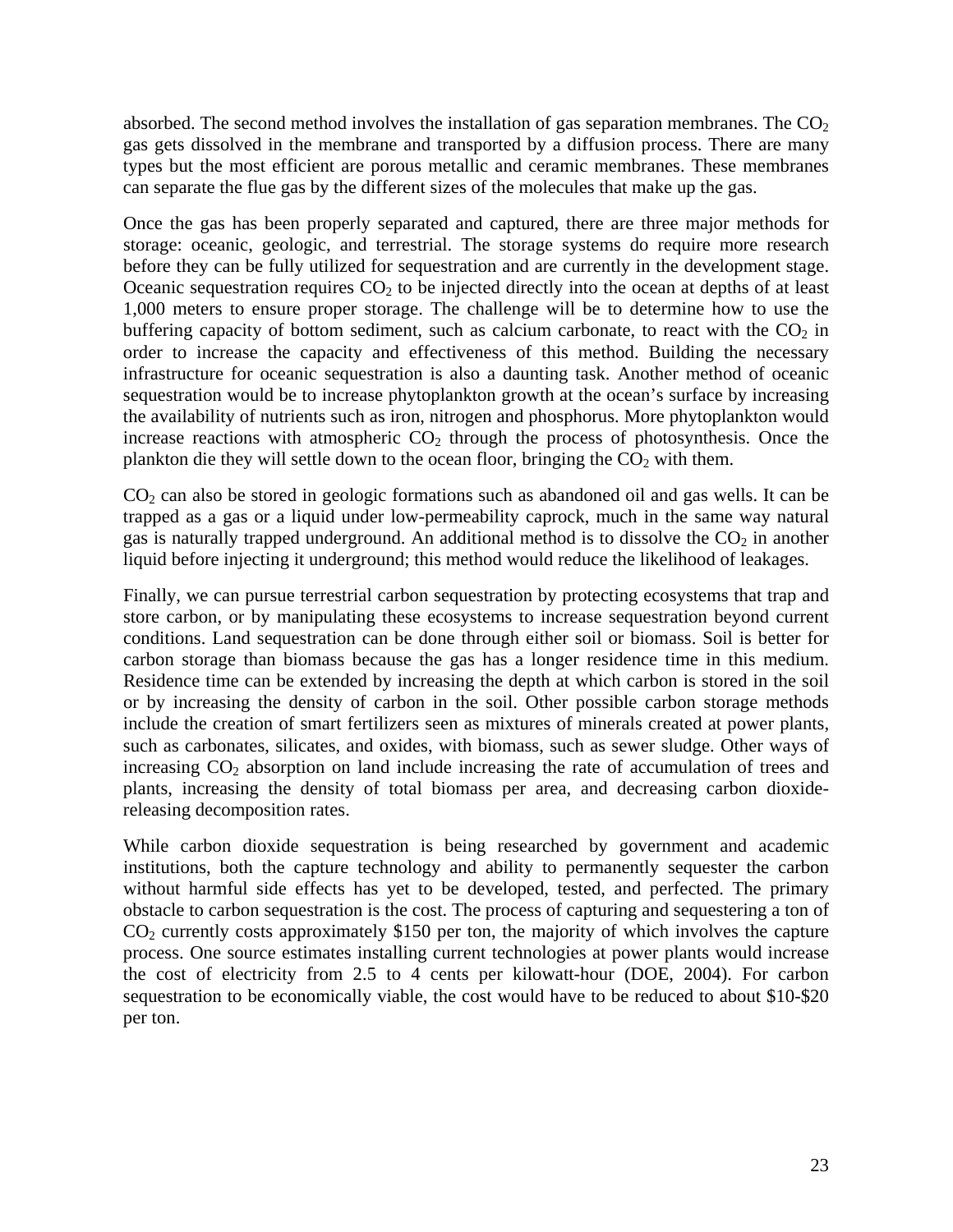## **Alternative Energy Sources**

The Clean Power Act provides incentives for further development of alternative energy sources such as wind power, solar power, fuel cells, biomass, landfill gas, geothermal, and other energy sources. This provision is intended to increase the use of and research into alternative energy generation, which can help reduce overall carbon dioxide output without compromising energy supply. The timeframe for carbon dioxide reductions in the Act allows for limited implementation of currently available alternative energies to meet initial reduction targets because alternatives are not available to replace a significant portion of the nation's energy needs. At this time, wind power and solar energy, and the possible increased use of existing nuclear power represent the most feasible sources of non-fossil fuel energy.

#### *Wind Power*

Wind power is the world's fastest growing energy source and has been used in rural communities for hundreds of years. In the late 1800s technological improvements made wind power efficient on a large scale. Since then, the creation of lighter, stronger materials and other advances in technology have led to the development of large wind farms, which collectively generate enough electricity for five cities the size of Miami (AEI, 2004). Some estimates have indicated that the costs of wind power implementation will continue to drop as the technology advances. Widespread use of wind energy could prevent the emission of millions of tons of CO<sub>2</sub>. Moreover, requiring carbon dioxide abatement at coal-fired power plants may be enough to make wind power more economically competitive.

Wind power may be less reliable than traditional fossil fuel generation because of the unpredictable variations in wind velocity. In addition, wind farms require wide expanses of land, which are difficult to find near populated areas. Within populated areas that can be developed landowners often see the turbines as unsightly structures that are aesthetically unappealing. Therefore, it can be difficult to motivate land owners with enough open space to develop wind power because it would make the area seem less natural. Developing wind farms in uninhabited areas where sufficient space and wind exists necessitates extensive transmission lines to transport the power. Furthermore, wind power developments entail large capital investments and currently depend on government tax credits to make installation economically feasible. The collectiveness of these circumstances make wind power expansions complicated.

#### *Solar Power*

The sun is another energy source that holds some promise. Solar power technology harnesses the sun's radiative energy and converts it into electricity. Like wind power, solar power is an emission-free technology. In solar power generation, silicon chips called photovoltaic cells convert sunlight into electricity by generating direct current (DC). The cells also convert the DC into alternating current (AC) that can be used or sold to electric utility companies on the existing electric grid. Photovoltaic cells can continue operating with little maintenance for up to 30 years. Drawbacks to the widespread use of solar energy include inconsistent sunlight, the large amount of surface area required, and the capital cost of the photovoltaic equipment. Solar power is not currently used for large-scale electricity generation; however, due to its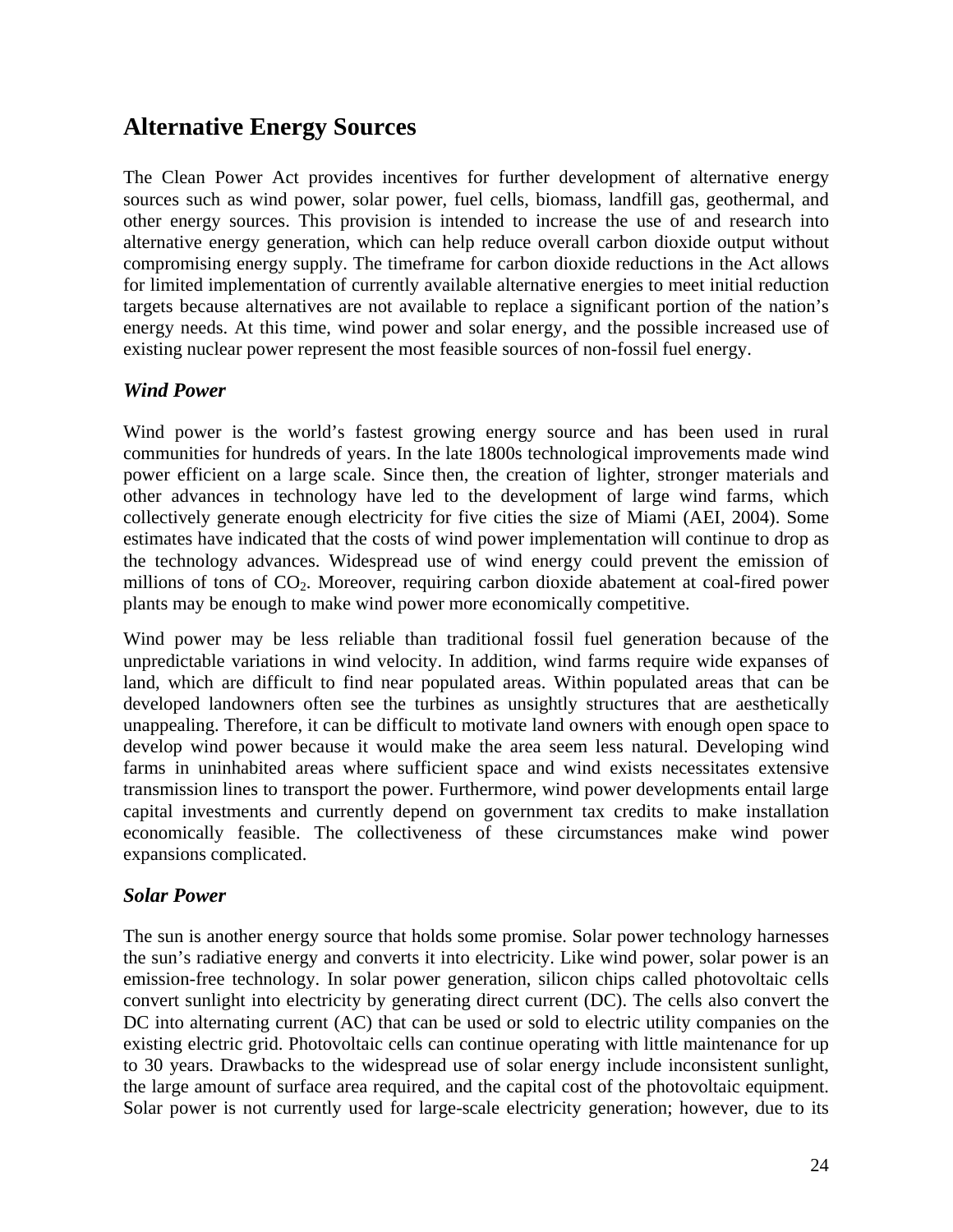efficiency on a small-scale, many individuals have begun using solar power to meet a portion of their energy needs. As in the case of wind power, it is anticipated that additional research will lead to decreased costs which will make this technology more accessible.

#### *Fuel Cells*

Fuel cells are another potential energy technology that will likely be investigated as a viable alternative to fossil fuel electricity generation. Fuel cells work like batteries, generating clean electricity by transforming stored energy into electricity and heat. They have many applications and virtually no emissions. Fuel cells do not create power by themselves, however. Even the cleanest fuel cells may not represent true carbon dioxide reductions if the energy stored by the cell is created by burning fossil fuels. Fuel cells are not yet used on a broad scale, and in fact constitute a far smaller share of America's energy portfolio than even solar power.

#### *Nuclear Power*

Because wind power, solar photovoltaic cells, and fuel cells are unlikely to significantly reduce national dependence on fossil fuels by 2009, the power-generating industry may become more dependent on existing nuclear energy facilities in response to potential decreased output from coal-fired power plants. Atomic fission creates abundant and consistent energy and emits no greenhouse gases, and nuclear energy already comprises 20 percent of electricity production in the United States. The current political milieu is unfavorable to the construction of new nuclear facilities, stemming from the potential human impact of a nuclear accident and the risk associated with the storage of nuclear waste. No new nuclear power plants have been constructed in over 20 years. Nonetheless, the efficiency of existing nuclearpowered electricity generation could be increased with plant upgrades such as those that have shown results in some of Europe and Japan's new facilities. U.S. nuclear power plants have shown a steady improvement over the past 10 years and are already highly efficient. With more efficiency improvements, existing facilities may yield more electricity to meet the country's growing energy needs. Although requiring significant gains in public support, new technology may enable nuclear power to replace some of the high-emissions power generation. Continual improvement of oversight and safety measures will also allay public fear of nuclear power.

#### *The Future of Alternative Energies*

Legislation such as the CPA of 2003 is expected to spur innovation and research into alternative electricity technologies that will minimize emissions; however, the 2009 deadline to reach year 2000 emissions levels arrives too soon to adopt new technologies on a scale that meets our current energy needs. To meet this initial deadline, we may have to conserve energy and depend on our existing nuclear infrastructure to substitute megawatts currently generated by coal-fired power plants.

Although the list of alternative energy sources is growing, these sources have been comparatively more costly and therefore not competitive with current electricity generating practices. Because the cost of coal remains low and is likely to remain stable due to an abundant domestic supply, alternative energies have limited potential as solutions to the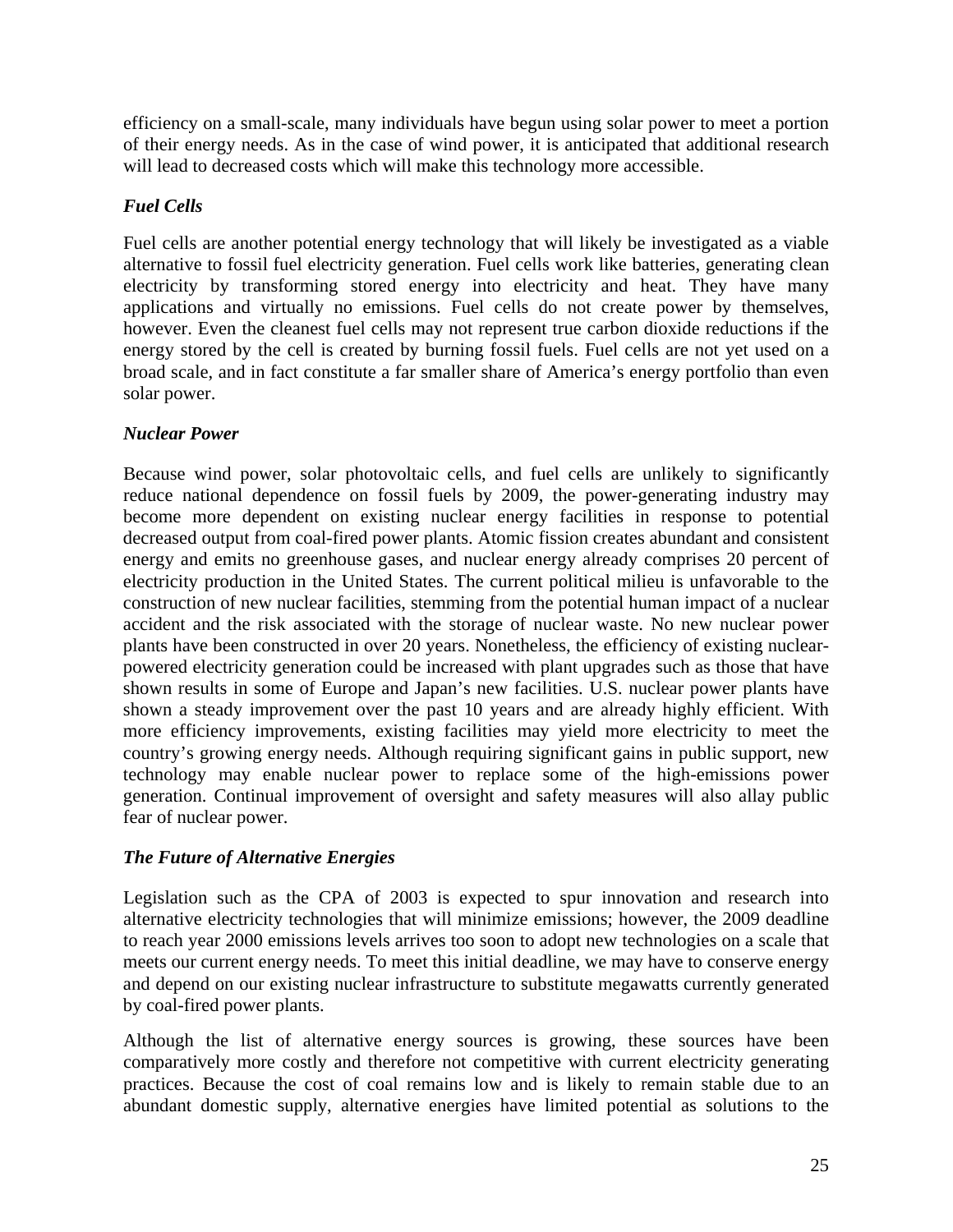energy/ $CO<sub>2</sub>$  predicament, at least for the near term. In the future, utilities may use alternative technologies in a supplemental role to meet the initial caps, yet the more stringent caps will develop methods to continue the use of inexpensive coal through cleaner coal power generation technology.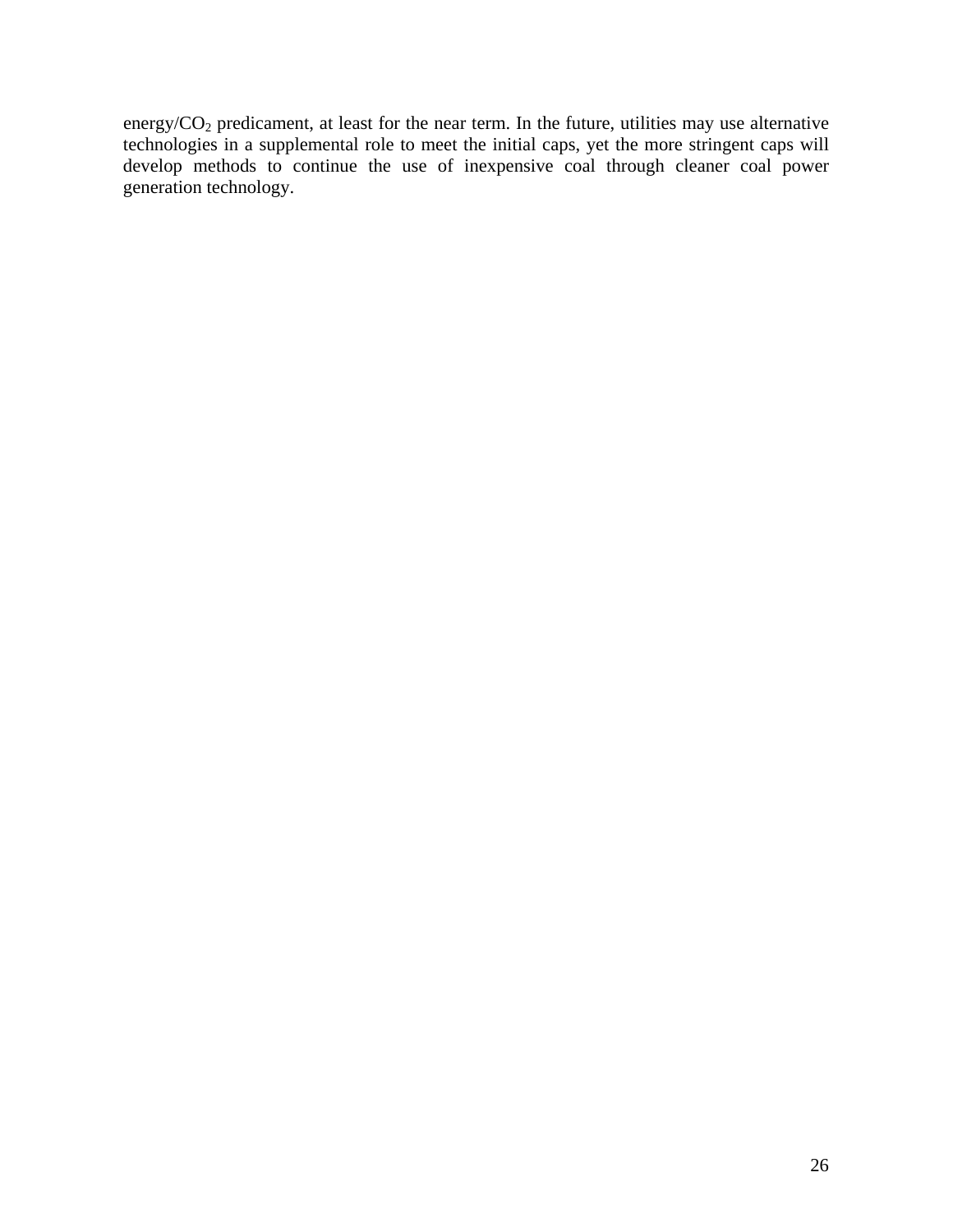## **III. Implementation**

Despite general consensus within the international scientific community on the correlation between increasing concentrations of carbon dioxide and global climate change (as indicated in Part II), the issue is still disagreed upon in the U.S. government and among some industries. Additional issues compounding the controversial nature of carbon dioxide regulation in the U.S. include the fact that the U.S. is a fossil fuel based economy, the advantage of coal as a cheap and abundant domestic fuel source, and the right that many Americans feel they have to inexpensive electricity. The Clean Power Act Carbon Dioxide Reduction Program, outlined in this section, offers a pragmatic approach to regulating carbon dioxide emissions from power plants. This program provides a cost effective method to reduce emissions while ensuring minimal impact to affected industry and the U.S. economy.

## **Modifications to the Original Bill**

Under a provision of the Clean Power Act, the EPA establishes  $CO<sub>2</sub>$  regulations within the first year after congressional passage in order to avoid legal recourse. The program's first year of implementation only involves the Federal Rulemaking Process (explicated in the Appendix: "Expanded Federal Rulemaking Process").

Following the Federal Rulemaking Process, the EPA will set emissions targets and deadlines listed in Figure 9. As explained earlier, the emissions targets and deadlines for this analysis deviate from the original Clean Power Act of 2003, having been adjusted to ensure feasible implementation.

| <b>Phase</b> | Year | <b>Reduction</b> |
|--------------|------|------------------|
|              | 2009 | To 2000 levels   |
|              | 2015 | $10\% *$         |
|              | 2020 | $17\%*$          |

**Figure 9: Emissions targets of the CPA established following the federal rule making process** (\*Below 2000 levels)

Under the EPA-administered allocation system, allowances are distributed through a threephase incremental program similar to the two-step program used in the Acid Rain Program. Allowances will be initially distributed to states. Allowances will then be allocated by the states to facilities in accordance with approved State Implementation Plans or through an EPA allowance distribution formula. Phase I will bring power plant  $CO<sub>2</sub>$  emissions down to year 2000 levels by 2009; this reduction target is expected to be achieved primarily through statesponsored demand-side management plans. California has demonstrated the feasibility of such an approach, detailed in the following box: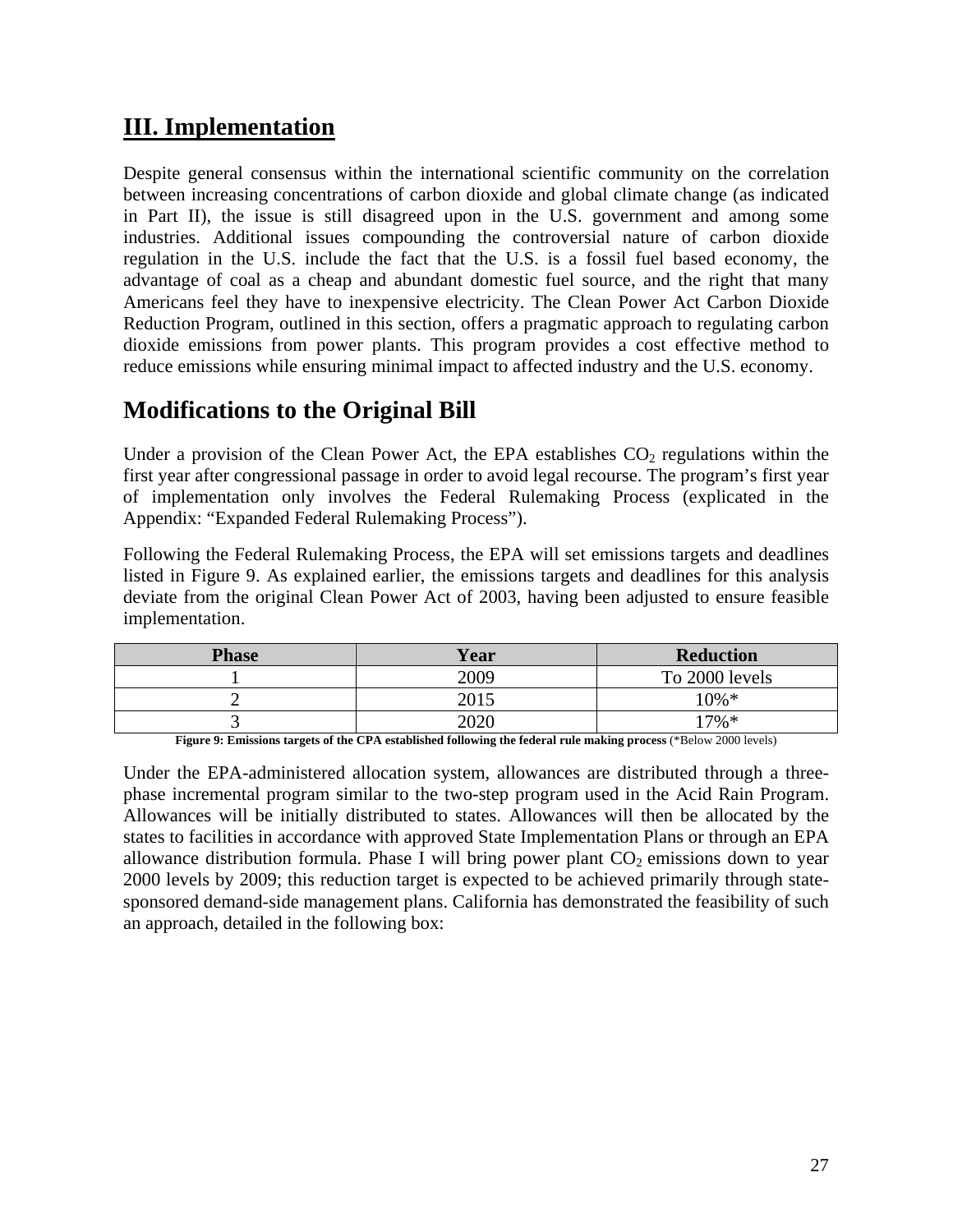#### *Case Study: California's Energy Action Plan*

*In response to the energy crisis of 2001, the State of California developed an Energy Action Plan (EAP) in 2003 in coordination with the Consumer Power and Conservation Financing Authority, the Energy Resources Conservation and Development Commission, and the Public Utilities Commission. This action plan is designed to "eliminate energy outages and excessive price spikes in electricity and natural gas" while being "sensitive to the implications of energy policy on global climate change and the environment generally" (EAP, 2003). Of the six specific means through which the state intends to achieve their goals, the primary action item is to meet the state's energy growth needs by "optimizing energy conservation and resource efficiency and reducing per capita electricity demand." This demand-side reduction in energy consumption is outlined in nine specific actions, stated as follows:* 

- *1. Implementation of a voluntary dynamic pricing system to reduce peak demand*
- *2. Improve new and remodeled building efficiency by 5 percent*
- *3. Improve air conditioner efficiency by 10 percent above federally mandated standards*
- *4. Make every new state building a model of energy efficiency*
- *5. Create customer incentives for aggressive energy demand reduction*
- *6. Provide utilities with demand response and energy efficiency investment rewards comparable to the return on investment in new power and transmission projects*
- *7. Increase local government conservation and energy efficiency programs*
- *8. Incorporate distributed generation or renewable technologies into energy efficiency standards for new building construction*
- *9. Encourage companies that invest in energy conservation and resource efficiency to register with the state's Climate Change Registry (EAP, 2003).*

*These robust measures are aimed at reducing the electricity consumed in the state in light of current annual energy consumption growth at 2 percent and a population expected to exceed 40 million by the year 2010. And according to a status report completed in September of 2004, energy efficiency savings have increased significantly and are expected to continue to do so in coming years. Furthermore, all independent operating utilities (IOUs) are active members in the Climate Registry, new building efficiency standards have been approved with training programs and incentives currently available, and appliance regulations have been approved and implemented. Additionally, both large and small customer dynamic pricing pilot programs appear successful in curtailing energy consumption, and these programs are being modified to increase participation. (Status Report, 2004).* 

*Demand-side energy reduction in California is ultimately poised to "minimize the need for new generation [of electricity], reduce emissions of toxic and criteria pollutants and greenhouse gases, avoid environmental concerns, improve energy reliability and contribute to price stability" (EAP, 2003). The example set by California provides a model for all states in conserving electricity and reducing utility emissions across the United States.* 

Phase II will reduce  $CO_2$  emissions to 10 percent below year 2000 levels by 2015, and can be achieved utilizing existing technology for efficiency enhancements and transitions to processes such as combined cycle and cogeneration techniques. Finally, Phase III will reduce  $CO<sub>2</sub>$  emissions to 17 percent below year 2000 levels by 2020, primarily through the implementation of new technologies and carbon sequestration.

The program design for the CPA includes methodologies for emissions allocation, an annual auction of retained emissions, federal financial assistance via grants and a revolving loan fund, emissions reporting, and performance management. The design of the program has incorporated flexible management mechanisms to minimize transition costs to EPA, the states, and regulated facilities.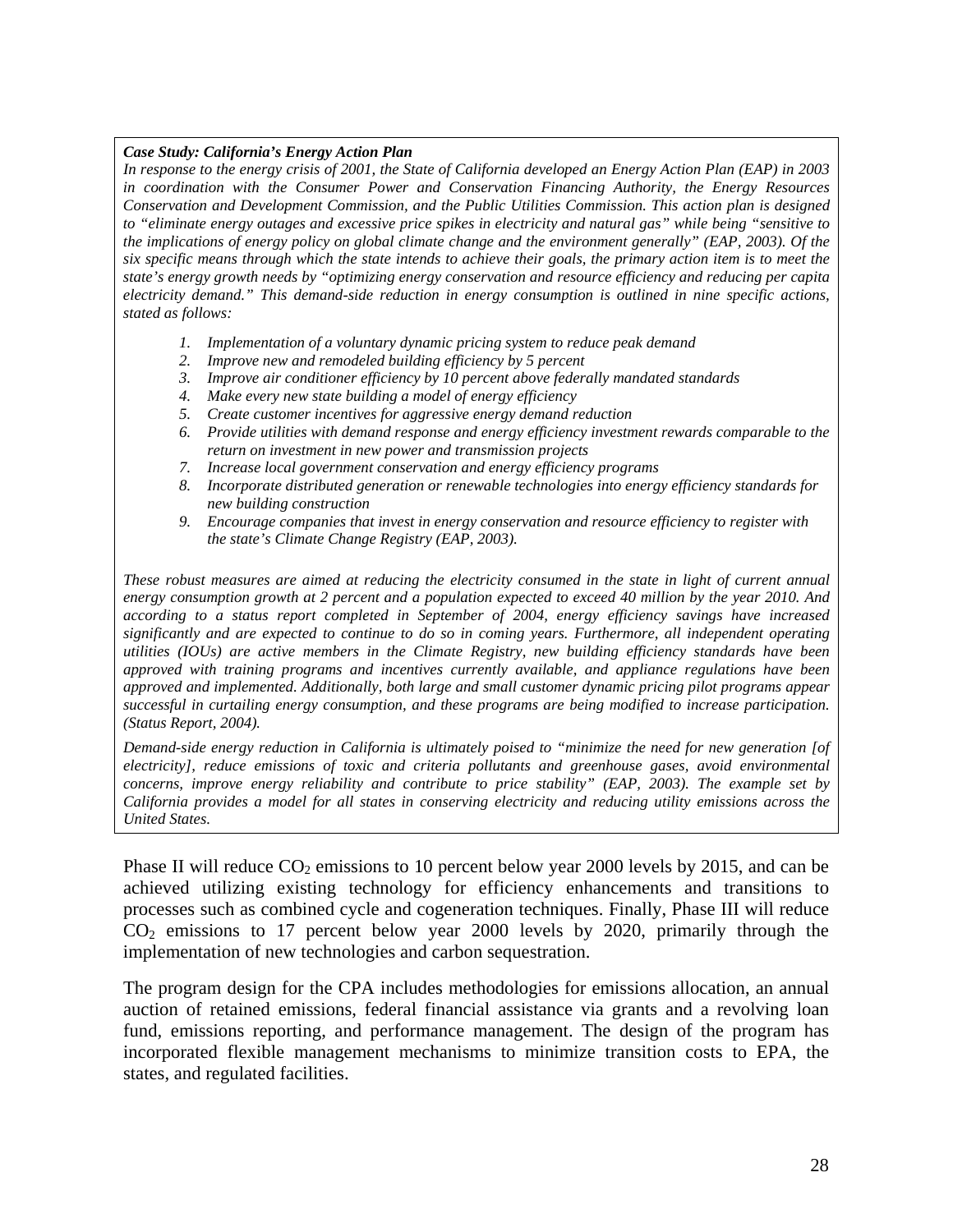## **Program Design**

This section identifies the key components of the Carbon Dioxide Reduction Program for reducing emissions as mandated by the Clean Power Act. These include emission allowance allocations (including voluntary  $CO<sub>2</sub>$  reduction credits) and federal financial assistance (including grants for state programs and the establishment of a revolving loan fund), as well as detailed staffing requirements, budgetary outlays, and a scheme for performance management.

#### *Precedent for the Program Design*

The CPA requires that EPA distribute emissions allowances for carbon dioxide under a capand-trade system. EPA currently administers the highly successful Acid Rain Program in which it distributed allowances for  $SO<sub>2</sub>$ . Additionally, EPA allocated and distributed allowances to states as part of the  $NO<sub>X</sub>$  State Implementation Plan (SIP) Call which is a program in which Eastern states reduce persistent levels of nitrogen oxide. While carbon dioxide is currently unregulated at the federal level, some state-level  $CO<sub>2</sub>$  programs are operating, including a major  $CO<sub>2</sub>$  reduction initiative by the State of California. The following issues identify areas of EPA discretion in implementing the CPA requirements. Policy options for carrying out the CPA are largely based on established models of regulation under the Acid Rain Program (see below) and other existing programs.

#### **Case Study: Sulfur Dioxide component of the EPA's Acid Rain Program**

*Under the Clean Air Act's Acid Rain Program, the EPA Administrator allocated sulfur dioxide emission*  allowances at an emission rate of 1.2 pounds of  $SO_2/mmB$ tu (million British thermal units) of heat input, *multiplied by the unit's baseline mmBtu (the average fossil fuel consumed from 1985 through 1987). Reserve allowances were set aside for utilities that installed clean technology in order to encourage that practice as a means of reducing SO<sub>2</sub> emissions. In addition, the EPA Administrator auctioned 2.8 percent of the total annual allowances in order to ensure the liquidity and economic efficiency of the market and to avoid potential imbalances between demand and supply. The special reserve also allowed for the addition of new electrical generation capacity. Once the allowances were allocated, utilities and other market participants could buy and sell according to need or strategy on the Chicago Board of Trade. The value of an allowance is quickly*  determined by these open market trades. The price of SO<sub>2</sub> allowances ranged between \$100 and \$200 per ton *between 1998 and 2003. Beginning in 2004, the price of an allowance has steadily increased to the current price of \$360. Despite these increases, the program is considered a fiscal success. Beginning in 1990 the EPA estimated the cost of complementing the Acid Rain Program to \$4.6 billion per year. As of 1994 the General Accounting Office estimated the cost would decrease to \$2 billion per year by 2010 and as of 1998 it had continued to drop to less than \$1 billon per year by 2010 (EPA, 1999). This is a significant decrease in cost and reflective of a successful format to build upon for other pollutants and programs.* 

#### *Rationale for Program Design*

A technology-forcing regulation, such as the Clean Power Act, sets an emissions standard that cannot be achieved with currently available technology and thus "forces" firms to develop innovative technological solutions to achieve compliance beyond existing technical capabilities. Under this performance-based approach, each firm will modify operations in different ways to find the most cost-effective compliance strategy by changing input materials, reorganizing production systems, and/or installing pollution-control technologies.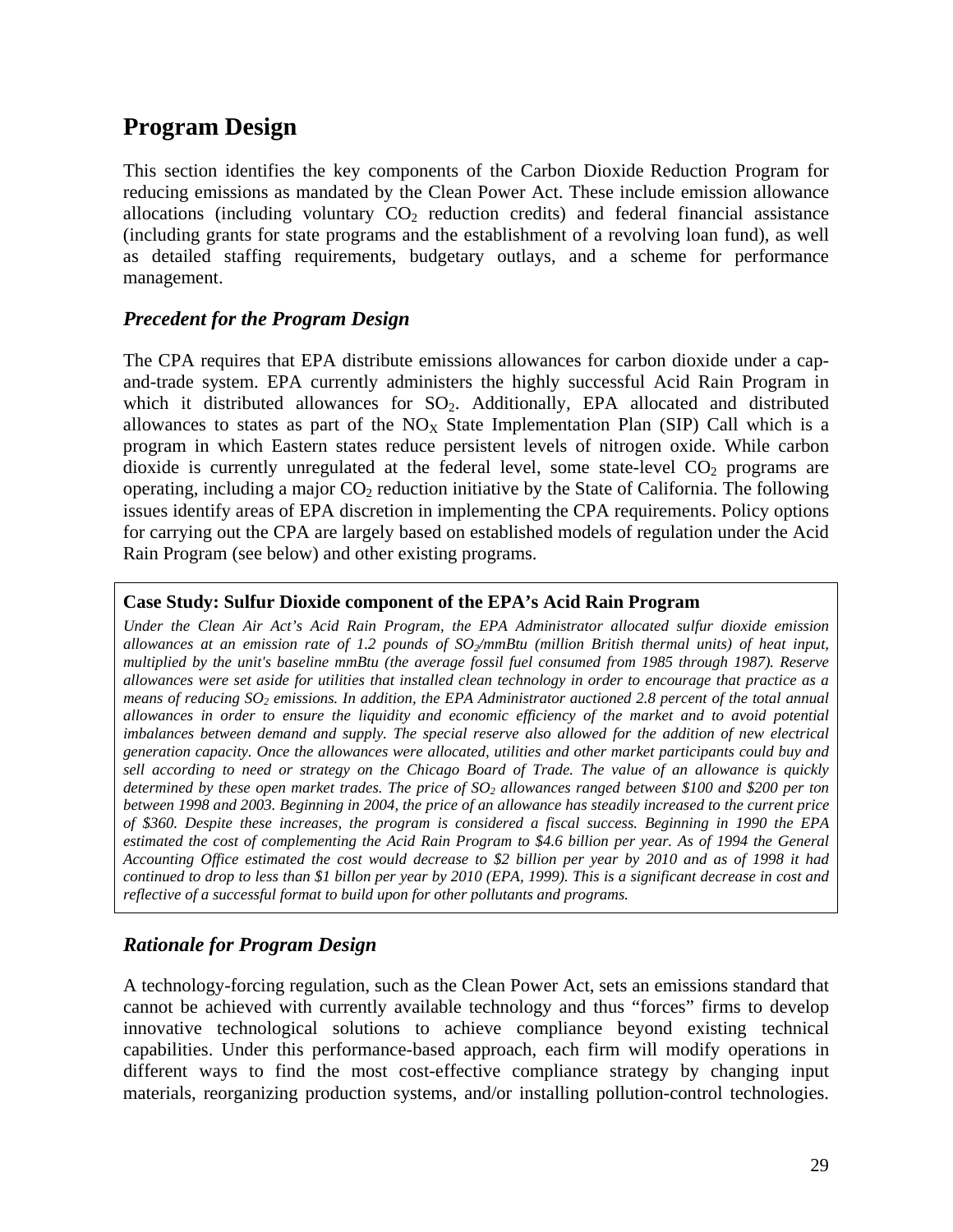In the initial phase of regulation, the standards may be too costly to be socially beneficial, so the industry is expected to innovate in order to decrease compliance costs. After sufficient technological advance has occurred, the regulatory agency will review the success of the innovation and may adjust policies accordingly. Firms benefit from increasing innovation by reducing their own marginal costs while raising their rivals' marginal costs by encouraging more regulation. The costs to firms under this system include incremental tightening of regulations, innovation spillovers that reduce the marginal costs of competing firms, and increases in research and development costs.

Conventional command-and-control technology-forcing approaches demand that firms meet uniform requirements, regardless of cost. While these regulations have been effective in their policy objectives and in improving social welfare, holding every firm to the same standard is economically inefficient, given firms' varying marginal costs of abatement. In contrast, marketable permits define an overall level of emissions rights for firms and allow them to trade freely. In theory, market-based mechanisms are more economically efficient because they allow firms with low abatement costs to abate relatively more pollution than high-cost firms. This economic instrument has its shortcomings, as it often leads to increases in urban pollution because higher levels of pollution control may be shifted to rural areas where abatement costs may be lower. But since the effects of excessive carbon dioxide emissions are ubiquitous, this is an ideal way to address this particular pollutant. A combined regulatory policy of overall industry-specific technology-forcing standards with market-based mechanisms to achieve compliance, as delineated by the Clean Power Act Carbon Dioxide Reduction Program, is the most cost-effective way to simultaneously meet pollution reduction goals and induce the development of  $CO<sub>2</sub>$  reducing technology.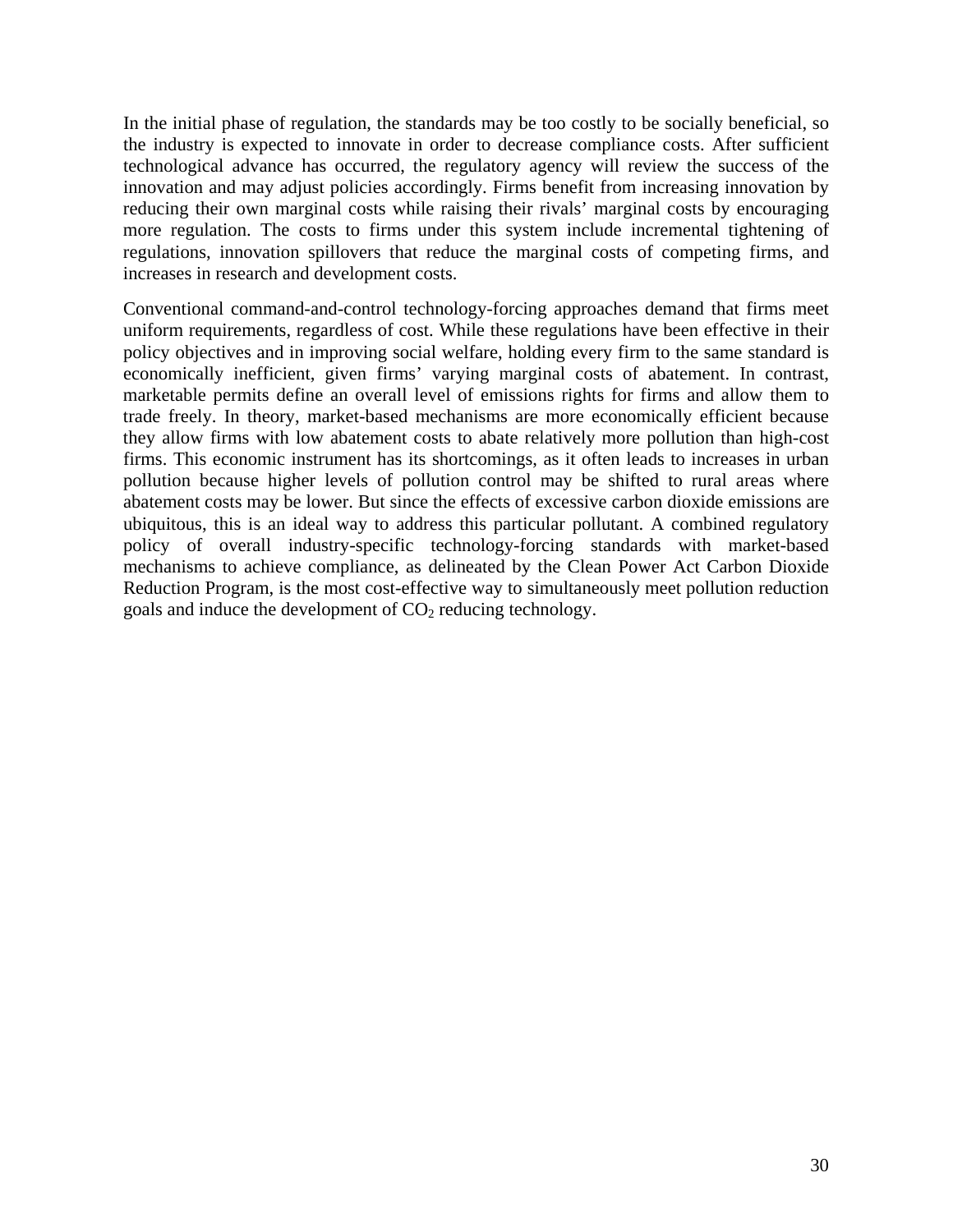## **Emission Allowance Allocations**

#### *Federal EPA Allocation to States*

In the initial step of the cap-and-trade program, EPA allocates emissions to states based on an average of the previous five years total carbon emissions output. The baseline for determining emissions allowance allocations will be recalculated every five years, based on a facility's emissions during those previous five years. In addition, the program reduces the pollutant multiplier within the Basic Allocation Formula (discussed in more detail below), thus tightening emission standards for the target years. Periodically updating the baseline calculation gives plants credit for recent conservation and efficiency improvements. Furthermore, utilities are assured some measure of regulatory stability and are given temporal flexibility in meeting the cap. This is vital for maintaining year-to-year facility operations. Phase I applies to all facilities that generate at least 25 megawatts. Phases II and III apply to all electricity generating facilities producing 15 megawatts or more, as specified in the CPA. EPA may retain a reserve of allowances, but the sum of EPA reserves and the distributed allowances will not exceed the total emissions cap for that year.

#### *State Allocation to Utilities*

The second step of the cap-and-trade program is to implement a state-level distribution system using EPA-approved SIPs. After EPA distributes allowances to states, state environmental agencies distribute allowances to utilities per specifications of that state's EPA approved State Implementation Plan (SIP). In order for EPA to delegate management of the Carbon Dioxide Reduction Program to a state, the state must submit an action plan detailing its specific allowance distribution scheme and program operation procedures. EPA must approve this plan, and it must be incorporated into that state's SIP before it can manage the carbon dioxide program for facilities in its borders. EPA will distribute emissions allowances to the state environmental agencies based on the average carbon emissions of the previous five years, although a state may distribute these allowances to facilities in the manner specified by its own implementation plan.

In the absence of a EPA approved SIP, the state will distribute allowances to facilities based on a mathematical formula (Basic Allocation Formula) that takes three factors into account; the facilities kWh output (kilowatt-hour, a measurement of generated electricity), efficiency, and fuel source. Inherently, an output-based allocation formula promotes power-generation efficiency since an inefficient facility that produces a given number of kWh will be given the same number of allowances as a cleaner facility producing the same kWh but uses less fuel. Since EPA will maintain an allowance reserve, less efficient facilities that have trouble securing needed allowances could be granted extra allowances in emergency situations. One such scenario would occur if an extremely hot summer causes a spike in electricity demand, forcing a facility to produce emissions well in excess of its allocation.

Accounting for the fuel source will allow EPA to control energy input choice. Specifically, EPA can adjust the formula to ensure that it does not unfairly harm coal plants and that nuclear plants, despite being emissions-free, account for their waste stream. In this way, EPA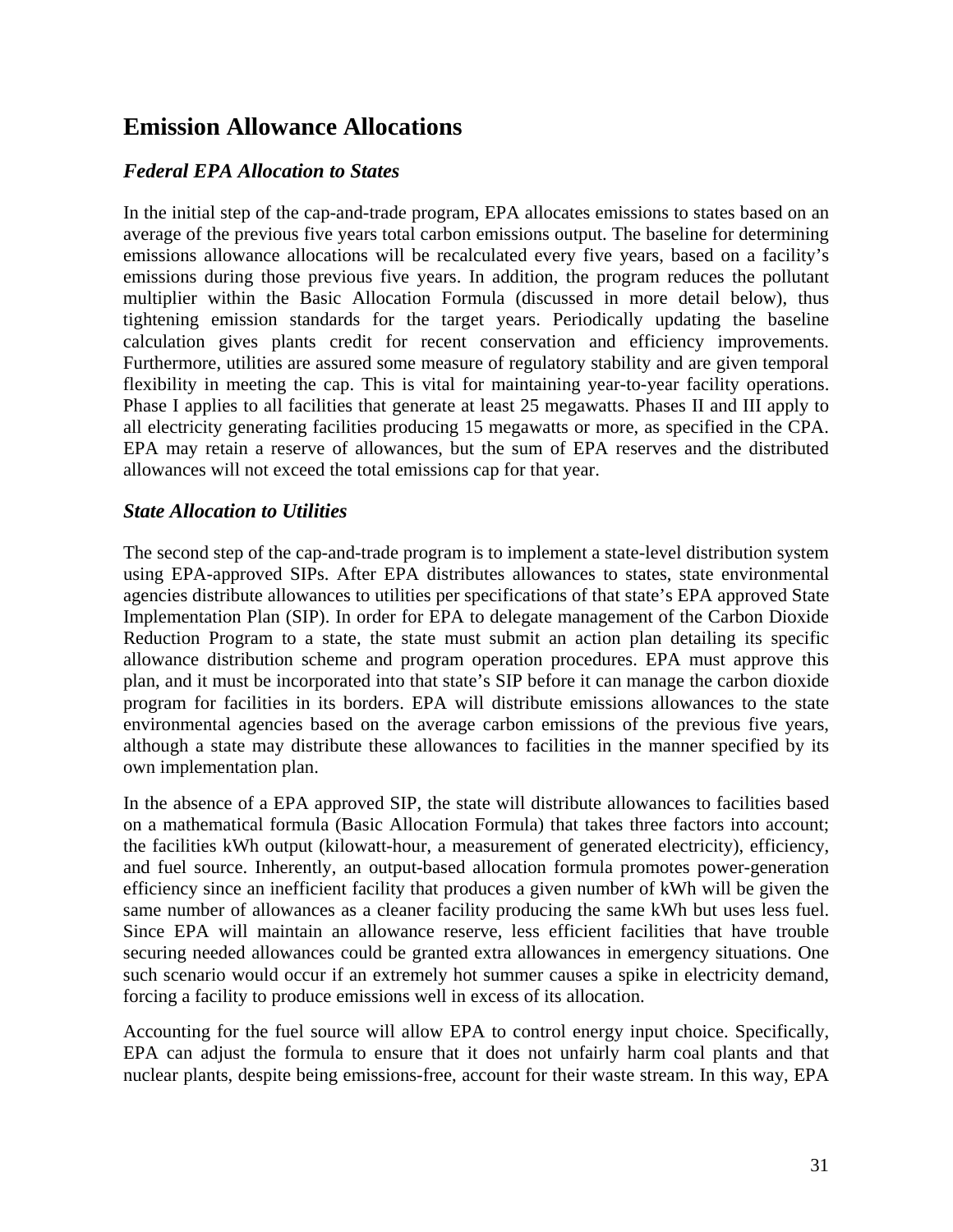will have the regulatory flexibility to push clean coal technologies and the use of renewable energy sources, without forcing a wholesale shift toward natural gas or nuclear power.

EPA may use reserves as a way to reward facilities for current and/or previous voluntary reductions. EPA may also auction the reserves in order to raise funds for CPA mandated programs. Requiring the use of emissions allowances before the cap comes into force provides plants credit for any  $CO<sub>2</sub>$  reductions they achieve in this interim period, since any unused allowances from this period could be banked for future use.

This hybrid approach to allowance distribution gives all 50 states the flexibility to devise their own formula to meet EPA approval. For states with approved SIPs, EPA will distribute allowances equal to the number that the state's facilities would have received under EPA's allocation formula. If a state fails to produce an adequate SIP by the deadline, that state will still be responsible for distributing allowances to their facilities according to the Basic Allocation Formula. While this program allows for flexibility at the state level, it also prevents inaction caused by delayed SIP submission at the state level.

Due to the complexity of strategies to reduce  $CO<sub>2</sub>$ , states benefit from the option to run individual programs through their State Implementation Plans. The fuel portfolio of the utility industry, as well as regulated or unregulated market structures vary from state to state. States can benefit from implementing unique conservation programs with grant funds. Moreover, some states have already taken the lead in managing many of EPA's air pollution programs, especially those for point sources. While the CPA represents the first federal initiative to regulate carbon emissions, some voluntary state programs aimed at  $CO<sub>2</sub>$  reduction have existed for years.



**Figure 10: Emissions Allocation / Auction / Market Trading Flow-Chart**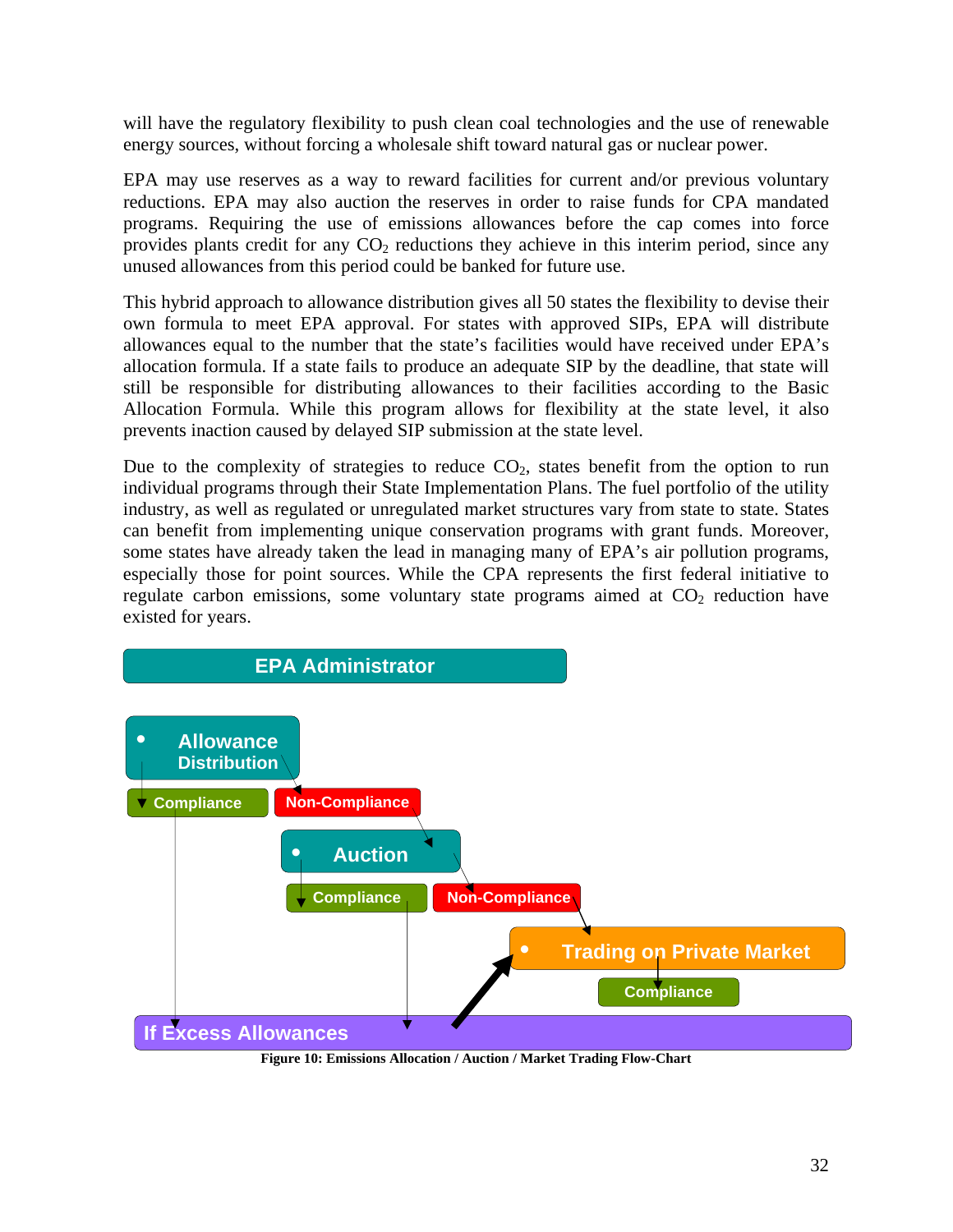#### *Allowance Auctions*

After allocating emission allowances to states, EPA auctions 3 percent of the 2.05 billion allowances. (As a point of reference, the Acid Rain Program auctions 2.8 percent of emissions allowances through its auction.) Conducting an auction determines an early "price signal" for an allowance, creates a pool of allowances for purchase by new utilities and protects consumer interests more than a simple allowance allocation system. While the Acid Rain Program used a discriminatory format in which buyers of emissions allowances simultaneously bid the prices for which they are willing to buy a "lot" of allowances, we recommend EPA use a clock-style format, as per Virginia's auction for allowances under the  $NO<sub>X</sub>$  SIP-Call.

In the "clock-style" auction, a firm bids on emissions allowances for a base price. If more firms demand allowances than are being offered, prices rise until the number of allowances demanded by firms equals the amount of allowances supplied at that price. This auction is similar to the state of Virginia's  $2004 \text{ NO}_X$  allowance auction, conducted by the Amerex Corporation. An advantage of this format is that it is designed to sell large numbers of identical items (e.g., allowances) and tends to generate higher prices. Disadvantages of this format include high costs to firms and its unprecedented use on a federal level; EPA has not previously used this auction format.

The clock-style format raises a significant amount of revenue for Clean Power Act programs. It is also useful because EPA intends to auction approximately  $300,000,000$  CO<sub>2</sub> allowances, an amount for which the clock-style auction is better suited than the discriminatory format. Revenues generated from the auction replenish the revolving loan fund, discussed in more detail below. The auction system proposed under the Clear Skies Act similarly earmarks auction revenues for program uses, including compliance assistance to utilities.

The allowances received after allocation, gained through open market purchase or bought during the action phase will be traded throughout the year on the same open market lead up to the end of year emissions reporting.

#### *Voluntary Carbon Dioxide Reduction Credits*

It is essential to acknowledge previously installed voluntary carbon reduction and sequestration programs, administered by the U.S. Department of Energy since 1994. Within a decade, these programs successfully prevented or negated the emission of thousands of tons of carbon dioxide. Private exchanges and states also contribute to  $CO<sub>2</sub>$  reductions. It is advantageous that EPA grants credit for  $CO<sub>2</sub>$  emissions reductions achieved under these programs.

Firms that have previously undertaken independently-certified carbon dioxide reductions, whether through process changes or carbon sequestration methods will receive carbon dioxide allowances on a ton-for-ton basis during the first year of trading. These allowances will be distributed in advance of the general allowance auction, and credited allowances will be subtracted from the industry allowance cap. By granting credits, EPA sets a precedent of rewarding early and voluntary action by industry.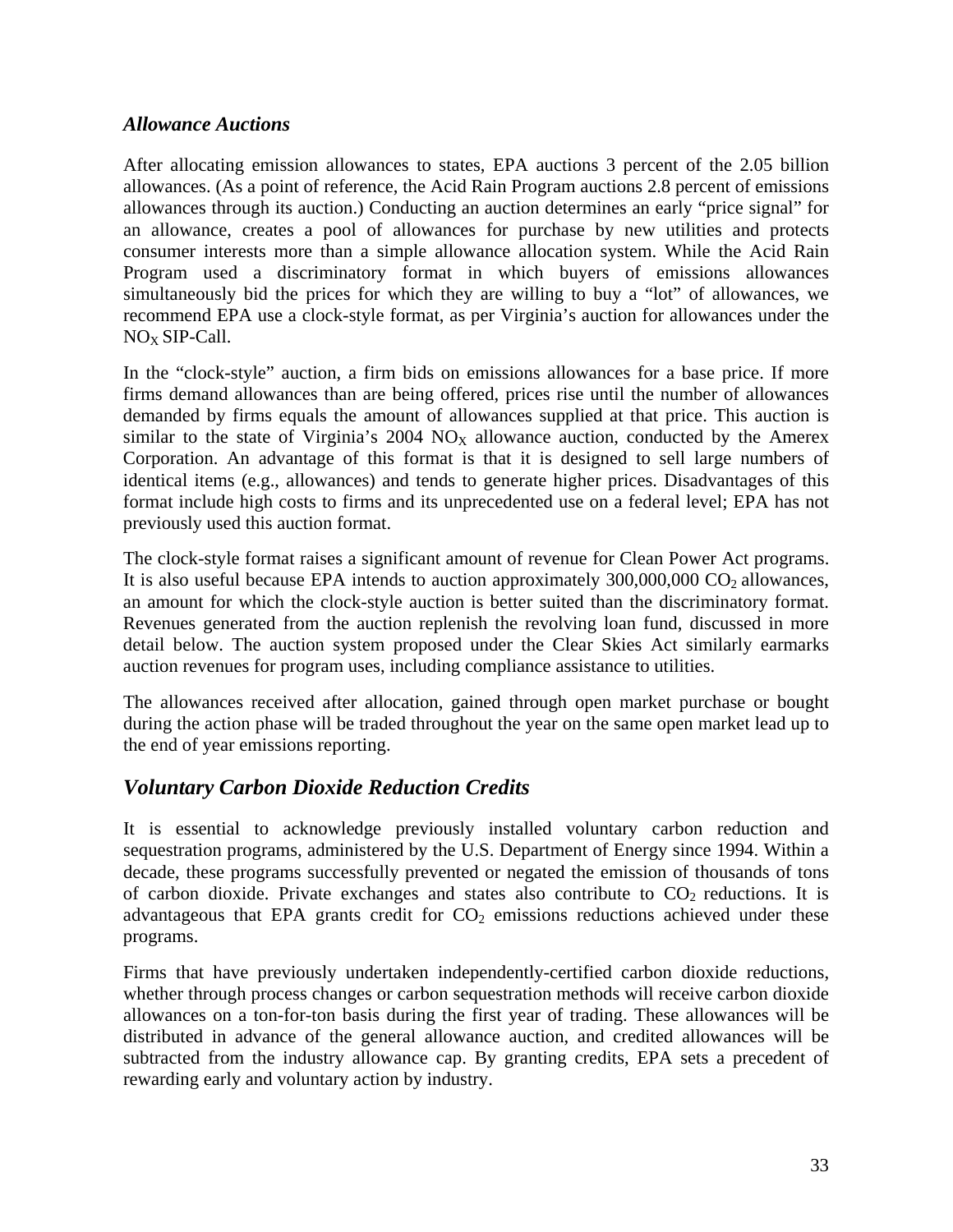### **Federal Financial Assistance**

#### *Revolving Loan Fund*

Contingent upon legislative approval, the excess revenue generated from the auction process will be used to create a Clean Power Act Revolving Loan Fund (CPARLF) to provide low interest loans to aid utilities in meeting  $CO<sub>2</sub>$  caps. This program will be modeled after a variety of revolving loan projects, most notably the Brownfields Cleanup Revolving Loan Fund (BCRLF), which is outlined in the case study below. The \$597 million of projected excess revenue will be used in this revolving loan fund to offset compliance costs to facilities. Low-interest loans will be made available to utilities that have demonstrated good faith efforts to comply with regulations and further  $CO<sub>2</sub>$  reduction technologies.

Within CPARLF, facilities are eligible for low interest loans, which are not to exceed \$3,000,000 over a two year period. There will be 100 loans available each year for eligible facilities. Eligible facilities will install BACT equipment in a way that will generate a projected net reduction in  $CO<sub>2</sub>$  as a part of a long-term carbon dioxide reduction plan. Applications for CPARLF will be analyzed through the Grants and Contracts division within the Clean Power Act Carbon Dioxide Reduction Program, which is a part of EPA Office of Air and Radiation. The CPARLF recipient will be held accountable to EPA for proper expenditure of the funds. When participating in a CPARLF project, the recipient must contribute funds equal or in excess of 20 percent of the project total cost. This can be in the form of work hours, management time, site preparation, or capital costs, and must be included in both the cost of implementation proposal and the final report of expenditures submitted for application and final review.

#### **Case Study: Brownfields Cleanup Revolving Loan Fund (BCRLF)**

*EPA's Brownfields Economic Redevelopment Initiative (BCRLF) is designed to empower states, communities, and other stakeholders in economic redevelopment to work together in a timely manner to prevent, assess, safely clean up, and sustainably reuse brownfields. In 1999 and again in 2001, the U.S. EPA negotiated a \$500,000 loan from the BCRLF to Hennepin County, Minnesota. Hennepin County had designed a project to clean up brownfield sites. They used the funds to loan money to individuals or companies interested in taking part in the project which included private, for profit businesses, non-profit businesses and public entities (excluding State and Federal agencies and the University of Minnesota).* 

*All sites receiving funding will be required to enroll in the Minnesota Pollution Control Agency's (MPCA's) Voluntary Investigation and Cleanup (VIC) Program. The area consists of industry, commercial, rental facilities, and housing facilities. Contamination of the area has been traced to the fill used to even the grade of the land and not to the industry that was in operation at an earlier date. The chemicals included polynuclear-aromatic hydrocarbons, VOCs, hydrocarbons, and metals at levels exceeding the human-health based screening criteria established by the Minnesota Pollution Control Agency for residential land-use. Remediation has been planned*  to remove the soil and transport it off site. Both dust control procedures and stormwater run-off procedures will *be carried out during the excavation process which includes the removal of 4,000 cubic yards of contaminated soil.* 

*Redevelopment includes 48 townhouses, 84 loft style condominiums, 30 affordable housing units, 15,000 square feed of commercial/ office space and 30,000 square feed of commercial office space. Without the use of a revolving loan fund the redevelopment of these areas would have been too costly and the area would have been left contaminated with no possibility for rebuilding.* (Source: U.S.EPA, 2004)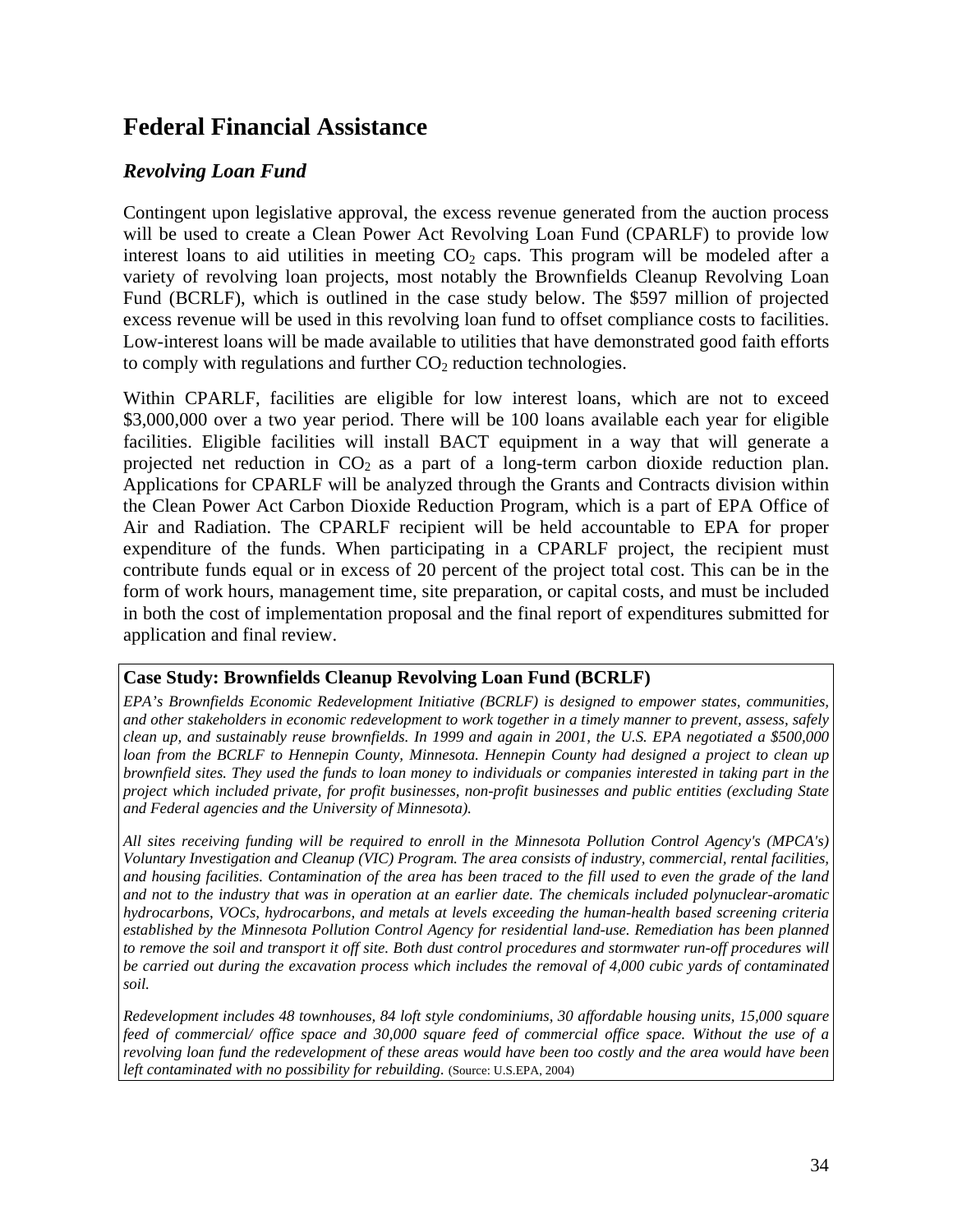#### *State Grants*

Grant funds will be available to states to assist in initiating conservation programs, research, pilot programs, staffing requirement, and other implementation needs. Grant funds enable states to pursue demand-side management strategies which can achieve significant carbon reductions at low costs that are external to the utility sector. In order to promote implementation of efficiency programs in all states, 50 conservation grants will be available. To bolster innovation, six grants for research and development initiatives to research institutions within states will be available. Additionally, two larger grant funds will be available for pilot programs that test further development in carbon reduction research. As some states have existing carbon reduction strategies and others will likely face funding hardships, 20 staffing grants will be accessible to states. Finally, 15 discretionary grants will be made available for innovative program funding and other special needs.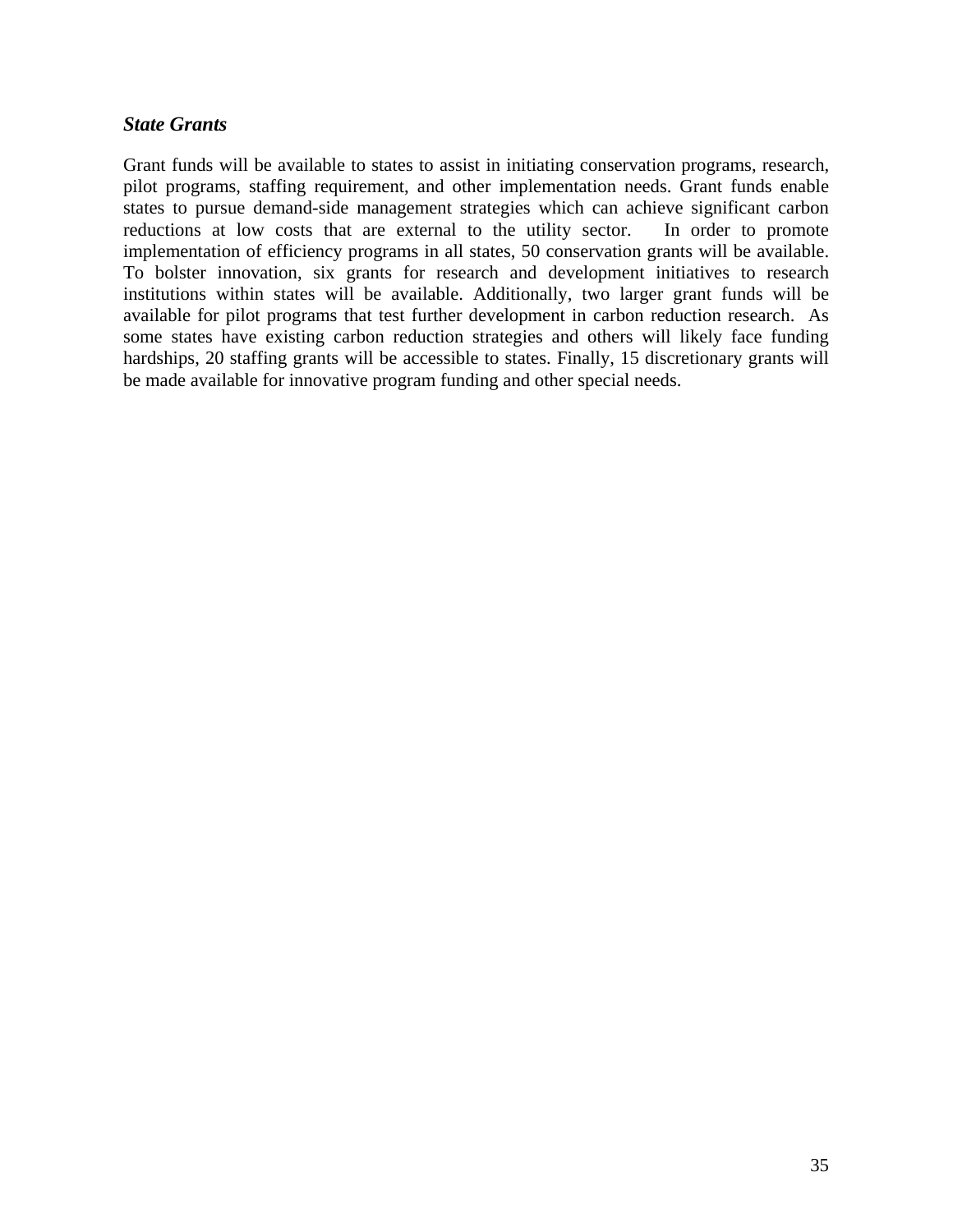## **Staffing Plan for 2006**

The staffing plan for the Clean Power Act Carbon Dioxide Reduction Program draws upon the existing expertise at the EPA Office of Air and Radiation. The program office falls under the umbrella of the Atmospheric Programs and directly beneath the Clean Air Markets Division. This program requires 21 Full Time Equivalents (FTEs) for the  $CO<sub>2</sub>$  Reduction Program, with salaries ranging from GS-9 to GS-15 levels. Ten employees work on program operations and administration from EPA Headquarters, and another 10 FTEs work in the 10 EPA regional offices. The remaining FTE is placed in the EPA Office of General Council to provide legal services for the administration of the Clean Power Act.

A Program Director leads the Carbon Dioxide Reduction Program Office and oversees the main office and all program operations. Two assistant directors, each with a staff of three, report to the Director. One staffing aide serve the Director and assistant directors in miscellaneous tasks. Regional officers, based in each of the ten regional offices of the EPA, facilitate program implementation by state permitting authorities and regulated facilities.

Employee responsibilities are divided into the following categories: program administration, grants and contracts, budget, program development, emissions monitoring, market operations, assessment and communications, and SIP review. Regional coordinators make frequent site visits to maintain contact with stakeholders and assess local community perceptions of program progress. The responsibilities of these staff functions are outlined in Figure 11.

| <b>Staff Function</b>            | <b>Responsibilities</b>                                                          |
|----------------------------------|----------------------------------------------------------------------------------|
| Program Administration           | All administrative needs of the $CO2$ program's successful operation             |
| <b>Grants and Contracts</b>      | Reviewing grant and contract requests from state officials, prioritizing the     |
|                                  | requests, and submitting recommendations to the assistant directors for approval |
| <b>Budget Officers</b>           | Developing an annual budget for the program                                      |
| Program Development              | Cost effective development and enhancement of the $CO2$ program, reducing the    |
|                                  | administrative burden for regulators                                             |
| <b>Emissions Monitoring</b>      | Analyzing the data calculated by the Continuous Emissions Monitors (CEMs) to     |
|                                  | determine overall compliance with the program and providing guidance to states   |
|                                  | and facilities. Performing audits to ensure that $CO2$ emissions are accurately  |
|                                  | measured and reported on time                                                    |
| <b>Market Operations</b>         | Day-to-day functions of operating market-based emission reduction programs,      |
|                                  | such as recording allowance transfers, receiving emission reports, and working   |
|                                  | with stakeholders to ensure that the markets operate efficiently                 |
| Assessment and                   | Meeting with state and industry representatives to assess the progress of the    |
| Communications                   | program, receive feedback for potential changes, and improvements to the         |
|                                  | system. After weighing costs and benefits (environmental, human health, and      |
|                                  | economic) of the $CO2$ program, the information will be forwarded to decision    |
|                                  | makers and other customers                                                       |
| <b>State Implementation Plan</b> | Reviewing and approving or denying the action plans submitted by the states in   |
| Coordination                     | relation to the distribution of allowances. In the case of an SIP rejection, the |
|                                  | coordinator will require implementation of the Basic Allocation Formula          |

**Figure 11: Carbon Dioxide Staff Reduction Program Functions and Responsibilities**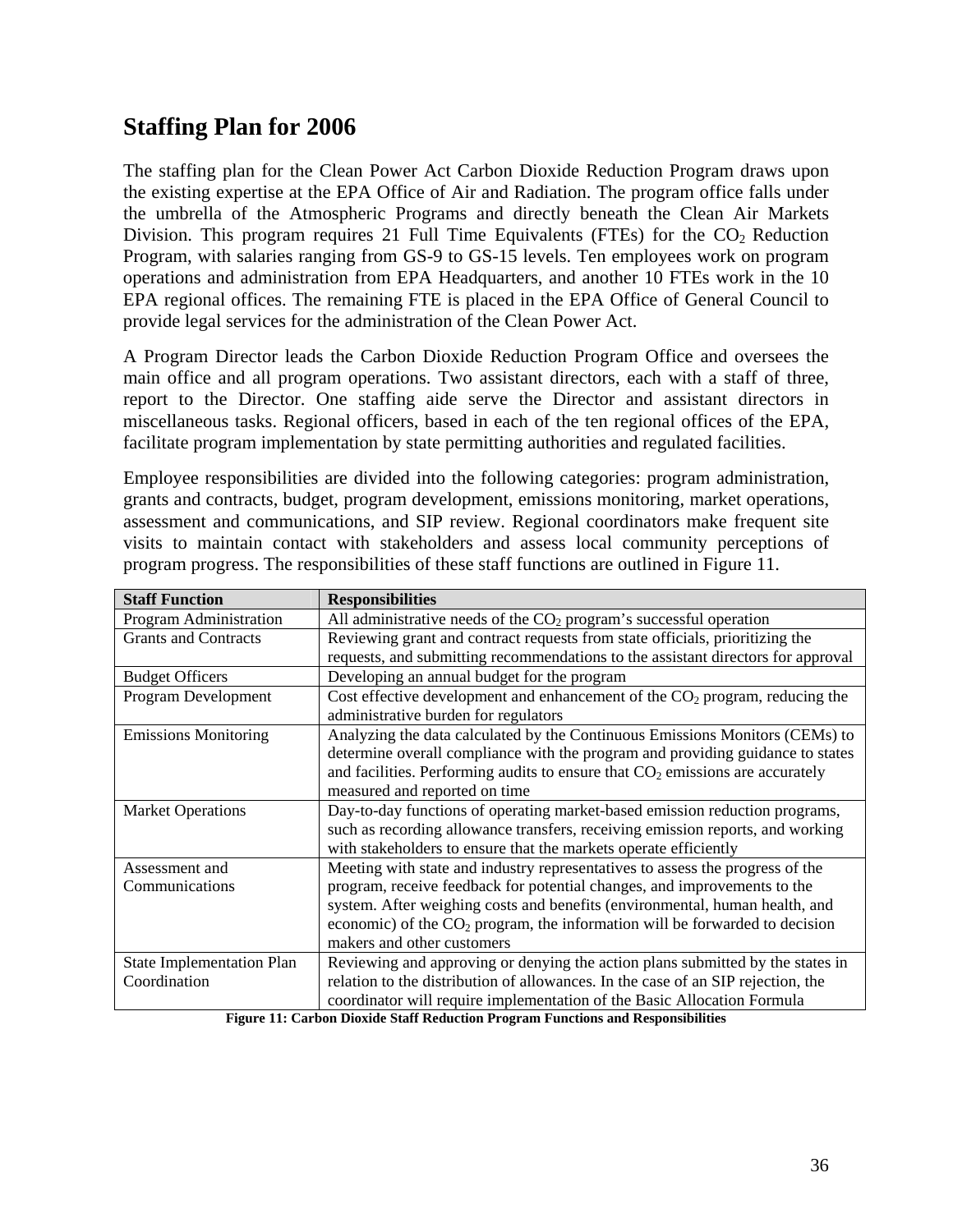### **Budget and Revenue Plan**

This budget plan for the first operational year of the Clean Power Act includes expenses and revenues, and provides realistic expectations of the expenses and revenues for the  $CO<sub>2</sub>$ Reductions Program. The 2009 budget plan includes a program budget, a line item budget, and a revenue plan for the  $CO<sub>2</sub>$  component of the Clean Power Act of 2003. The budget plan accounts for the addition of 21 full-time employees, the creation of a  $CO<sub>2</sub>$  program office at EPA headquarters, grant funds available to states, and revenue from  $CO<sub>2</sub>$  auctions.

#### *Personnel and Other than Personnel Services*

Ten employees will work in the EPA Headquarters under the Clean Air Markets Division in a new  $CO<sub>2</sub>$  program office. One FTE will be placed in the EPA Office of General Council to provide legal services for the Clean Power Act. The remaining ten 10 employees will work in each of the 10 EPA regions coordinating the  $CO<sub>2</sub>$  emissions trading within the Region's existing infrastructure. Funding is also designated for an allowance tracking system, office supplies, site visits, seminars and training sessions. Personnel services are combined with Other Than Personnel Services (OTPS) to create an operational budget of \$2,062,489.

#### *State Grants*

The largest portion of the budget is dedicated to grants to assist States in meeting emission caps. There are four areas in which states may apply for grants: conservation programs, special research, pilot programs, and special staffing needs. \$14,625,220 is allocated for these grants. Grant and contract requests submitted by state officials will be reviewed by the Carbon Dioxide Reduction Program Office. Conservation grant funds will be available to all states; 50 Conservation Grants of \$200,000 are allocated annually. Research and development will be promoted by six Special Research Grants of \$300,000 and two Pilot Programs of \$500,000 for testing further research. To assist with staffing costs in states that face hardships, 20 Staffing Grants of \$76,261 will be available. Lastly, 15 Discretionary Grants of \$20,000 will be available for innovative programs and special needs.

#### *Program Revenue*

A significant amount of revenue will be raised through auctioning allowances. Estimated revenue projections are based on a  $CO<sub>2</sub>$  allowance price of \$10 per ton with 3 percent of each year's  $CO<sub>2</sub>$  allowances available through auctions. Average successful bids in the first year of trading  $CO<sub>2</sub>$  allowances on the European Energy Exchange approximated \$10 per ton, while current carbon dioxide trades on the European Energy Exchange fluctuate between \$8 and \$9 per ton ("Kyoto and  $CO<sub>2</sub>$ " 2004). However, as these trades are conducted in preparation for implementation of the Kyoto Protocol next year, they can take advantage of cost-saving Kyoto provisions such as the Clean Development Mechanism, which allows for lower-cost carbon reductions in the developing world. The 3 percent of emissions allowances set-aside for the auction is based on the percentage of allowances set aside in the Acid Rain program (2.8 percent). Revenues from the allowance auction will be used to offset high costs of the program to facilities while providing incentives for good faith efforts to meet standards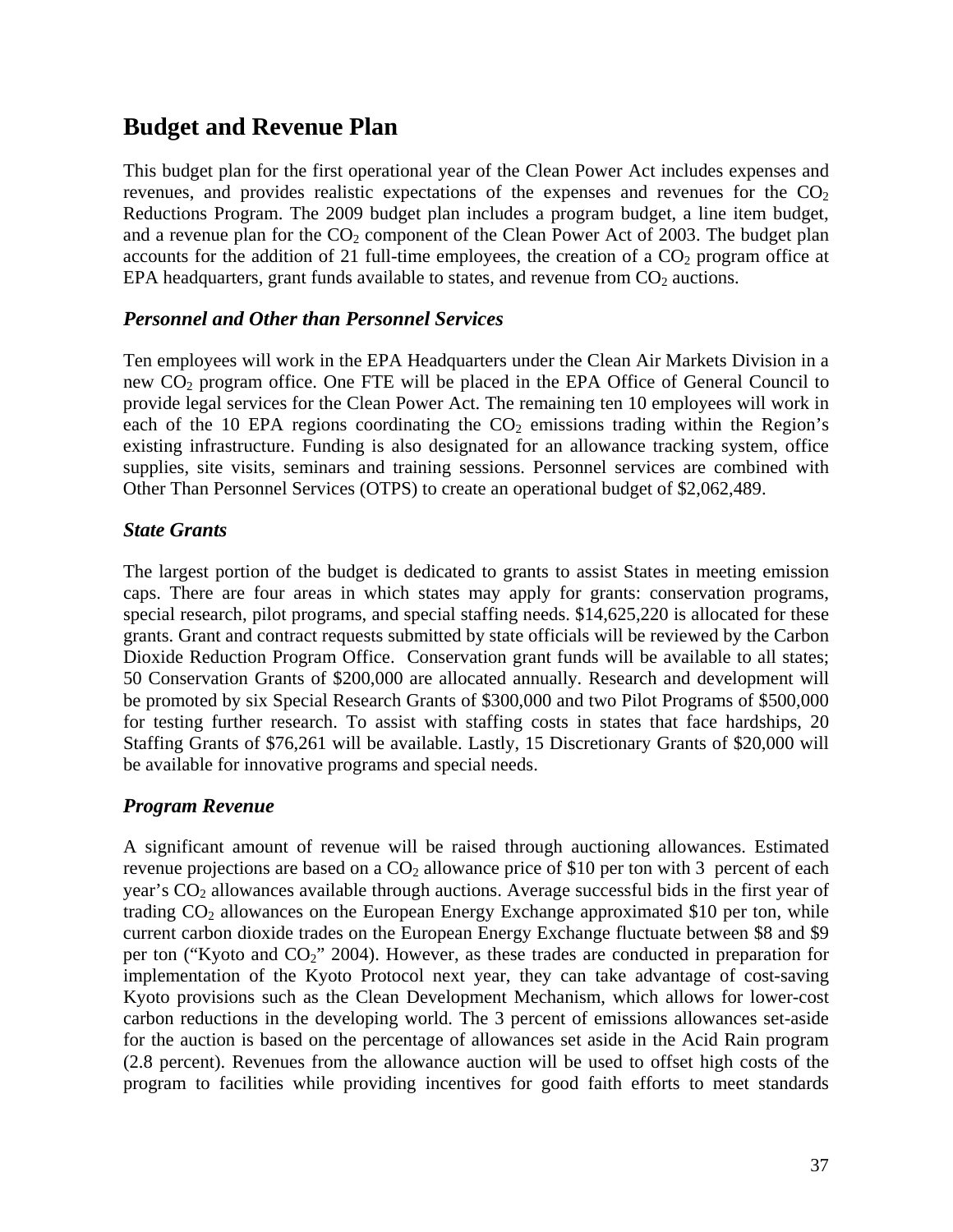through the revolving loan fund, described below. Revenues from the auction are expected to yield about \$615,000,000.

#### *Revolving Loan Fund*

The excess revenue, contingent on legislative approval, will be used to create a revolving loan fund, which will provide low interest loans and tax credits to aid utilities in meeting  $CO<sub>2</sub>$  caps. This \$597,988,552 in projected excess revenue will be used in the revolving loan fund to offset costs of compliance to facilities. Low-interest loans and tax credits will be made available to utilities that have demonstrated good faith efforts to comply with regulations and further  $CO<sub>2</sub>$  reduction technologies.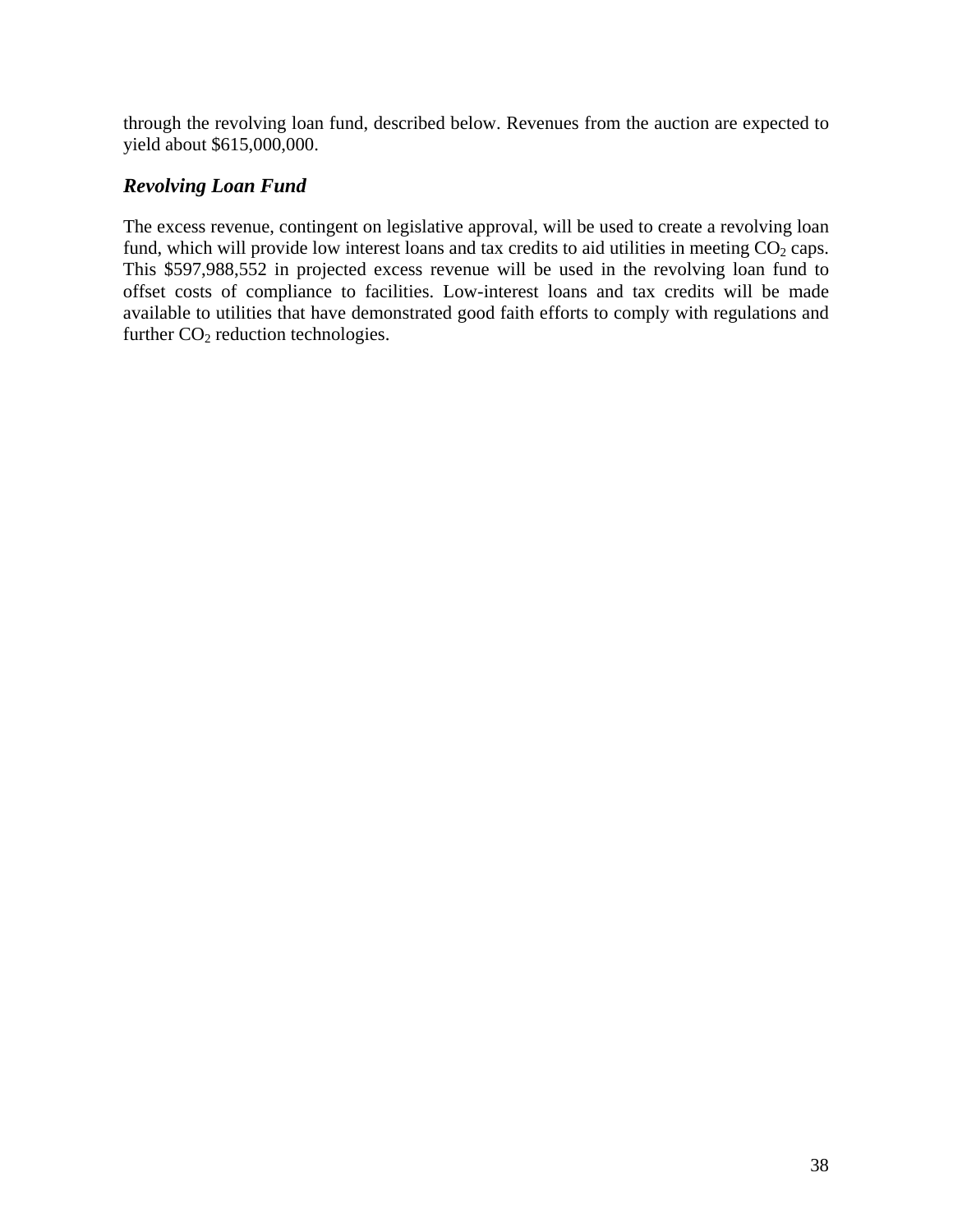### **Performance Measurement and Management Innovation**

#### *Background*

The  $CO<sub>2</sub>$  Emissions Reduction Program will measure its success through actual reductions of carbon dioxide emissions in the U.S. power generation sector. Carbon dioxide emissions monitoring, which will build upon existing infrastructure and reporting practices, will be used to monitor and enforce the reductions required by the established dates. Cost and supply of energy will be used as internal measures of the program's impact on the public. Gauges of administrative efficiency and prudent expenditure of funds will also be measured for internal purposes. Performance measures will help ensure compliance with these standards and will allow for adjustments in the program as new information and more advanced technologies become available. Ultimately, these performance measures will be used to modify the program and ensure efficiency and effectiveness in meeting its ambitious goals.

#### *Measurement*

The principal performance measure for the Carbon Dioxide Reduction Program will be  $CO<sub>2</sub>$ emissions reductions (in tons). The measurement system for the  $CO<sub>2</sub>$  monitoring program will use existing monitoring infrastructure and practices to achieve implementation in a costeffective manner.  $CO<sub>2</sub>$  emissions will be measured by utilities' Continuous Emissions Monitors (CEMs), which are already installed at all facilities, as required for other pollutants under the Clean Air Act Amendments of 1990. Most power generating facilities already use CEM data to measure  $CO<sub>2</sub>$  emissions continuously (hourly) at the stack. For power generating facilities producing over 25 megawatts that do not have monitoring equipment installed, CEM installation for  $CO<sub>2</sub>$  monitoring will be compulsory. Individual facilities will also be required to measure fuel input and electricity output data, which is currently done in compliance with the Energy Information Administration's Form 759 "Monthly Power Plant Report" and the Federal Energy Regulatory Commission's Form 423, "Monthly Report of Cost and Quality of Fuels for Electric Plants." Internal measurement of program performance will occur at EPA, where expenditures (especially in grant programs) and number of workers employed for CPA administration will be recorded. An efficiency ratio measuring the amount spent on the program to the tons of emissions reduced will be used to track the progress of federal management and state implementation of this act. Energy prices per MWh will be recorded as a price signal for consumer cost.

#### *Collection*

Compliance specialists at each power plant will collect  $CO<sub>2</sub>$  emissions data from CEMs in the same way they currently collect emissions data for other pollutants under the Clean Air Act. The compliance specialists must then audit and validate the data by calculating  $CO<sub>2</sub>$  emissions based on fuel input and energy output. EPA will also collect and maintain information about each state's allowance allocations, utility auction purchases, and explanatory reports from facilities that do not meet their emission allocation limit. States and EPA will perform annual inspections of large power generating facilities to ensure compliance with facility permits. Violations will be reported to regional EPA offices. In addition, the regional EPA will be responsible for responding to public comments on the  $CO<sub>2</sub>$  Reductions Program.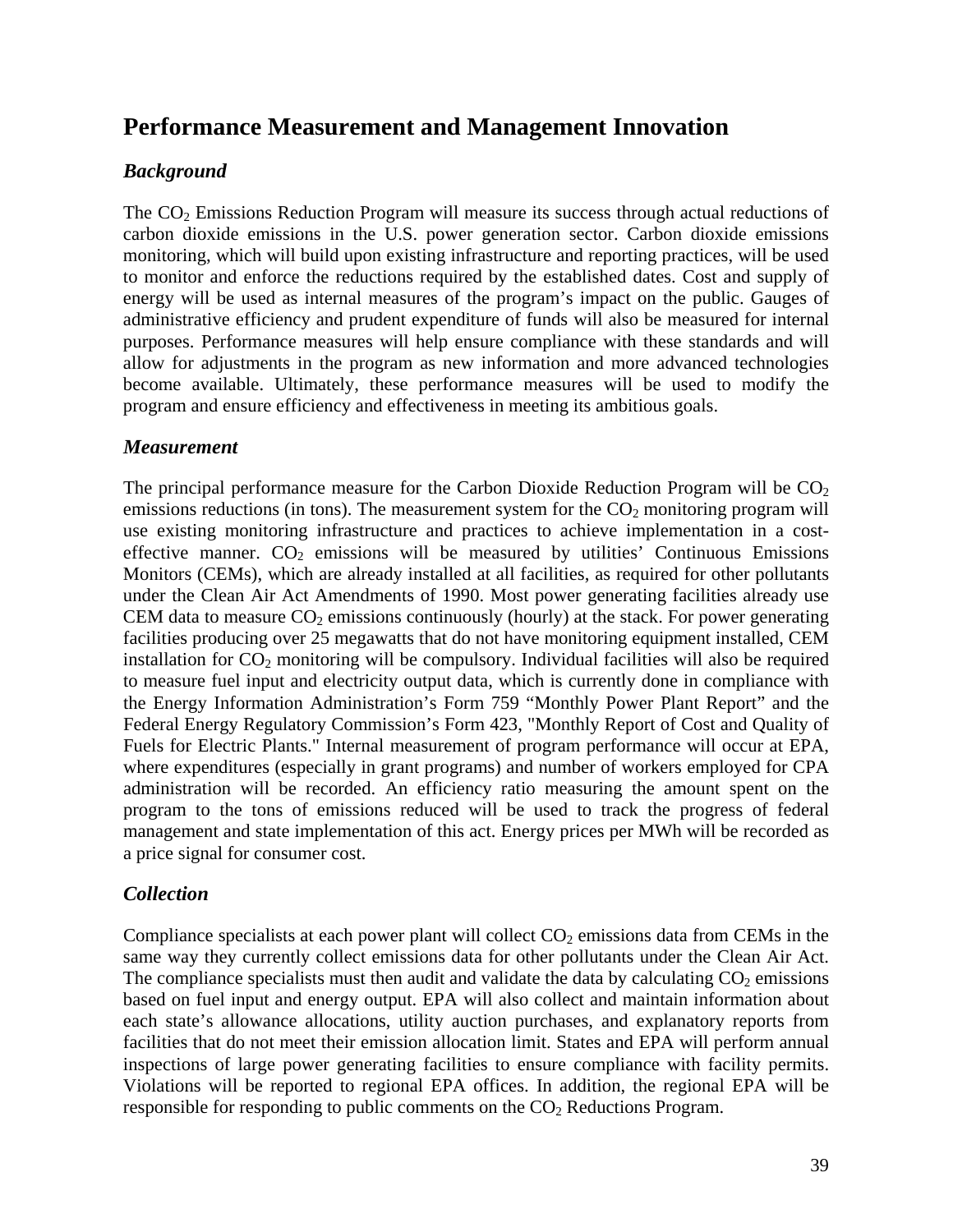#### *Reporting*

Each facility will be required to submit  $CO<sub>2</sub>$  emissions, energy output, and fuel input data to state permitting authorities on a monthly basis, as currently practiced with criteria pollutants, in spreadsheet format. Appropriate power plant personnel must sign the form and will be held liable for the reported values. Facilities also submit quarterly emissions reports to EPA as established by the Acid Rain Program. Facilities can utilize Monitoring Data Checking software (MDC) to ensure the quality of quarterly emissions reports before being submitted to the EPA through an electronic data reporting system. In addition, individual facilities will also be responsible for tracking and reporting emission exceedances to state permitting authorities, as required by the state's existing operating permit/Title V program. State permitting authorities will send data and exceedance information to the appropriate regional EPA office each month, and EPA will store all data in its existing Emissions Tracking System (ETS). EPA auditing practices will incorporate  $CO<sub>2</sub>$  data into their site compliance assessments for power plants. Permitting agencies and EPA will use aggregate data to determine facilities' compliance status. EPA will enforce penalties for emission allowance exceedances, levying fines three times the market value of the tonnage of emissions beyond compliance, as described in the Clean Power Act. While performance measures must also be shared with the public through Annual Performance Reports, all emissions reports submitted to a state permitting authority or EPA are public documents and will be made available to the public. Additionally, EPA is accountable under the Government Performance and Results Act (GPRA) to provide annual performance reports to evaluate the agency's progress towards its program goals. Regional EPA offices may also find it useful to report anecdotal information from utilities on innovative strategies to meet reductions requirements. The data will also be compiled on a quarterly basis for review by the EPA Administrator.

#### *Information Analysis*

Analyzing facilities' non-compliance reports will allow EPA to assist or modify the implementation of the program if compliance becomes excessively burdensome for particular regions or state permitting authorities. In addition to meeting the clearly delineated emissions reductions goals, other indicators such as non-compliance trends, public feedback, market information on the price of emission control technologies, and the development of new abatement technologies will measure success. Modifications will be made to the program design as needed if these important indicators do not change in the desired direction, especially if necessary technologies do not develop within the anticipated timeframe.

Contingency Response Mechanisms may include (but are not limited to) the following:

- Increasing emissions monitoring and/or data auditing
- Advising non-complying facilities in reduction strategies of successful power plants
- Providing technical assistance to utilities
- Allocating low interest loans or tax credits to overburdened facilities (upon legislative approval)
- Allocating grants to economically disadvantaged states
- Reallocating allowances between EPA regions
- Explicating specific recommendations for regional EPA allowance distribution to states
- Redistributing allowances between original disbursement and the auction
- Enforcing specific state allowance distribution to facilities
- Modifying compliance deadlines (based on technological feasibility)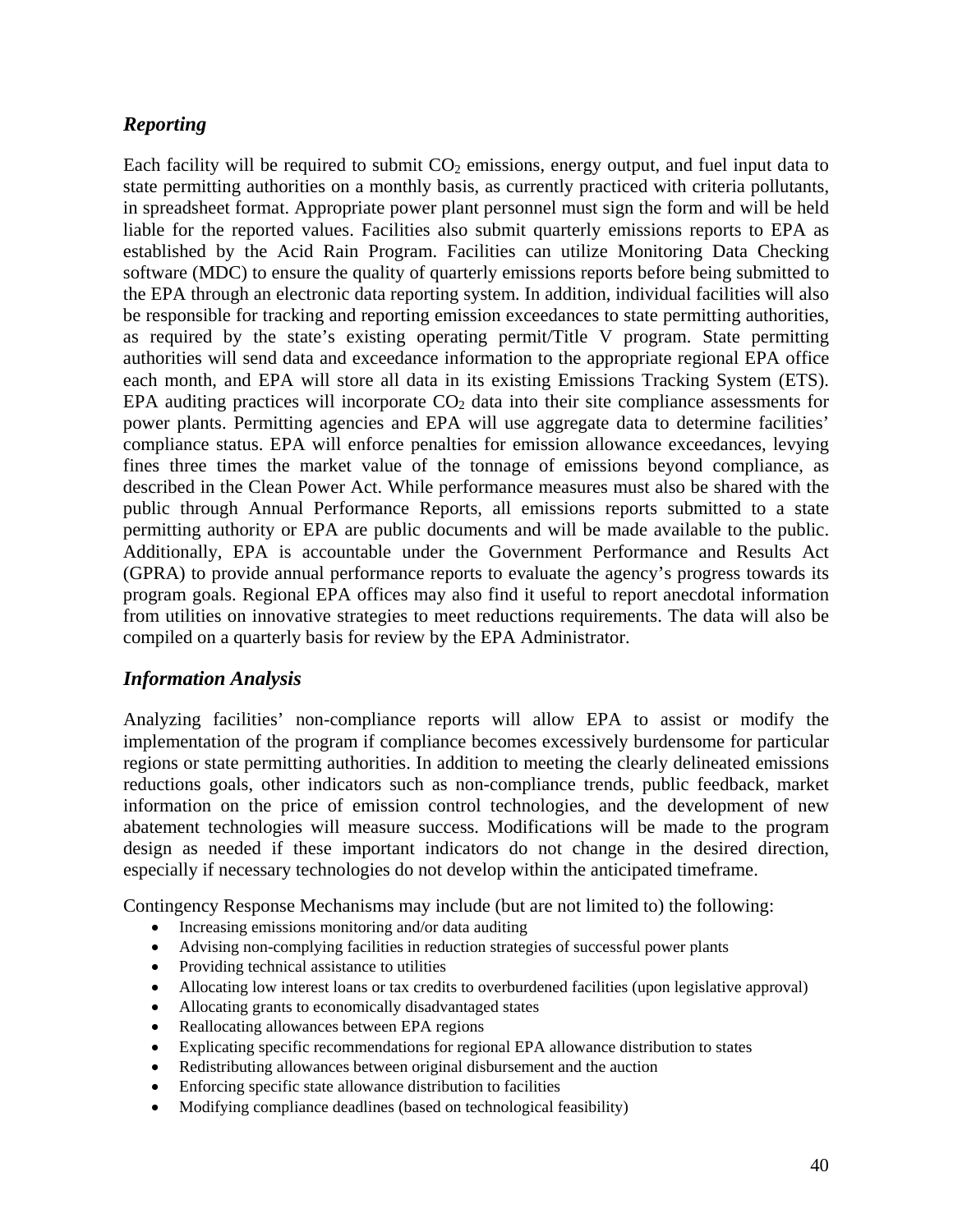#### *Other Considerations*

Information analysis will lead to significant incentives for firms to innovate in order to achieve  $CO_2$  emission reduction. A "first-mover," a firm that develops or implements advanced pollution abatement technology, may be rewarded with a reduction in the total amount of allowances in the system. This is an advantage for the first mover because it forces other facilities to purchase this company's technology until competing technology becomes available. Further, EPA will encourage constructive dialogue with industry professionals to promote information sharing and to reduce asymmetries of information. This will occur through conferences, R&D grants, and the establishment of credible and feasible standards. Finally, the Department of Energy's continued research into pollution abatement technologies will provide information about technical capabilities of abatement technology. These incentives for innovation and ongoing dialogues will generate inertia for utilities and minimize companies' concerns that deadlines are infeasible. EPA will rely on feedback and performance measures to continually monitor the effectiveness of the program, to make adjustments where possible, and to develop innovations in program design and management. As the first federal program to address  $CO<sub>2</sub>$  emissions, it is imperative that the program remains flexible with implementation strategies yet persistent in enforcing the emissions reductions.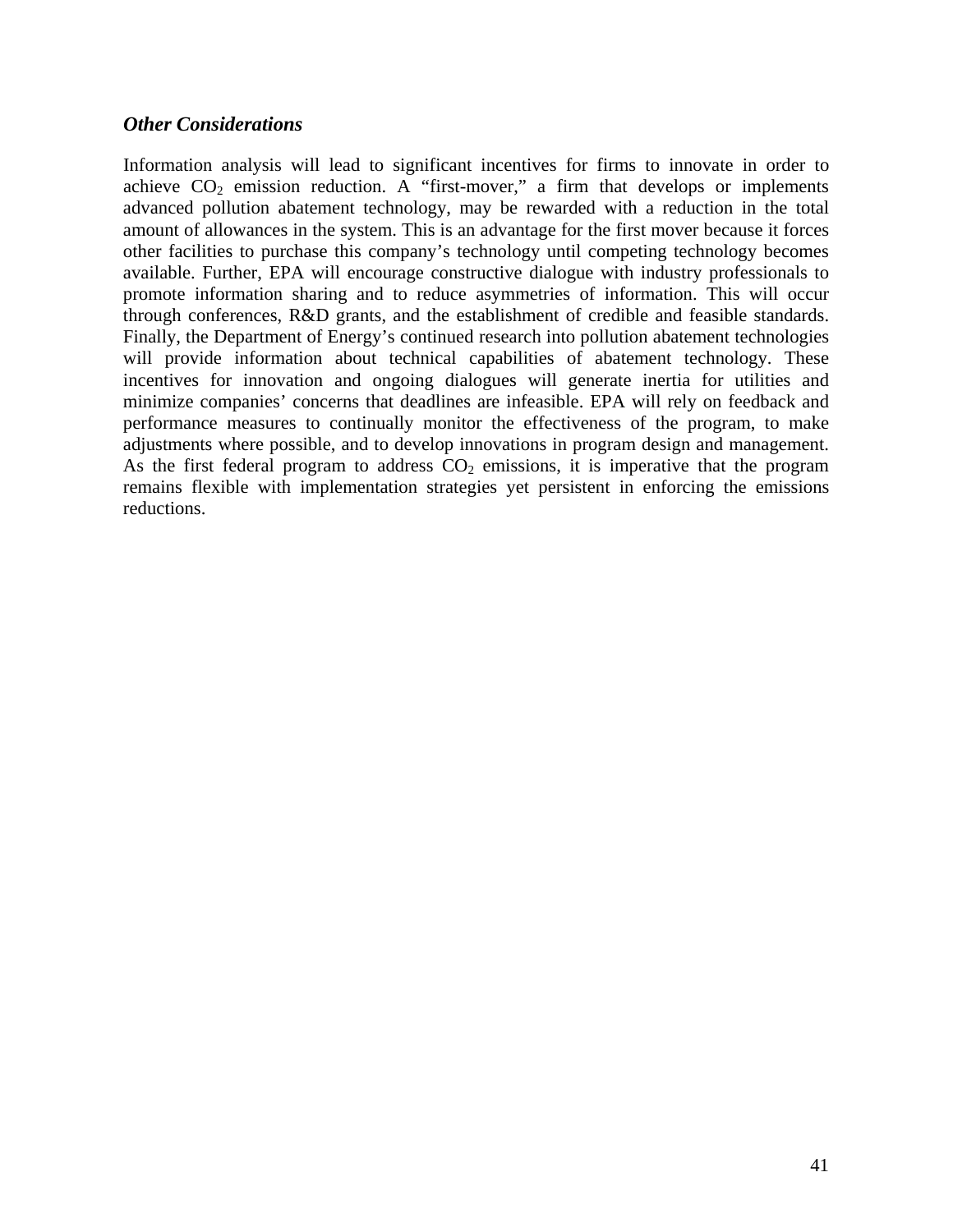### **Future Challenges**

While the CPA Carbon Dioxide Reduction Program will result in significant  $CO<sub>2</sub>$  reductions, leading to benefits for the environment and human welfare, implementation challenges lie ahead. Congress will have a strong interest in limiting the economic impacts of this legislation. Therefore, maintaining Congressional support will be critical to the continued viability of the bill. Sufficient advancements in scientific technology are critical in making the reduction schedule affordable to the industry. Finally, implementation consistency between the federal government and the states is vital to ensure that the program is properly implemented.

Economic considerations will be the most significant challenge to program implementation. Based on cost estimates from the U.S. Environmental Protection Agency, the Energy Information Administration of the U.S. Department of Energy, the Pew Center on Global Climate Change, and MIT, we predict the economic cost to consumers and the power generation sector of our Carbon Dioxide Reduction Program will total between \$8 billion and \$40 billion annually, which are both less than one-half of 1 percent of the U.S. Gross Domestic Product. The wide range in values is due to differences in baseline scenarios used for the study (i.e., conditions without regulations) and implicit assumptions of fuel supply, energy prices, and reactions to regulations—fuel switching, efficiency improvements, and technological advancement.

Under the CPA, short-term coal generation is expected to decrease by approximately 25 percent and electricity prices are expected to increase by about 30 percent, which will raise the price of production due to reliance on natural gas and renewables. The inherent flexibility of the Carbon Dioxide Reduction Program allows continued use of coal as a primary energy source, an opportunity for energy conservation, and more time for plant efficiency and abatement upgrades. Overall, we expect a shift toward lower carbon dioxide intensity in electricity generation.

Ultimately, economic impacts cannot be avoided. However, the Carbon Dioxide Reduction Program is designed to mitigate these impacts and ensure the most minimal impact to the U.S. economy thereby ensuring Congressional support.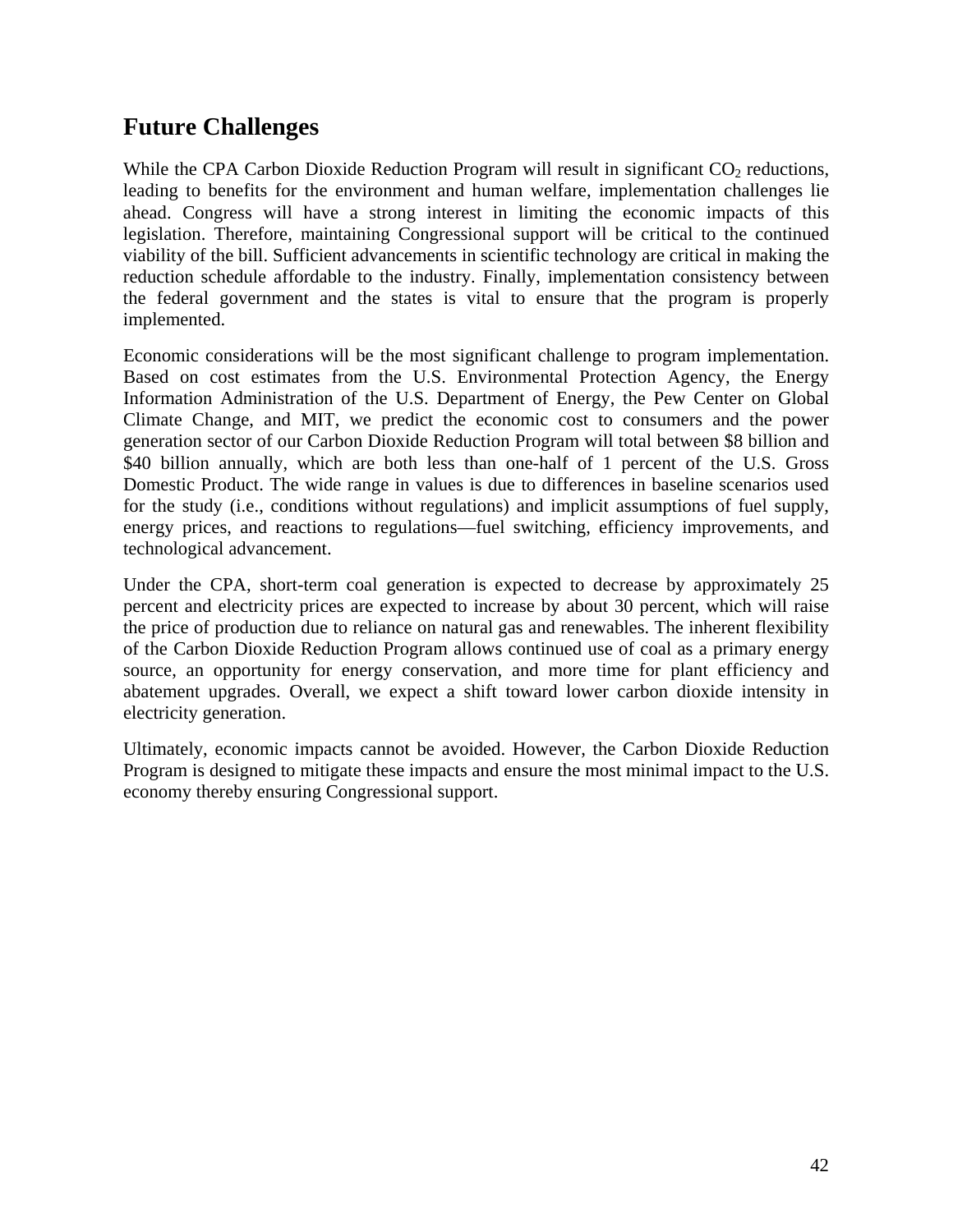## **Conclusion**

The Carbon Dioxide Reduction Program operationalizes the Clean Power Act of 2003 and addresses one of the world's most pressing environmental challenges: global climate change. Reductions in carbon dioxide emissions, as specified by the Program Design, will translate into the mitigation of the negative environmental outcomes of global climate change. Given that the United States is the world's largest greenhouse gas emitter, domestic carbon dioxide regulation will have a significant effect in tackling this global problem.

The implementation strategy of the CPA Carbon Dioxide Reduction Program is built on a well-established infrastructure as well as knowledge gained through the state permitting process and the Clean Air Act's Acid Rain Program. The Program set forth in this analysis achieves a major reduction in carbon dioxide emissions, to 17 percent below year 2000 levels by 2020. This ambitious goal will be achieved through energy conservation, efficiency upgrades, and the development and implementation of more advanced technologies. The CPA allows for funding the research and development of clean and renewable energy through the sale of emissions allowances. As a result, promising technologies that are currently limited in use, such as wind and solar power, as well as new clean coal technologies, should become more economically viable and widely available to consumers.

It is important to acknowledge that postponing carbon dioxide emissions reduction policies could leave U.S. utility companies and pollution abatement technology firms in a disadvantageous position. Adoption of the program design and implementation strategy outlined in this report will result in amelioration of a pressing environmental problem in a flexible and economically efficient manner. The Clean Power Team is ready to work with all stakeholders to meet these challenges to ensure that the issue of climate change is addressed in the most effective manner possible.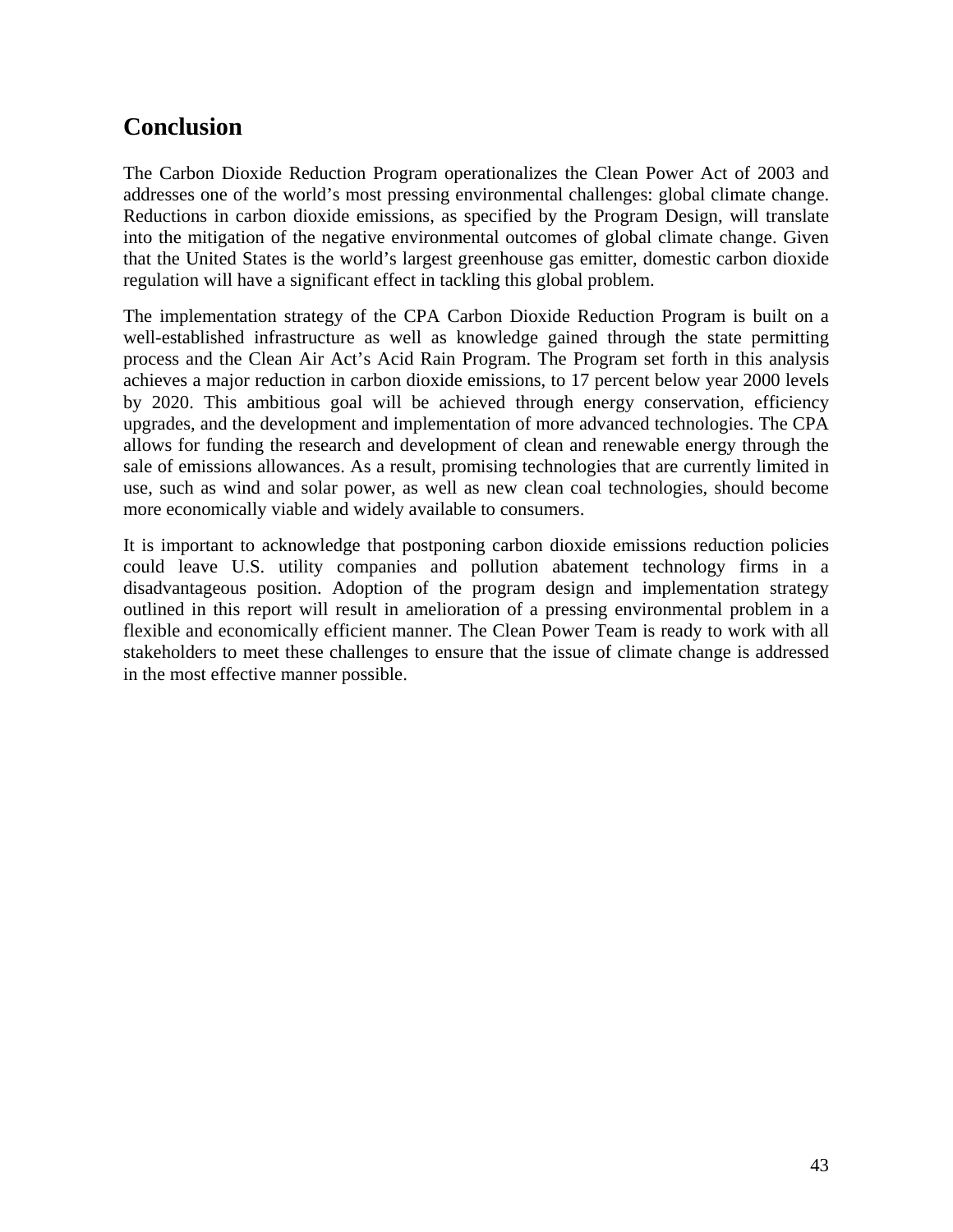## **Appendix**

## **Clean Power Act of 2003 Summary & Status**

S.366

Title: A bill to amend the Clean Air Act to reduce emissions from electric power plants, and for other purposes.

Sponsor: Sen Jeffords, James M. [VT] (introduced 2/12/2003) Cosponsors (19) COSPONSORS(19), ALPHABETICAL: Sen Biden Jr., Joseph R. [DE] - 2/12/2003 Sen Boxer, Barbara [CA] - 2/12/2003 Sen Clinton, Hillary Rodham [NY] - 2/12/2003 Sen Collins, Susan M. [ME] - 2/12/2003 Sen Corzine, Jon [NJ] - 2/12/2003 Sen Dodd, Christopher J. [CT] - 2/12/2003 Sen Edwards, John [NC] - 2/12/2003 Sen Feingold, Russell D. [WI] - 2/12/2003 Sen Feinstein, Dianne [CA] - 2/12/2003 Sen Kennedy, Edward M. [MA] - 2/12/2003 Sen Kerry, John F. [MA] - 2/12/2003 Sen Lautenberg, Frank R. [NJ] - 2/12/2003 Sen Leahy, Patrick J. [VT] - 2/12/2003 Sen Lieberman, Joseph I. [CT] - 2/12/2003 Sen Reed, John F. [RI] - 2/12/2003 Sen Sarbanes, Paul S. [MD] - 2/12/2003 Sen Schumer, Charles E. [NY] - 2/12/2003 Sen Snowe, Olympia J. [ME] - 2/12/2003 Sen Wyden, Ron [OR] - 2/12/2003

Latest Major Action: 2/12/2003 Referred to Senate committee. Status: Read twice and referred to the Committee on Environment and Public Works.

#### TITLE(S):

SHORT TITLE(S) AS INTRODUCED: Clean Power Act of 2003 OFFICIAL TITLE AS INTRODUCED: A bill to amend the Clean Air Act to reduce emissions from electric power plants, and for other purposes.

#### STATUS:

2/12/2003: Introductory remarks on measure. (CR S2345-2346) 2/12/2003: Read twice and referred to the Committee on Environment and Public Works. (text of measure as introduced: CR S2346-2351) 2/24/2004: Introductory remarks on measure. (CR S1515-1517)

COMMITTEE(S):

Committee/Subcommittee: Senate Environment and Public Works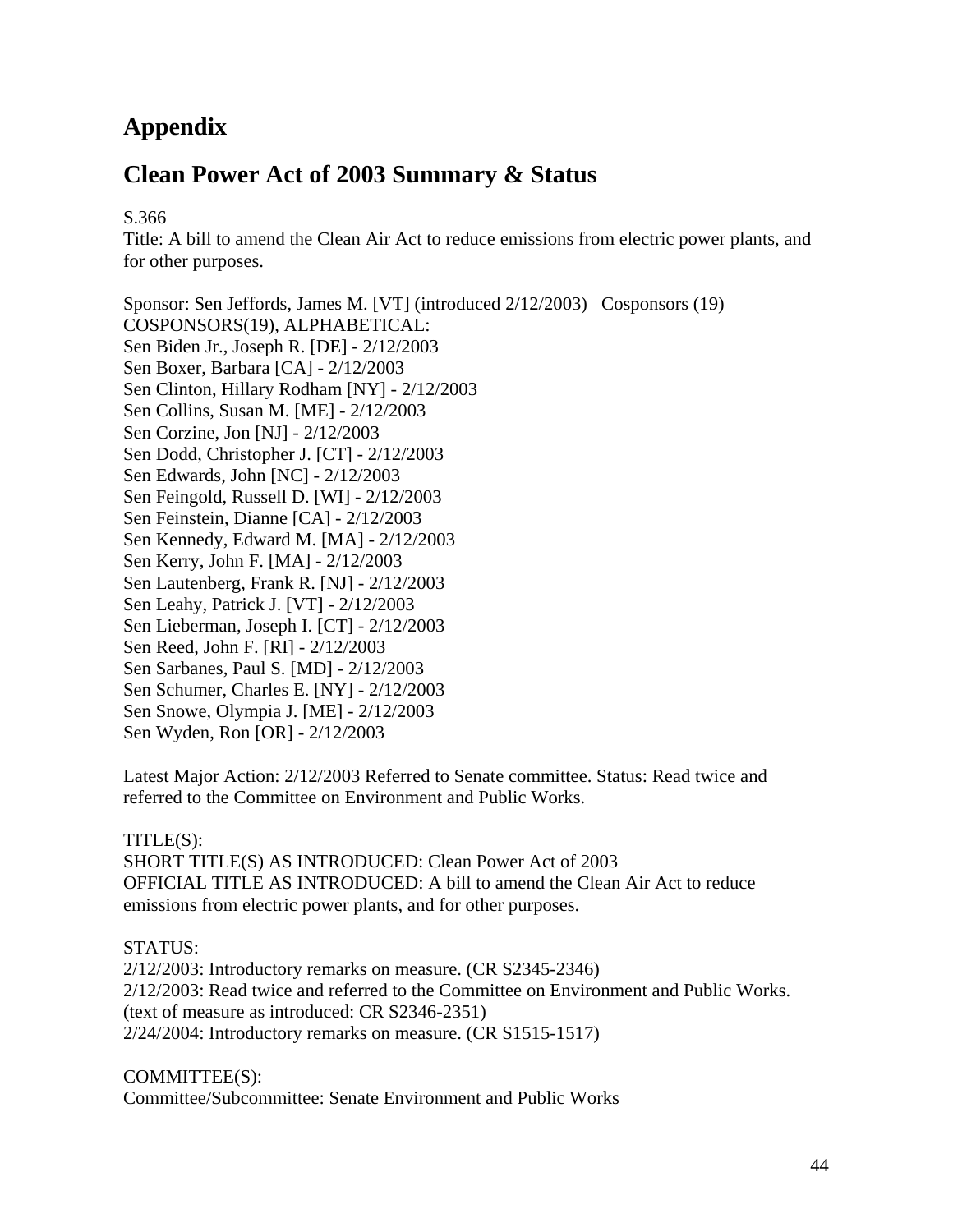#### Activity: Referral, In Committee **LEGISLATIVE SUMMARY AS OF:** 2/12/2003--Introduced.

Clean Power Act of 2003 - Amends the Clean Air Act to require the Administrator of the Environmental Protection Agency (EPA) to promulgate regulations to achieve specified reductions in emissions of sulfur dioxide, nitrogen oxide, carbon dioxide, and mercury from certain electric generation facilities by January 1, 2009. Directs the Administrator to establish an emission allowance tracking and transfer system. Makes a special rule for mercury emissions. Directs the Administrator to study the impact of emission allowance trading. Limits the trading of allowances with facilities other than electricity generating facilities to certain carbon dioxide emission control programs. Provides an allocation to: (1) dislocated workers; (2) disproportionately adversely impacted communities; (3) electricity generating facilities; (4) renewable electricity generating units; (5) efficiency projects; (6) cleaner energy sources; and (7) biological carbon sequestration activities. Directs the Administrator to establish and annually review emission limitations for mercury. Requires that captured or recovered emissions not be re-released into the environment. Requires the Administrator to request information from owners/operators about hazardous air pollutants other than mercury. Directs the Administrator to then propose and promulgate emission standards. Requires facilities to achieve specified emission standards should the regulations not be promulgated. Requires an assessment and identification of sensitive ecosystems and the objectives necessary for their protection, including the Adirondack, the mid-Appalachian, Rocky, and southern Blue Ridge Mountains. Includes as well the Great Lakes, Lake Champlain, Long Island Sound, and the Chesapeake Bay. http://thomas.loc.gov/cgibin/bdquery/z?d108:SN00366:@@@L&summ2=m&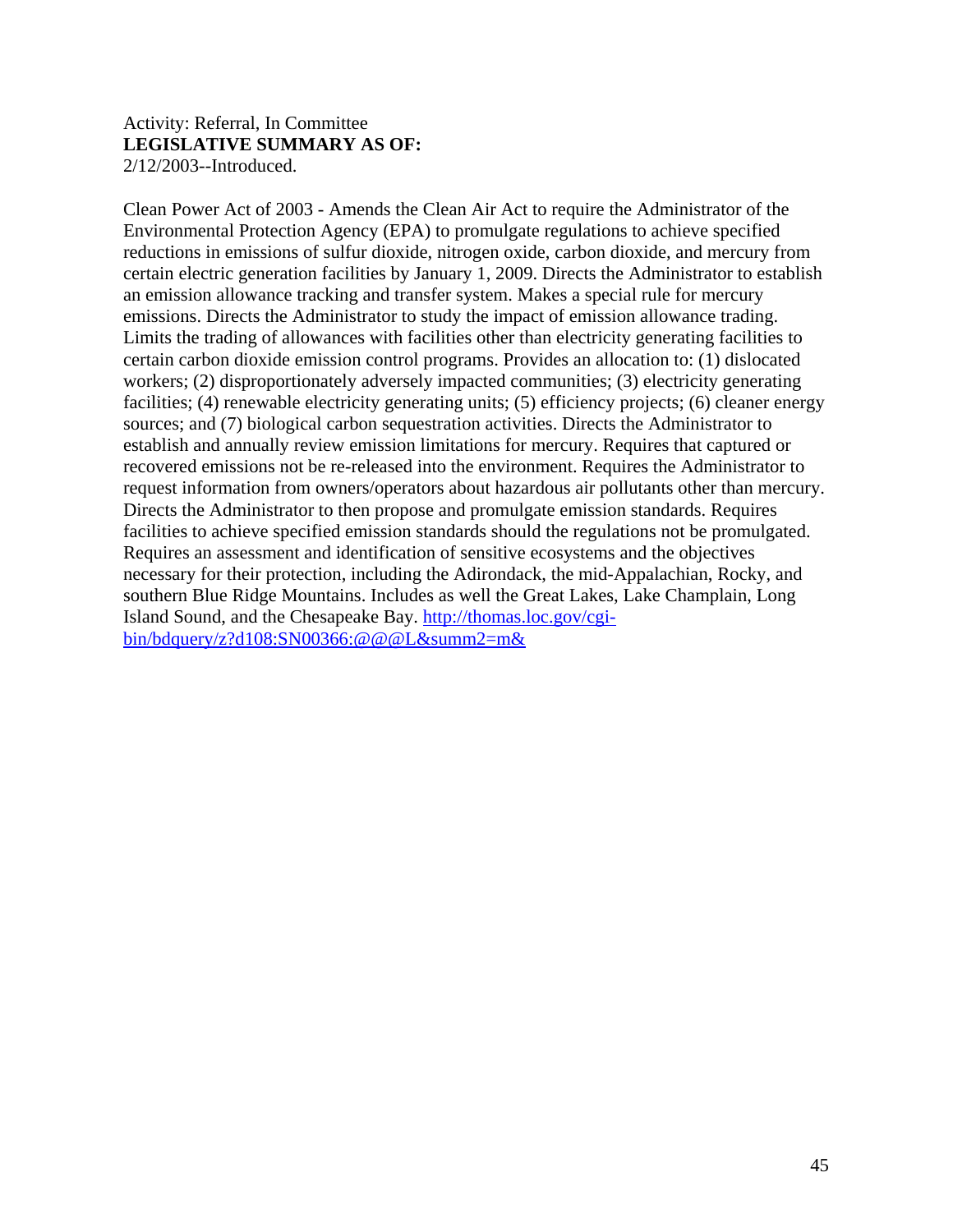## **Master Calendar**

|                  | <b>2007 Master Calendar</b>                         |                         |                                                                                 |                                |  |  |  |  |
|------------------|-----------------------------------------------------|-------------------------|---------------------------------------------------------------------------------|--------------------------------|--|--|--|--|
|                  | CO2 Program Office<br>Regional EPA<br><b>States</b> |                         | <b>Open Market EmissionsTrading</b><br><b>Facilities</b><br><b>Quarter Ends</b> |                                |  |  |  |  |
| Qtr              | Mon                                                 | Day                     | Deadline/Project                                                                |                                |  |  |  |  |
|                  | .Ian                                                | $\overline{2}$          | <b>Allowance allocation to Regions</b>                                          |                                |  |  |  |  |
|                  |                                                     | 19                      | <b>Grant Approval Notification</b>                                              |                                |  |  |  |  |
|                  | Feb                                                 | 1                       | <b>Allowance allocation to States</b>                                           |                                |  |  |  |  |
| $\mathbf{1}$     |                                                     | 19                      | <b>Grant Distribution</b>                                                       |                                |  |  |  |  |
|                  | Mar                                                 | $\overline{2}$          | Allowance allocation to Facilities                                              |                                |  |  |  |  |
|                  |                                                     | $\boldsymbol{9}$        | Intent to sell deadline                                                         |                                |  |  |  |  |
|                  |                                                     | 26                      | <b>Allowance Auction</b>                                                        |                                |  |  |  |  |
|                  |                                                     | 31                      | 1Q End                                                                          |                                |  |  |  |  |
|                  | <b>Apr</b>                                          | $\overline{2}$          | <b>Begin Allowance Transfers</b>                                                | <b>Begin 1Q Data Reporting</b> |  |  |  |  |
| $\mathbf{2}$     | <b>May</b>                                          | $\mathbf{1}$            | <b>Close 1Q Data Reporting</b>                                                  |                                |  |  |  |  |
|                  |                                                     | 16                      | <b>Submit Data Reporting Errors</b>                                             |                                |  |  |  |  |
|                  | June                                                | 29                      | 2Q End                                                                          |                                |  |  |  |  |
|                  | <b>July</b>                                         | $\mathbf{2}$            | <b>Begin 2Q Data Reporting</b>                                                  | 1Q Data Resubmission           |  |  |  |  |
|                  |                                                     | 20                      | 1Q EPA Administrator Report                                                     |                                |  |  |  |  |
| $\mathbf{3}$     |                                                     | 31                      | 1Q Interagency Meeting                                                          | <b>Close 2Q Data Reporting</b> |  |  |  |  |
|                  | Aug                                                 | 12                      | <b>Submit 2Q Data Reporting Errors</b>                                          |                                |  |  |  |  |
|                  | <b>Sept</b>                                         | 28                      | 3Q End                                                                          |                                |  |  |  |  |
|                  | Oct                                                 | 1                       | <b>Begin 3Q Data Reporting</b>                                                  |                                |  |  |  |  |
|                  |                                                     | 26                      | 2Q EPA Administrator Report                                                     | 2Q Data Resubmission           |  |  |  |  |
| 4                |                                                     | 30                      | 2Q Interagency Meeting                                                          |                                |  |  |  |  |
|                  | Nov                                                 | 1                       | <b>Close 3Q Data Reporting</b>                                                  |                                |  |  |  |  |
|                  |                                                     | 16                      | <b>Submit 3Q Data Reporting Errors</b>                                          |                                |  |  |  |  |
|                  | <b>Dec</b>                                          | 31                      | 4Q/Compliance Year End                                                          | <b>3Q Data Resubmission</b>    |  |  |  |  |
| 2008             | Jan                                                 | $\mathbf{2}$            | Begin 4Q/Compliance Year Data Reporting                                         |                                |  |  |  |  |
|                  |                                                     | 25                      | <b>3Q EPA Administrator Report</b>                                              |                                |  |  |  |  |
|                  |                                                     | 29                      | <b>3Q Interagency Meeting</b>                                                   |                                |  |  |  |  |
|                  | Feb                                                 | $\mathbf{1}$            | <b>Close 4Q/Compliance Year Data Reporting</b>                                  |                                |  |  |  |  |
| $\mathbf{1}$     |                                                     | 15                      | <b>Submit 4Q Data Reporting Errors</b>                                          |                                |  |  |  |  |
|                  | Mar                                                 | $\overline{\mathbf{3}}$ | 2007 Allowance Transfer Deadline                                                |                                |  |  |  |  |
|                  |                                                     | 14                      | Submit annual compliance certification                                          |                                |  |  |  |  |
|                  |                                                     | 31                      | 1Q End                                                                          |                                |  |  |  |  |
|                  | Apr                                                 | 21                      | 4Q/Compliance Year EPA Administrator<br>4Q Data Resubmission                    |                                |  |  |  |  |
|                  |                                                     | 28                      | 4Q/Compliance Year Interagency Meeting                                          |                                |  |  |  |  |
| $\boldsymbol{2}$ | May                                                 | $\mathbf{1}$            | 2007 Performance Results Public Release                                         |                                |  |  |  |  |
|                  |                                                     | 16                      | <b>Submit Data Reporting Errors</b>                                             |                                |  |  |  |  |
|                  | June                                                | 29                      | 2Q End                                                                          |                                |  |  |  |  |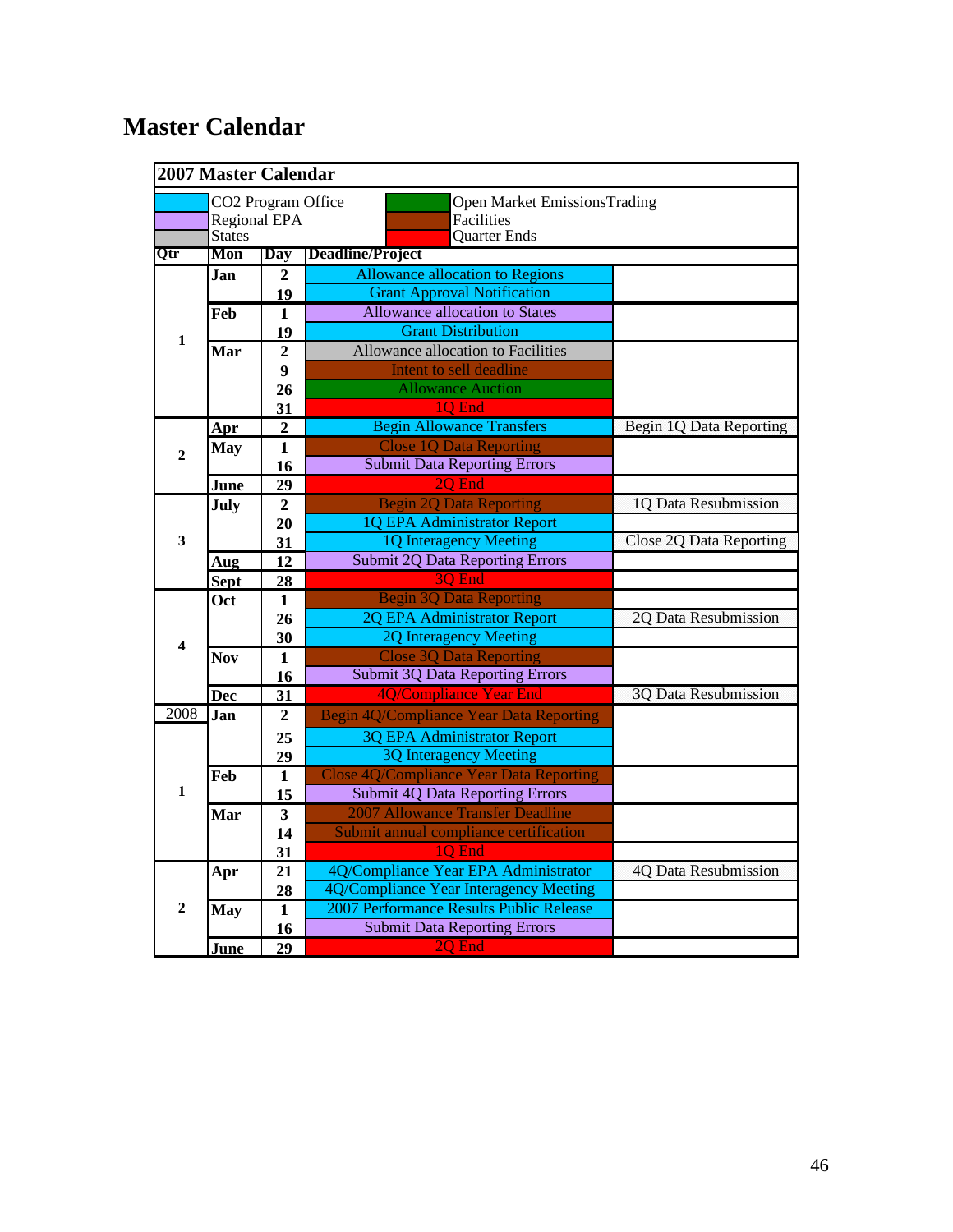# **Expanded Budget**

| <b>EXPANDED ANNUAL BUDGET</b>   |                | <b>PERSONNEL SERVICES</b> |                      |  |  |  |
|---------------------------------|----------------|---------------------------|----------------------|--|--|--|
| <b>Office</b>                   | <b>Number</b>  | <b>Expense</b>            | <b>Expense Total</b> |  |  |  |
| <b>CO2 Program Office</b>       | 10             |                           | \$719,648            |  |  |  |
| GS 15                           | 1              | \$126,064                 | \$126,064            |  |  |  |
| GS 12                           | $\overline{2}$ | \$76,261                  | \$152,522            |  |  |  |
| GS 11                           | 6              | \$64,610                  | \$387,660            |  |  |  |
| GS 9                            | 1              | \$53,402                  | \$53,402             |  |  |  |
| <b>Regional Offices</b>         | 10             |                           |                      |  |  |  |
| GS 13                           | 10             | \$81,778                  | <u>\$817,780</u>     |  |  |  |
| <b>TOTAL Personnel</b>          |                |                           |                      |  |  |  |
| <b>Services</b>                 | 20             |                           | \$1,537,428          |  |  |  |
| OTHER THAN PERSONNEL SERVICES   |                |                           |                      |  |  |  |
| <b>Allowance Tracking</b>       |                |                           |                      |  |  |  |
| System                          | 1              | \$25,000                  | \$100,000            |  |  |  |
| <b>Equipment &amp; Supplies</b> |                |                           |                      |  |  |  |
| Computers                       | 20             | \$1,500                   | \$30,000             |  |  |  |
| Phones                          | 20             | \$590                     | \$11,800             |  |  |  |
| Office                          | 20             | \$200                     | \$4,000              |  |  |  |
| Postage                         | 20             | \$100                     | \$2,000              |  |  |  |
|                                 |                |                           | \$47,800             |  |  |  |
| <b>Travel Expenses</b>          |                |                           |                      |  |  |  |
| Training- 2 3-day seminars      |                |                           |                      |  |  |  |
| Airfare                         | 20             | \$400                     | \$8,000              |  |  |  |
| Per Diem                        | 120            | \$25                      | \$3,000              |  |  |  |
| Hotel                           | 40             | \$150                     | \$6,000              |  |  |  |
| Conferences - 2                 |                |                           |                      |  |  |  |
| Airfare                         | 20             | \$400                     | \$8,000              |  |  |  |
| Per Diem                        | 120            | \$25                      | \$3,000              |  |  |  |
| Hotel                           | 40             | \$150                     | \$6,000              |  |  |  |
| <b>Site Visits</b>              |                |                           |                      |  |  |  |
| Airfare                         | 30             | \$400                     | \$12,000             |  |  |  |
| Per Diem                        | 200            | \$25                      | \$5,000              |  |  |  |
| Hotel                           | 200            | \$150                     | \$30,000             |  |  |  |
| Mileage (.3*400,000 miles)      | 400000         | \$0                       | \$120,000            |  |  |  |
|                                 |                |                           | \$201,000            |  |  |  |
| <b>Conference Sponshorship</b>  |                |                           | \$50,000             |  |  |  |
| Overhead/Admin                  |                |                           | \$50,000             |  |  |  |
| <b>Total OTPS</b>               | 685            | \$24,725                  | \$448,800            |  |  |  |
| <b>Total Operation Cost</b>     | 705            | \$426,840                 | \$1,986,228          |  |  |  |
| Grants                          | 93             | \$1,096,261               | \$14,625,220         |  |  |  |
| <b>Conservation Programs</b>    | 50             | \$200,000                 | \$10,000,000         |  |  |  |
| Special Research                | 6              | \$300,000                 | \$1,800,000          |  |  |  |
| Pilot Programs                  | 2              | \$500,000                 | \$1,000,000          |  |  |  |
| <b>Special Staffing Needs</b>   | 20             | \$76,261                  | \$1,525,220          |  |  |  |
| Discretionary                   | 15             | \$20,000                  | \$300,000            |  |  |  |
| Contracts                       | 4              | \$100,000                 | \$400,000            |  |  |  |
| Consulting/Expertise            | 4              | \$100,000                 | \$400,000            |  |  |  |
|                                 |                |                           |                      |  |  |  |
| <b>Total Budget (Funding)</b>   |                |                           | \$17,011,448         |  |  |  |
| Personnel/TOC                   | 77.40%         |                           |                      |  |  |  |

Grants/TOTAL BUDGET 84.29%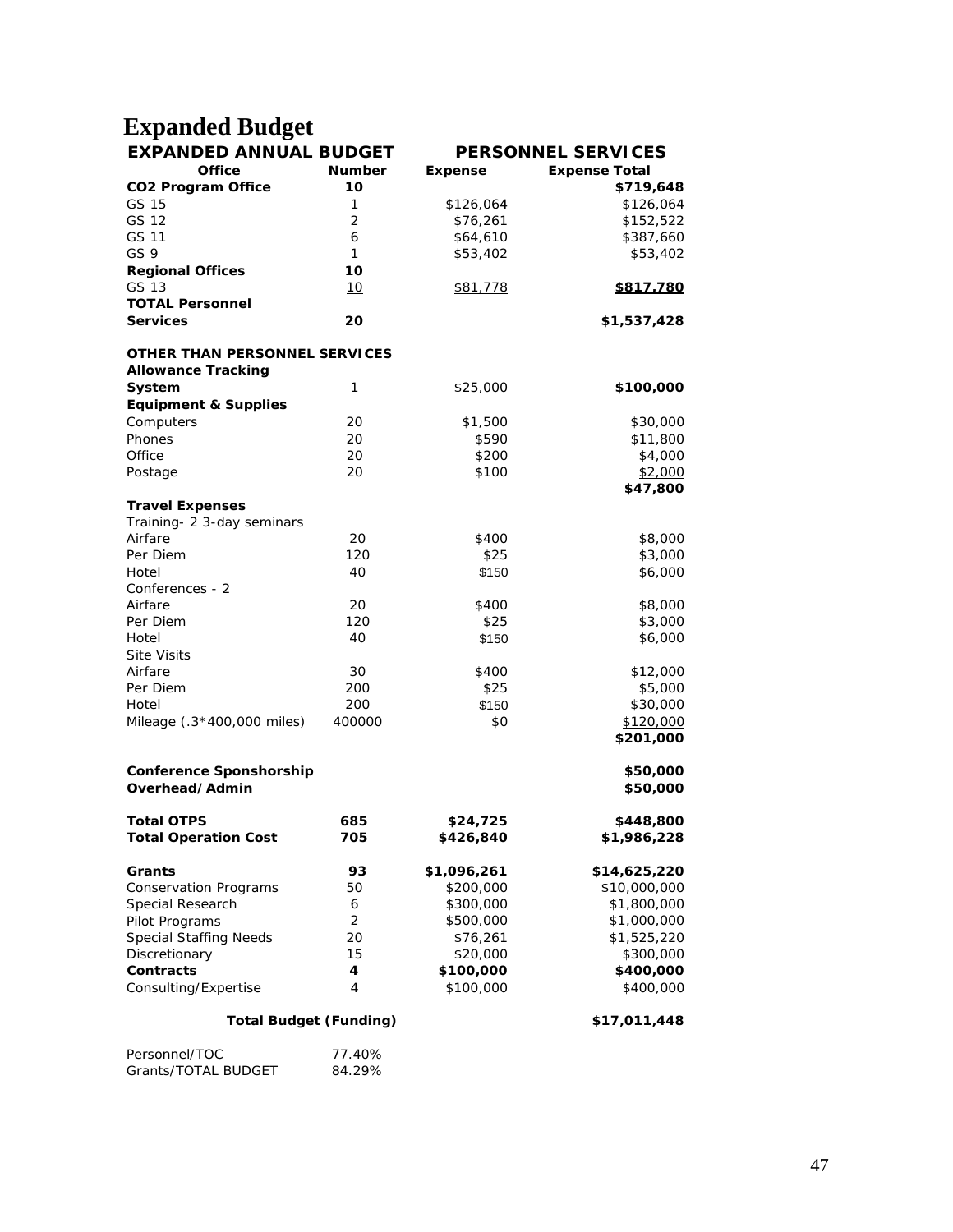| Office/Item                   | Number         | Expense      | <b>Expense Total</b> | Program<br>Admin | Grants &<br>Contracts | Budget   | Program<br>Development       | Emissions<br>Monitorina | Market<br>Operations | Assessment &<br>Communications | <b>State Action</b><br>Plan Review | Total       |
|-------------------------------|----------------|--------------|----------------------|------------------|-----------------------|----------|------------------------------|-------------------------|----------------------|--------------------------------|------------------------------------|-------------|
| <b>CO2 Program Office</b>     |                |              |                      |                  |                       |          |                              |                         |                      |                                |                                    |             |
| GS 15                         |                | \$126,064    | \$126,064            | \$126,064        |                       |          |                              |                         |                      |                                |                                    | \$126,064   |
| GS 12                         | $\overline{2}$ | \$76,261     | \$152,522            | \$76,261         | \$7,626               | \$7,626  | \$15,252                     |                         |                      | \$38,131                       | \$7,626                            | \$152,522   |
| GS 11                         | 6              | \$64,610     | \$387,660            |                  | \$64,610              |          | \$64,610                     | \$96,915                | \$96,915             | \$64,610                       |                                    | \$387,660   |
| GS 9                          | $\mathbf{1}$   | \$53,402     | \$53,402             | \$7,629          | \$7,629               |          | \$7,629                      | \$7,629                 | \$7,629              | \$7,629                        | \$7,629                            | \$53,402    |
| <b>Regional Offices</b>       |                |              |                      |                  |                       |          |                              |                         |                      |                                |                                    |             |
| GS 13                         | 10             | \$81,778     | \$817,780            | \$40,889         |                       |          | \$40,889                     | \$40,889                | \$327,112            | \$40,889                       | \$327,112                          | \$817,780   |
| <b>TOTAL</b>                  |                |              |                      |                  |                       |          |                              |                         |                      |                                |                                    |             |
| Personnel                     |                |              |                      |                  |                       |          |                              |                         |                      |                                |                                    |             |
| <b>Services</b>               | 20             | \$402,115    | \$1,537,428          | \$250,843        | \$79,865              | \$7,626  | \$128,380                    | \$145,433               | \$431,656            | \$151,258                      | \$342,367                          | \$1,537,428 |
| Item/TPS                      |                |              |                      | 16.32%           | 5.19%                 | 0.50%    | 8.35%                        | 9.46%                   | 28.08%               | 9.84%                          | 22.27%                             | 100.00%     |
| Il Time Equivalents           |                |              |                      | 2.64             | 1.24                  | 0.1      | 1.74                         | 2.14                    | 5.64                 | 2.14                           | 4.24                               |             |
| OTHER THAN PERSONNEL SERVICES |                |              |                      |                  |                       |          |                              |                         |                      |                                |                                    |             |
| Item                          |                | % OTPS       | <b>Expense</b>       |                  |                       |          |                              |                         |                      |                                |                                    |             |
| <b>ATS</b>                    |                | 22.28%       | \$100,000            |                  |                       |          |                              | \$100,000               |                      |                                |                                    | \$100,000   |
| Supplies                      |                | 10.65%       | \$47.800             | \$5,975          | \$5,975               | \$5.975  | \$5.975                      | \$5,975                 | \$5,975              | \$5.975                        | \$5.975                            | \$47,800    |
| Travel                        |                | 44.79%       | \$201,000            | \$17,000         |                       |          | \$60,000                     |                         |                      | \$17,000                       | \$60,000                           | \$154,000   |
| Conferences                   |                | 11.14%       | \$50,000             |                  |                       |          | \$25,000                     |                         |                      | \$25,000                       |                                    | \$50,000    |
| Overhead                      |                | 11.14%       | \$50,000             | \$6,250          | \$6,250               | \$6,250  | \$6,250                      | \$6,250                 | \$6,250              | \$6,250                        | \$6,250                            | \$50,000    |
| <b>Total OTPS</b>             | 685            | \$24,725     | \$448,800            | \$29,225         | \$12,225              | \$12,225 | \$97,225                     | \$112,225               | \$12,225             | \$54,225                       | \$72,225                           | \$401,800   |
| Total                         |                |              |                      |                  |                       |          |                              |                         |                      |                                |                                    |             |
| <b>Operation Cost</b>         | 705            | \$29,115     | \$1,986,228          | \$280,068        | \$92,090              | \$19,851 | \$225,605                    | \$257.658               | \$443,881            | \$205,483                      | \$414,592                          | \$1,939,228 |
| Grants                        | 93             | \$1,096,261  | \$14,625,220         |                  |                       |          |                              |                         |                      |                                |                                    |             |
| Contracts                     | $\overline{4}$ | \$100,000    | \$400,000            |                  |                       |          |                              |                         |                      |                                |                                    |             |
| Contingency                   | 2%             | \$17.011.448 | \$340,229            |                  |                       |          |                              |                         |                      |                                |                                    |             |
| <b>Total Budget (Funding)</b> |                |              | \$17,351,677         |                  |                       |          |                              |                         |                      |                                |                                    |             |
|                               |                |              |                      |                  |                       |          | Item                         | Number                  | Price                | Revenue                        | Rationale<br>3% or cap to          |             |
| Personnel/TOC                 | 77.40%         |              |                      |                  |                       |          | Allowance Auctior 61,500,000 |                         | \$10.00              | \$615,000,000                  | be sold<br>through                 |             |
| Grants/TOTAL                  |                |              |                      |                  |                       |          |                              |                         |                      |                                |                                    |             |
| <b>BUDGET</b>                 | 84.29%         |              |                      |                  |                       |          | <b>Totals</b>                |                         | \$10                 | \$615,000,000                  |                                    |             |
|                               |                |              |                      |                  |                       |          | excess revenue               |                         |                      |                                | \$597,988,552                      |             |
| Item<br><b>ATS</b>            | % OTPS         | Expense      |                      |                  |                       |          |                              |                         |                      |                                |                                    |             |
|                               | 22%            | \$100,000    |                      |                  |                       |          |                              |                         |                      |                                |                                    |             |
| Supplies                      | 11%            | \$47,800     |                      |                  |                       |          |                              |                         |                      |                                |                                    |             |
| Travel                        | 45%            | \$201,000    |                      |                  |                       |          |                              |                         |                      |                                |                                    |             |
| Conferences                   | 11%            | \$50,000     |                      |                  |                       |          |                              |                         |                      |                                |                                    |             |
| Overhead                      | 11%            | \$50,000     |                      |                  |                       |          |                              |                         |                      |                                |                                    |             |

**Total 100% \$448,800**

**EXPANDED ANNUAL BUDGET PERSONNEL SERVICES**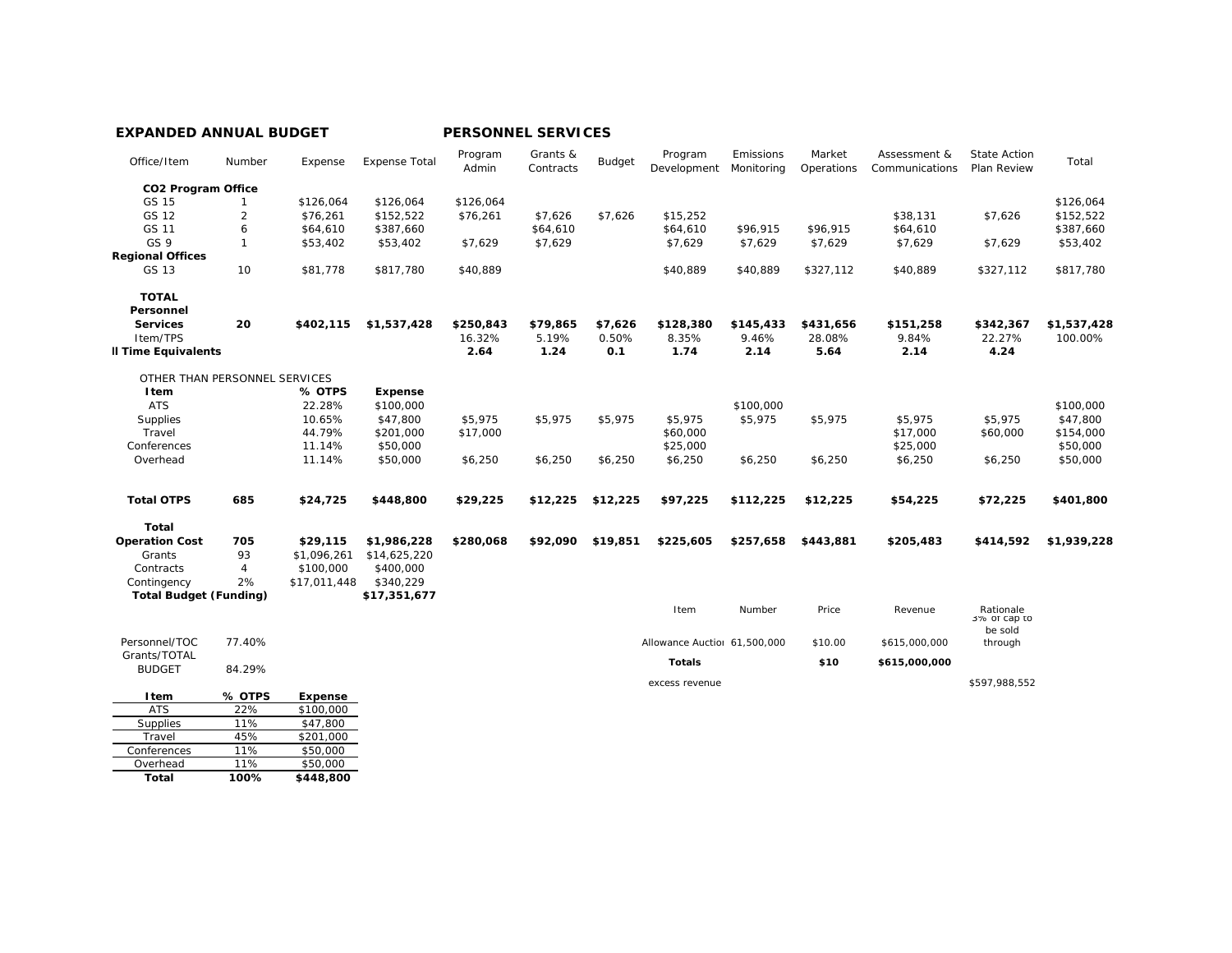## **Grant Program**

| <b>Available</b> |               |               | <b>Rationale</b>                                                                                                                                                                  |
|------------------|---------------|---------------|-----------------------------------------------------------------------------------------------------------------------------------------------------------------------------------|
| 50               | \$200,000     | \$10,000,000  | To assist states with<br>implementing programs                                                                                                                                    |
| 6                | \$300,000     | \$1,800,000   | To assist with funding for $R & D$                                                                                                                                                |
| 2                | \$500,000     | \$1,000,000   | To fund pilot programs such as<br>sequestration                                                                                                                                   |
| 20               | \$76,261      | \$1,525,220   | To assist states with<br>implementation, where needed                                                                                                                             |
| 15               | \$20,000      | \$300,000     | For states' specific needs, other<br>than those defined above                                                                                                                     |
| 93               | \$1,096,261   | \$14,625,220  | This figure is well within<br>projected revenues.<br>Allocating these funds to the<br>states enhances effective<br>program implementation.                                        |
|                  |               | \$597,988,552 | CO2 Program will create a trust<br>fund will all excess revenue to<br>provide low interest loans and<br>tax credits to utilities struggling<br>to meet required CO2<br>Reduction. |
|                  | <b>Number</b> | Amount        | <b>Total</b>                                                                                                                                                                      |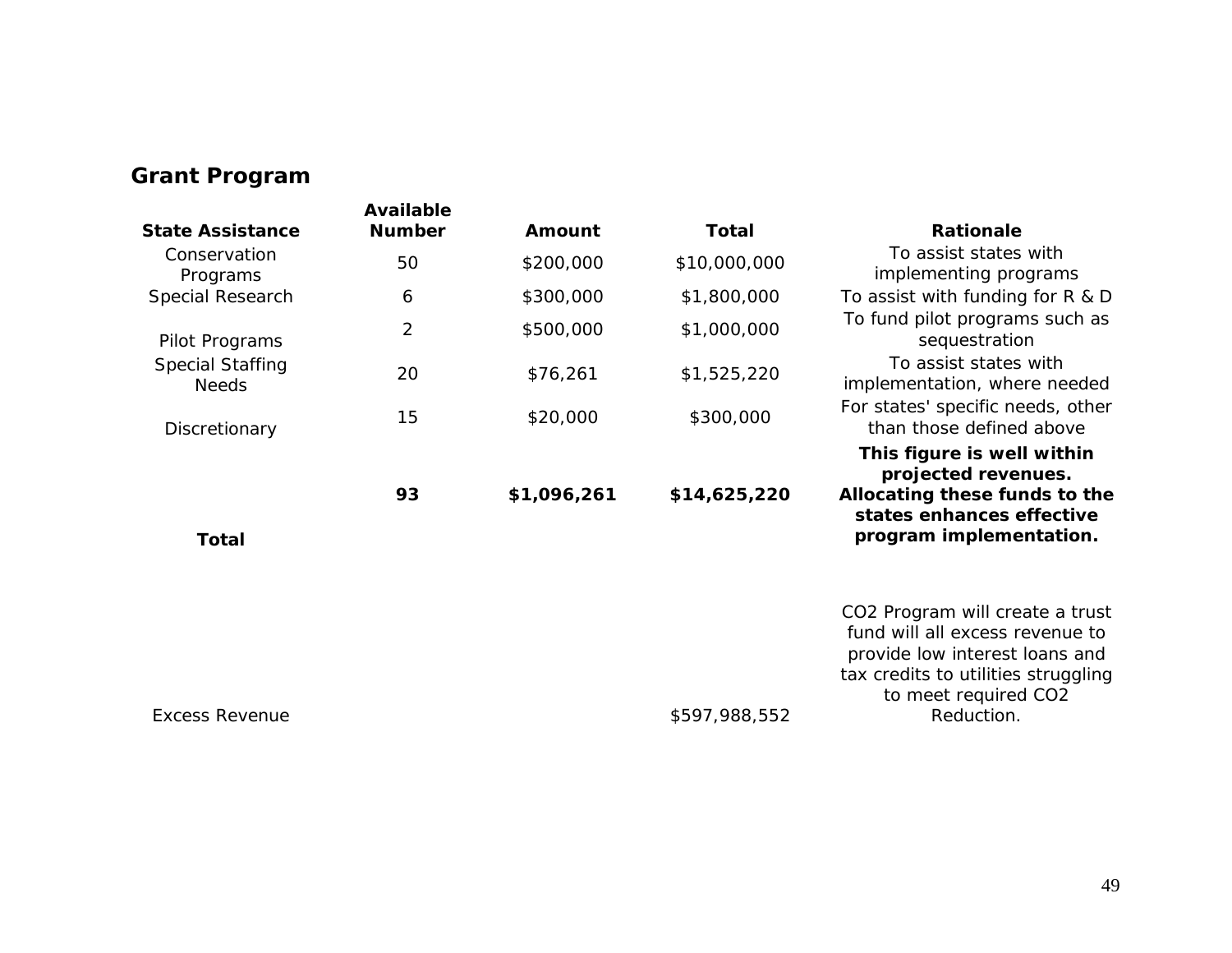### **Expanded Federal Rulemaking Process**

The Federal Rulemaking Process is an important component of the process by which the Clean Power Act of 2003 would be enacted. Once the Clean Power Act of 2003 is passed and submitted to EPA, the agency would have to work within the constraints of existing budget and full-time employee equivalent (FTE) caps when completing most of the tasks of the process. The federal government would accommodate some work by shifting responsibilities within the involved offices; however, contracted consultants would provide most of the necessary rule-drafting and economic modeling activities. The Office of Acquisition Management within the Office of Administration and Resources Management would handle all private/public contracts for EPA and hire consultants for this process.

In particular, the Office of Air & Radiation's Policy Office would be responsible for facilitating the discourse and supplying the technical analyses necessary to draft the proposed rule. These include (but are not limited to) an economic impact analysis, determination of regulatory flexibility, an information collection clearance package, unfunded mandates, a federalism summary impact statement, and an environmental assessment. Including these analyses prompts the Office of Management & Budget (OMB) to consider the rule significant, or a "Tier One" priority, requiring additional scrutiny of the rule. After OMB review, there would be a formal discussion period, involving interagency collaboration with the departments of Commerce, Energy, Agriculture, Defense, and State.

Following OMB review, the rule is placed on the Federal Register. At this point, public comment would be permitted for up to 90 days. The review and reply period following the public comment period would be the most time-consuming portion of the Federal Rulemaking process; we expect that EPA would review more than 300,000 comments on the rule during this phase, based on the large public response to previous pollution legislation. This review and response period typically lasts 60 days, but we expect it would be lengthened by an additional 30 days due to the large volume of anticipated comments, as EPA is required to respond to all comments, in block or individual communication, before the final rule is revised and submitted.

All federal agencies taking part in the federal registry process must simplify and organize all rules into a six-step process outlined below. The steps include Prioritization; Planning, Analysis and Evaluation; Development of the Preamble and Rule; Decision – Final Agency Review; Collaboration and Communication; and Discussion.

#### *Prioritization*

Because regulating the electric power industry's carbon emissions is so controversial, the EPA would designate a *Tier One* priority status to the impending Carbon Rule of the Clean Power Act. This designation indicates that (1) the rule is complex, precedent-setting, and controversial; (2) the rule's development must have ongoing and active involvement from the Administrator's office; (3) the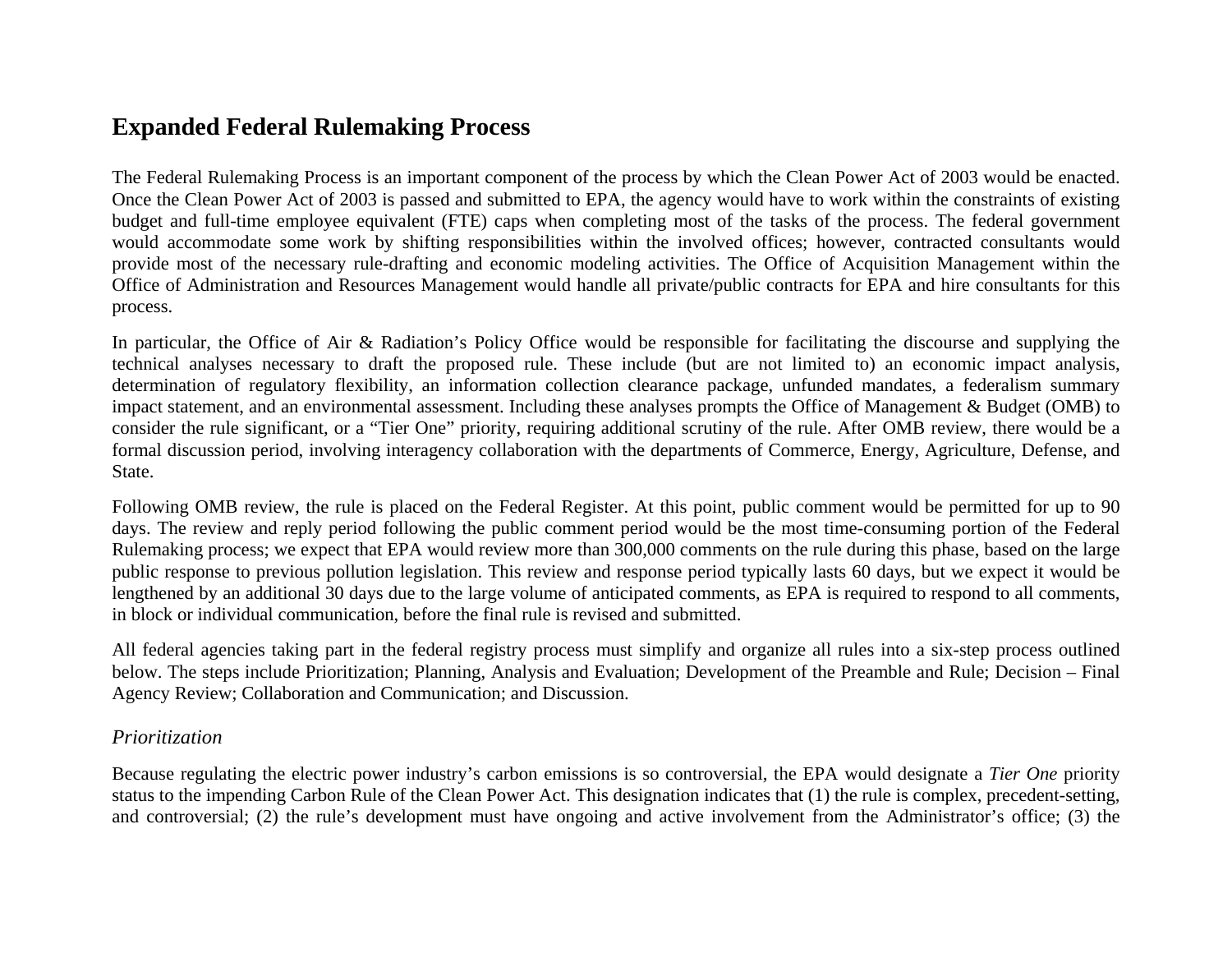formation of a formal workgroup consisting of core group representatives is required. The EPA would form a Carbon Task Force of 20 individuals from various departments within EPA, including the Office of Air & Radiation, to deal specifically with the Air Quality, Planning, & Standards and Atmospheric Programs, in collaboration with the offices of Policy, Economics and Innovation (OPEI), Research and Development (ORD), Enforcement and Compliance Assistance (OECA), and General Counsel (OGC). The Office of the Chief Financial Officer, the ten Regional EPA Representatives, and the Office of Administration and Resources Management would also participate in the Carbon Task Force.

In addition, the existing Clean Air Act Advisory Committee of external stakeholders, which reports directly to the Air and Radiation Assistant Administrator, would participate. This committee is comprised of a senior-level policy board established to advise the EPA on issues related to implementing the Clean Air Act Amendments of 1990, and it provides input regarding stakeholder, state, and local government concerns. The Federal Advisory Committee Act established the charter for this committee, and its membership includes approximately 60 senior managers and experts representing state and local government, environmental and public interest groups, academic institutions, unions, trade associations, utilities, industry, and other experts.

#### *Planning, Analysis, & Evaluation*

The Clean Air Advisory Committee would develop the requisite analytic blueprint for the program to guide data collection, help solicit early guidance from senior officials, and plan for the various analyses as required by Executive Orders and the Federal Regulatory Plan. These analyses essentially fill in the gaps in providing information necessary for stakeholder, economic, and governmental considerations. This formal economic analysis, prepared by EPA, would be mandatory because the regulation has an economic impact greater than \$100 million. It would address the policy's impacts on social welfare and industry by performing a benefit-cost analysis for the regulatory options created by the workgroups. This period also sets the resources available to promulgate the rule and determined next year's schedule.

#### *Development of the Preamble and Rule*

EPA would hire a team of consultants to write the proposed rule itself. The universal standardization of the regulatory process has led to the development of specialized rule-writing consultants, which can efficiently and effectively produce legally-mandated regulations.

#### *Decision – Final Agency Review*

After the draft rule is written, EPA would circulate the document throughout the agency to receive approval from the various intraagency collaborators. Upon final approval, the Administrator would sign the rule and send it to the White House for interagency collaboration.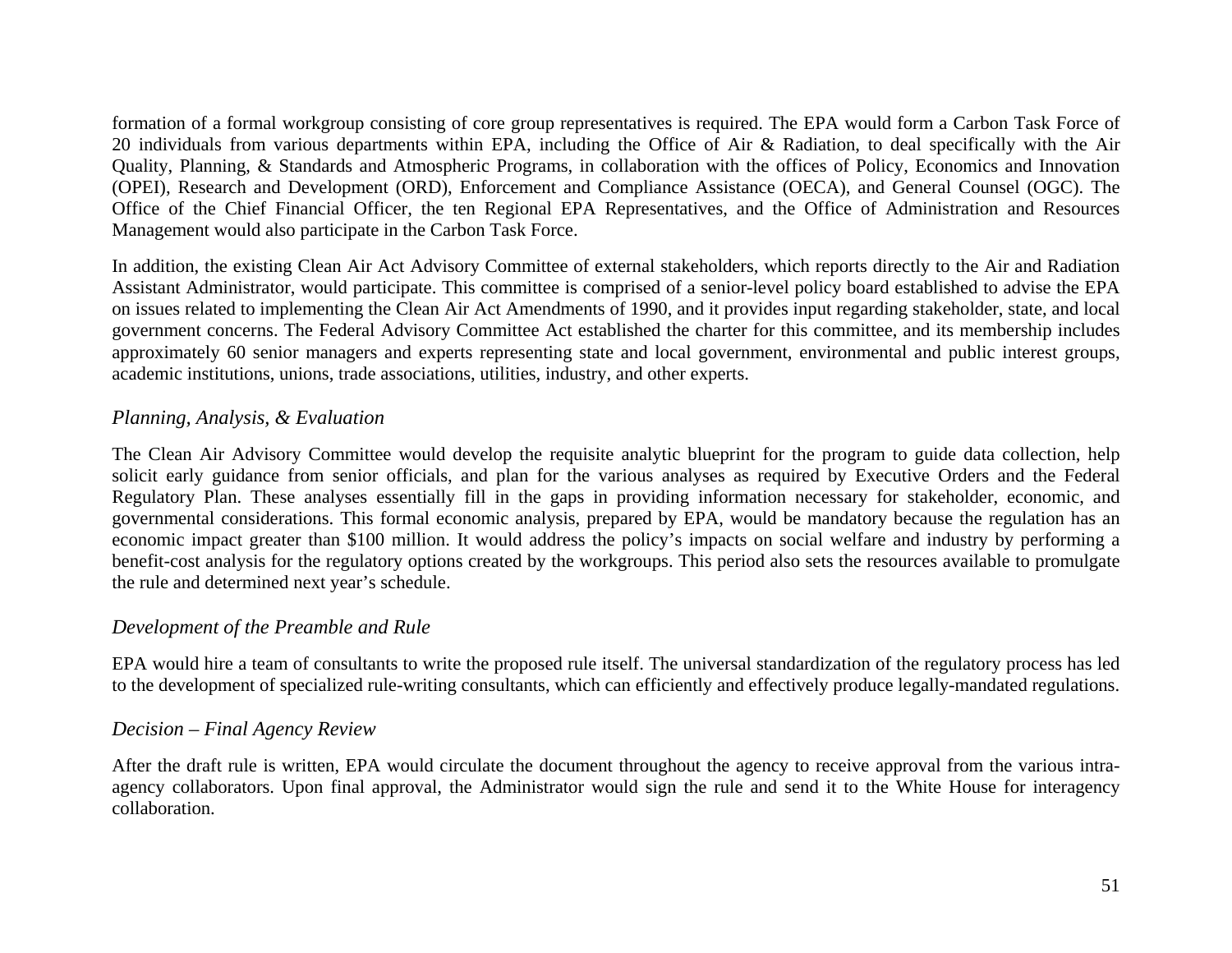#### *Collaboration and Communication*

Following White House interagency collaboration, EPA would submit a draft of the proposed rule to the OMB for initial review and a formal interagency discussion period moderated by this office. EPA would then make adjustments to the rule in response comments from other federal agencies. Then EPA would post the draft on the Federal Register for a public comment period of the maximum 90 days.

Upon receiving and addressing each posted comment after the summation of the public comment period, EPA would make revisions to the proposed bill and resubmit the bill with revisions to the OMB for final budgetary approval. When the Federal Rulemaking Process has been completed with OMB sign-off, the law will take effect. A simplified flow chart of the Federal Rulemaking Process is depicted on the following page.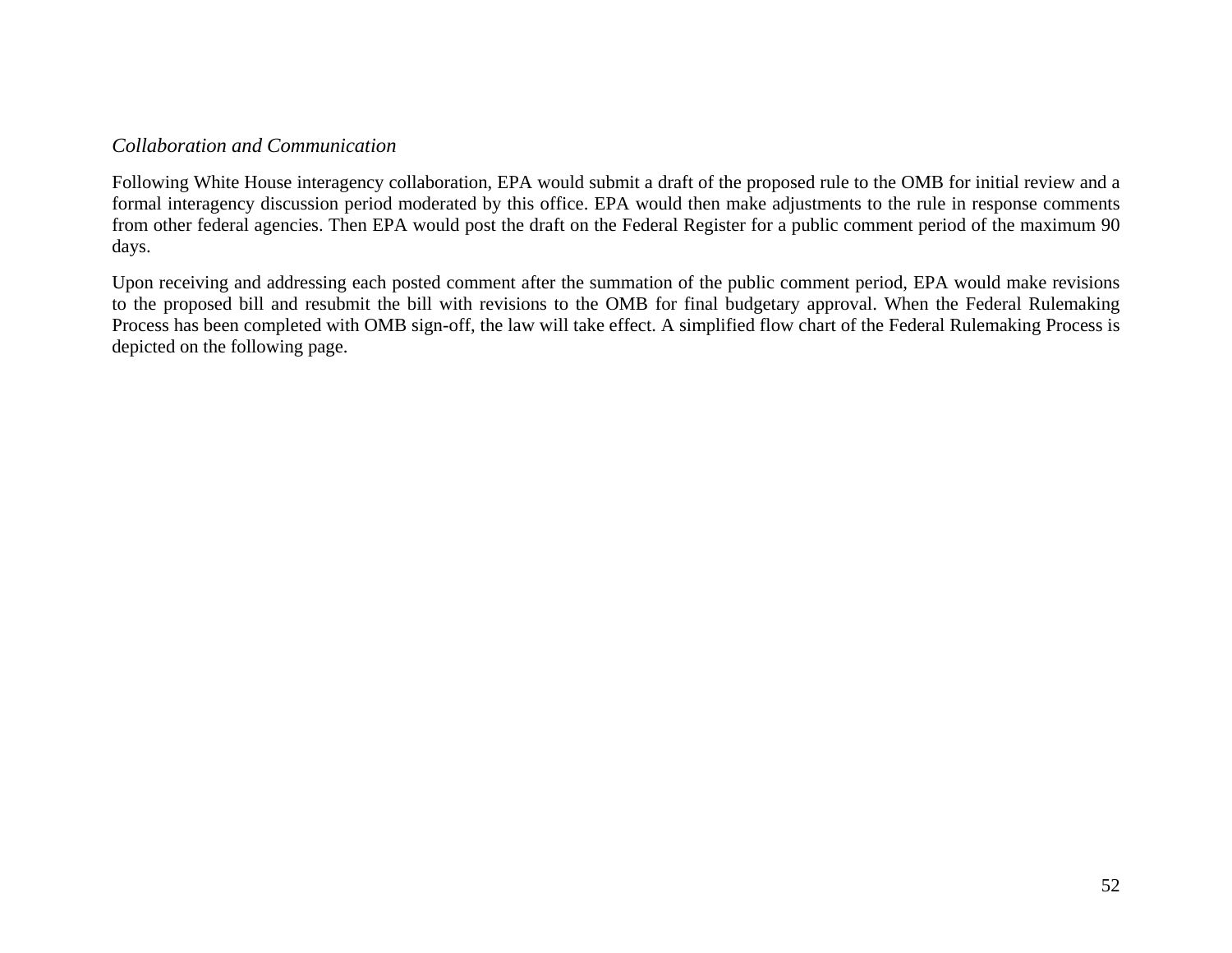

**Federal Registry Process Working Towards Rule Promulgation**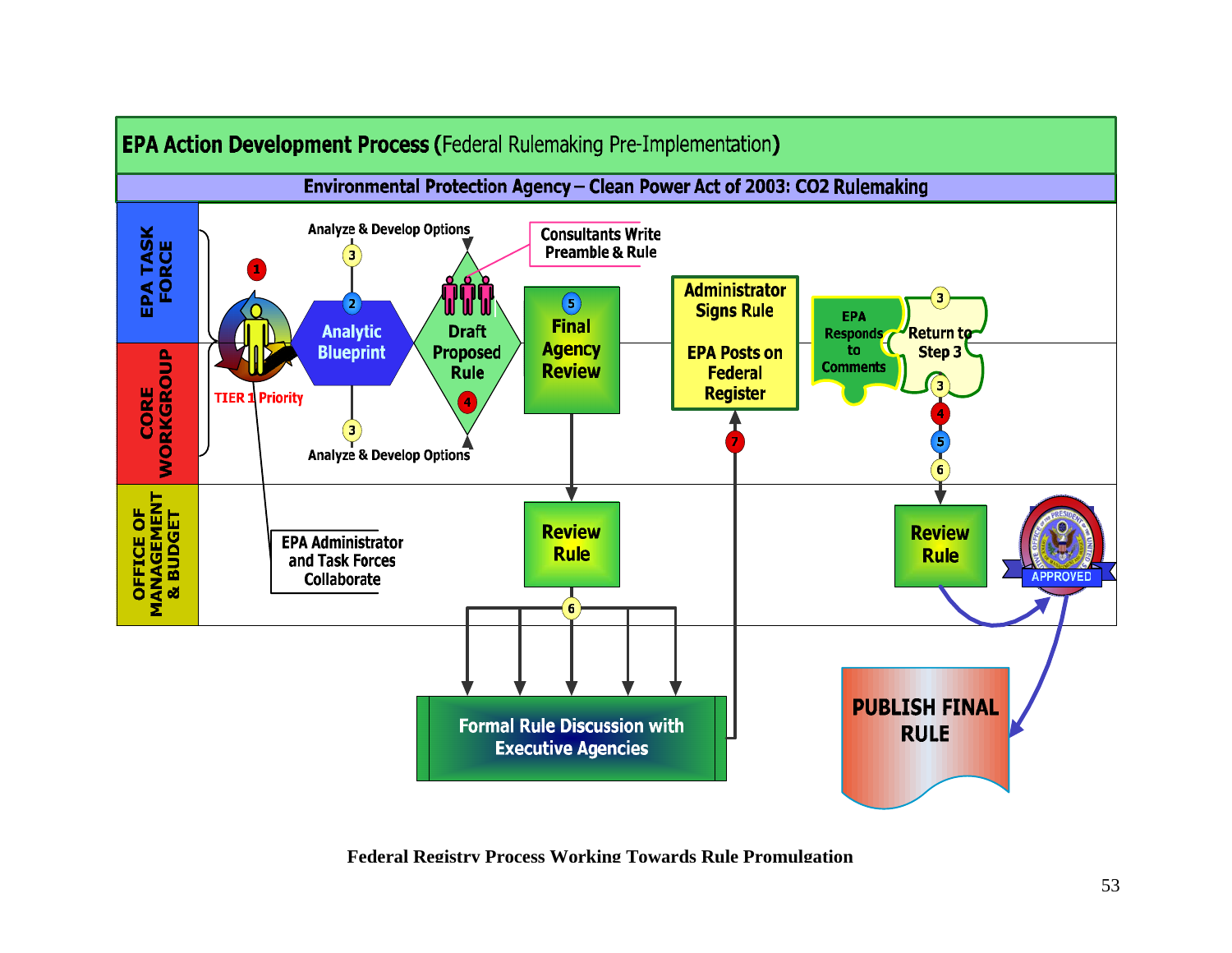## **Budget Narrative**

#### *Line Item Budget:*

*Personnel* – A Director of Operations based in Washington, D.C. will head the CO2 program. Two assistant directors, each with a staff of three and based in the main office, will report to the Director. One assistant will be available to both groups and the Director to assist in miscellaneous tasks. One regional officer will be based in each of the ten regional offices of the EPA to facilitate program operations between state departments of environmental protection and utilities based in each respective region.

*Allowance Tracking System* – EPA will monitor a tracking system, consisting of computer hardware and software, to track the distribution and trading of allowances between the states, the utilities, and other parties participating in the allowance trading system. Contracted technical assistance will provide maintenance and operational support for the system.

*Equipment & Supplies* – EPA will purchase a computer for the each program employee. A cell phone and phone plan will be provided to each FTE working on the program. Office supplies and postage will be purchased to meet the needs of program staff.

*Travel Expenses* – Two three-day training seminars will be held in Washington D.C. to provide assistance and common direction for all program staff. Two additional 3-day seminars will be held in Washington D.C. for program staff and state officials and industry personnel to assist in the cooperation and implementation of the  $CO<sub>2</sub>$  program. Air travel, hotel accommodation, and per diem amounts will be provided for all regional staff. Funds will be allocated for site visits to state DEP's as well as individual utilities over the course of the year. This includes airfare, mileage driven by car, hotel expenses and per diem rates.

*Conference Sponsorship* – Covers the expenses of hosting two conferences for all parties affected by the  $CO<sub>2</sub>$  program.

*Overhead/Administration* – The portion of the regional and head offices expenses of the EPA allocated to the  $CO<sub>2</sub>$  program, covering rent, utilities, etc.

*Grants* – The funds provided to the states to assist with conservation programs, pilot programs, research and development, and other implementation needs.

*Contracts* – Contracted financial experts will establish and manage the revolving loan program funded from the excess revenue generated from the auction and collected fines. The Director will provide oversight to ensure proper management of the program.

#### *Program Budget:*

*Program Administration* – The total costs associated with the overall administration activities of the  $CO<sub>2</sub>$  program.

*Grants & Contracts* – The portion of staff time spent on reviewing grant and contract requests from state officials, prioritizing the requests, and submitting recommendations to the assistant directors for approval.

*Budget* – The portion of the assistant directors' time dedicated to developing the annual budget for the program.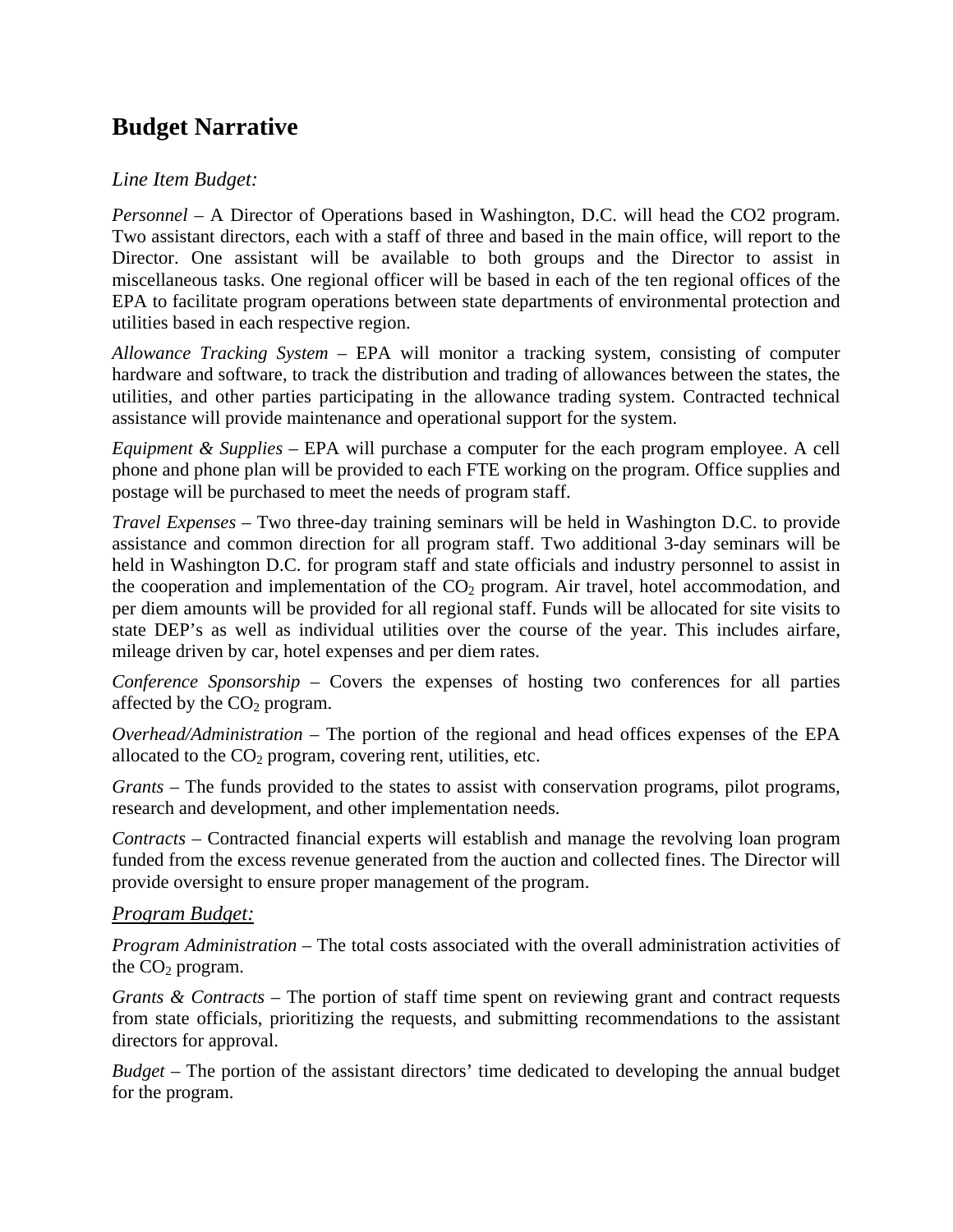*Program Development* – The costs allocated to cost-effective development and enhancement of the CO2 program, which lessens the administrative burden for sources and regulators.

*Emissions Monitoring* – Total costs associated with analyzing the data calculated by the CEM monitors to determine overall compliance with the program as well as providing guidance to States and industry and ensures that  $CO<sub>2</sub>$  emissions are accurately and cost-effectively measured and reported on time.

*Market Operations* – Costs (including staff time) dedicated to day-to-day functions will cover operating market-based emission reduction programs, such as recording allowance transfers, receiving emission reports, and working with stakeholders to ensure that the markets operate efficiently.

*Assessment & Communications* – The portion of staff time spent on meetings with state and industry representatives to assess the progress of the program and to receive feedback for potential changes and improvements to the system. After weighing costs and benefits (environmental, human health, and economic) of the  $CO<sub>2</sub>$  program, the information will be communicated to decision makers and other customers.

*State Action Review Plan* – The costs and staff time allocated to reviewing and approving the action plans submitted by the states in relation to the distribution of allowances.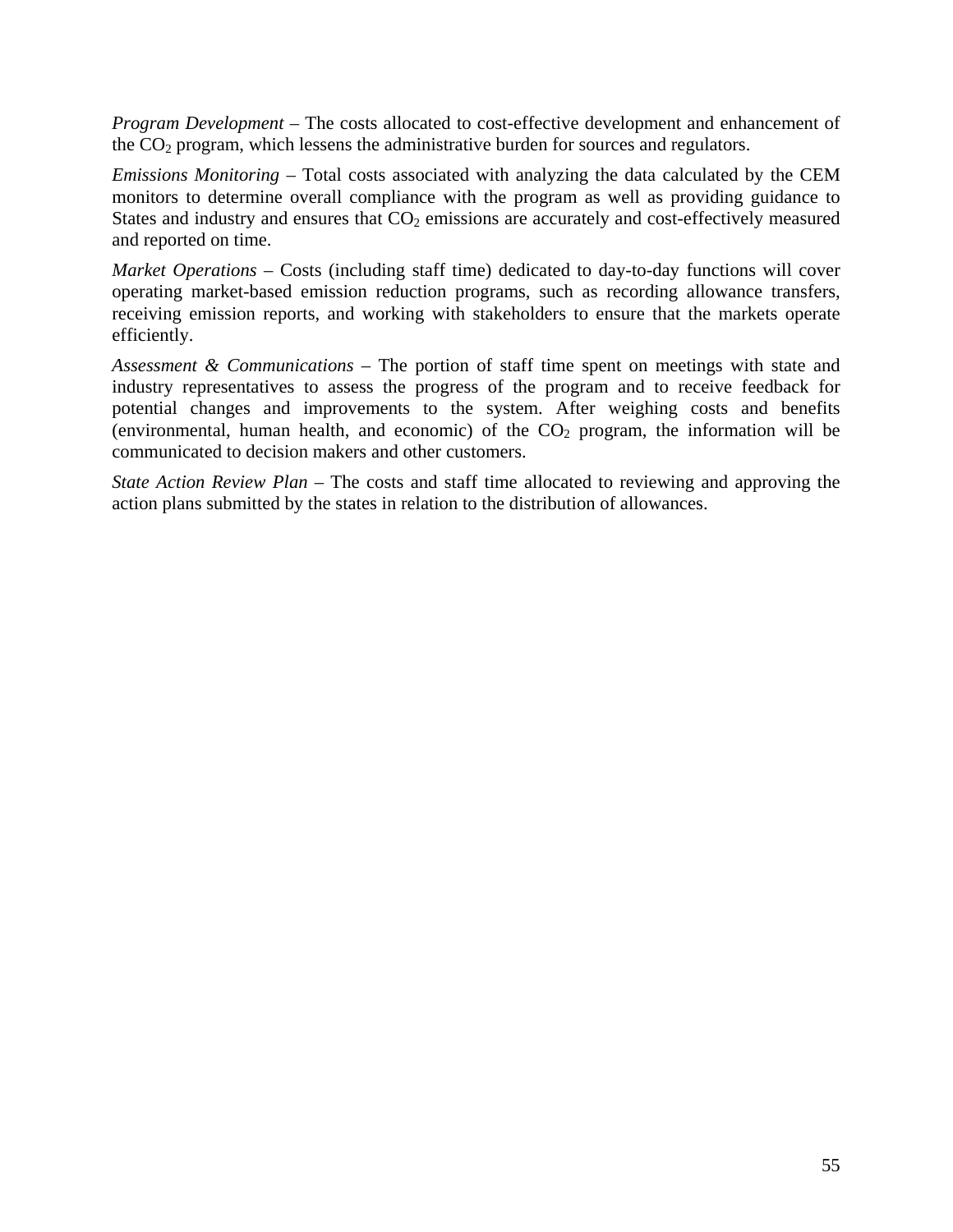## **Glossary of Terms**

*Abatement*- the reduction of the degree or intensity of emissions

*Allocation* - the division of emissions permits or allowances among greenhouse gas emitters for the purpose of establishing a market in tradable permits. There are several possible methods for allocating permits, including "grandfathering" and permit auctioning.

*Allowances* – a permit that grants power plants (or other buyers, including individuals or other entities) the right to emit (or retire) one ton of a pollutant. One ton of an emitted pollutant, as defined by CPA, is equivalent to one allowance.

*Banking*- entails saving emissions permits or Certified Emissions Reductions for future use in anticipation that these will accrue value over time.

*Benefit-cost analysis* - an economic technique applied to public decision making that attempts to quantify in dollar terms the advantages (benefits) and disadvantages (costs) associated with a particular policy. For example, a policy that requires a power plant near the Grand Canyon to install pollution abatement equipment would reduce air emissions from the plant and improve the visibility at the Grand Canyon for visitors (a benefit), but would increase the cost of electricity to customers (a cost).

*Best Available Control Technology* (BACT) – emission controls that will achieve the lowest achievable emission rate for the source to which it is applied.

*Cap-and-trade –* a system by which aggregate emission levels are limited or "capped" by a federal or state regulatory agency, after which emission permits totaling the amount of the emission cap are distributed to polluting entities. These entities may then trade these permits on the open market in order to achieve emission compliance.

*Carbon dioxide* (CO<sub>2</sub>)– a gas that occurs naturally in the Earth's atmosphere and significant quantities are also emitted into the air by fossil fuel combustion and deforestation.

*Carbon sequestration* – capturing carbon in carbon sinks such as the oceans, forests or soils to reduce the amount of carbon released into the atmosphere.

*Carbon sink* - Any reservoir that takes up carbon released from some other part of the carbon cycle may be referred to as a carbon sink; for example, vegetation, soils, the atmosphere, and oceans are major carbon sinks because much of the carbon dioxide produced elsewhere on the Earth ends up in these bodies. (See Figure below).

*Climate change* - a significant change (such as a change having important economic, environmental and social effects) in the mean values of a meteorological element (in particular temperature or amount of precipitation) in the course of a certain period of time, where the means are taken over periods of the order of a decade or longer.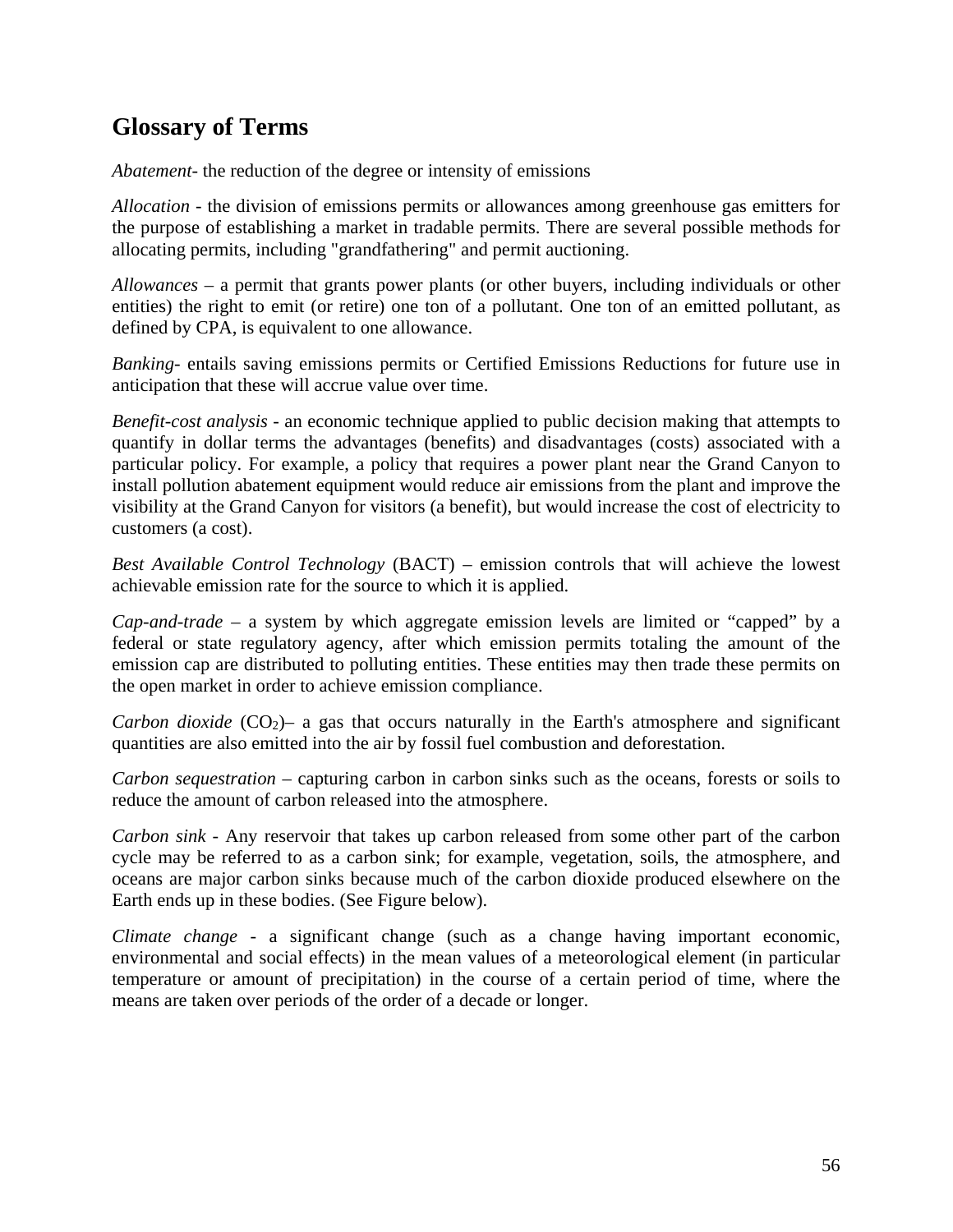

**Figure A. Global Carbon Cycle (Billion Metric Tons Carbon) [IPCC 2001]** 

*Coal gasification* – process by which coal is converted into synthetic natural gas.

*Command-and-control regulation* - requires polluters to meet specific emission-reduction targets and often requires the installation and use of specific types of equipment to reduce emissions.

*Clean coal* (Low Sulfur Coal/Anthracite) – a material formed in ancient fresh water river basins has low concentrations of inorganic sulfur.

*Decomposition rates*- the pace at which organic material becomes inorganic. This can occur by means of both physical and biological processes.

*Dirty coal* (High Sulfur Coal) – a material formed from plant matter and deposited in marine settings has high organic sulfur concentrations.

*Emissions permits* – the sources of the pollutant to be regulated (most often an air pollutant) are given permits to release a specified number of tons of the pollutant. The government issues only a limited number of permits consistent with the desired level of emissions. The owners of the permits may keep them and release the pollutants, or reduce their emissions and sell the permits. The fact that the permits have value as an item to be sold gives the owner an incentive to reduce their emissions.

*Emissions trading* – is an economic incentive-based alternative to command-and-control regulation. In an emissions trading program, sources of a particular pollutant (most often an air pollutant) are given permits to release a specified number of tons of the pollutant. The government issues only a limited number of permits consistent with the desired level of emissions. The owners of the permits may keep them and release the pollutants, or reduce their emissions and sell the permits. The fact that the permits have value as an item to be sold or traded gives the owner an incentive to reduce their emissions

*Externalities* – occur when the activity of one person has an inadvertent impact on the well-being of another person. Many aspects of environmental degradation, such as air pollution, climate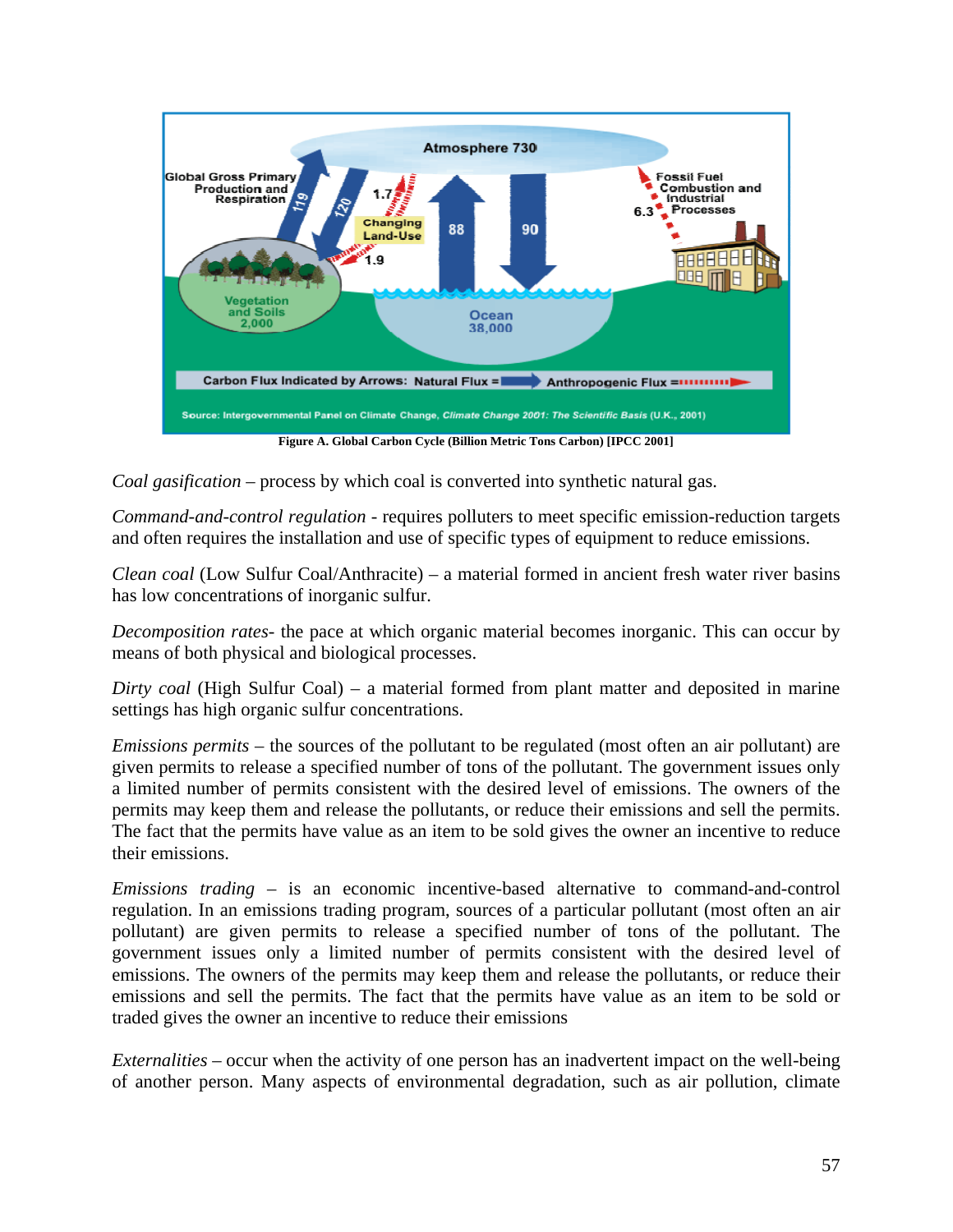change, loss of wilderness, and contamination of water bodies, are viewed as externalities of economic transactions.

*Federal Registry Process* – the process through which a federal agency turns a ratified bill into an enforceable rule.

*Fluidized bed coal combustion –* crushed coal particles are suspended in the boiler on upwardblowing jets of air. This allows the particles to move about dynamically in a fluidized state.

*Fossil fuels* – include coal, petroleum and natural gas.

*Gas reburning –* process of burning coal in a low oxygen environment, then injecting part of the fuel into a separate zone where fuel-rich conditions break apart  $NO<sub>x</sub>$  and reburn at low temperatures.

*Grandfathering* – of emissions permits is a method by which permits for greenhouse gas emissions may be allocated among emitters and firms in a domestic emissions trading regime according to their historical emissions. Supporters of this method of emissions trading assert that this would be administratively simple but some critics argue that this method would reward firms with high historical emissions and unfairly complicate entry into markets by new firms and emitters

*Greenhouse gases* – gases such as carbon dioxide, methane, water vapor, nitrous oxide, ozone and halocarbons in the atmosphere that trap heat from the sun and warm the Earth.

*Greenhouse effect* – the rise in the Earth's temperature as a result of certain gases in the atmosphere (including water vapor, carbon dioxide, nitrogen oxide, and methane) trapping energy from the Sun. Without these gases and the greenhouse effect, heat would escape back into space and Earth's average temperature would be about 58°F colder.

*Injected activated carbon –* a process where activated carbon, along with sulfur or iodine, is injected into the flue gas of a spray dryer to form a stable mercury compound, causing 90 percent of Hg to precipitate out so it can be removed.

*Long-wave radiation –* heat radiation with wavelengths greater 4 mm; the heat released from the earth's surface.

*National Ambient Air Quality Standards* (NAAQS) *–* standards established by the EPA to reduce the concentrations of six criteria pollutants: ozone, particulate matter, carbon monoxide, sulfur dioxide, nitrogen oxide and lead because they are considered harmful to public health and the environment.

*New Source Performance Standards* (NSPS) - are federal standards adopted by the U.S. Environmental Protection Agency (EPA) to regulate air emissions by many types of industrial facilities

*New Source Review -* requires stationary sources of air pollution to receive permits prior to construction. NSR is also referred to as construction permitting or preconstruction permitting. There are three types of permits - for new major sources, modifications to major sources, and for non-attainment areas.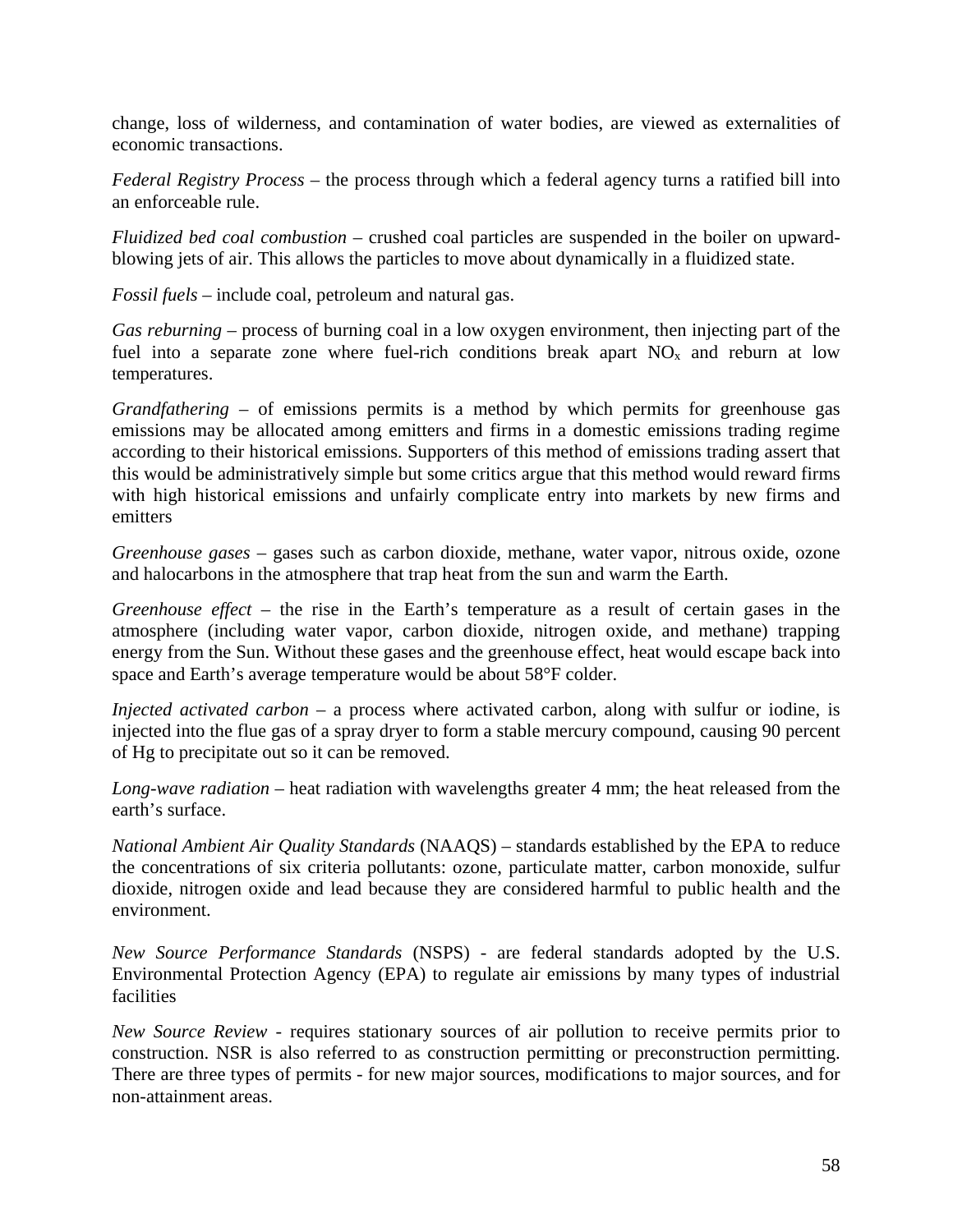*Nitrogen oxides*  $(NO_X)$  – compounds of nitric acid  $(NO)$ , nitrogen dioxide  $(NO_2)$ , and other oxides of nitrogen typically created during combustion processes, and are major contributors to smog formation and acid deposition and may result in numerous adverse health effects and reduces visibility.

*Radiative forcing* – the change in the balance between the incoming and outgoing radiation; positive radiative forcing, which warms the Earth, occurs because greenhouse gases prevent some radiation from escaping back into space.

*Renewable energy* – can be used to create electricity without the release of emissions into the atmosphere includes wind, hydro, solar, fuel cell and biomass power.

*Residence time* – the amount of time that carbon is present in the atmosphere, or ocean before it is incorporated into biomass.

*Scrubbing* – an add-on control device that injects a mixture of limestone and water into the flue gas and reacts with  $SO_2$  to form calcium sulfate. Also called Flue Gas Desulfurization (FGD).

*Selective Catalytic Reduction* (SCR) – an add-on control device that reduces  $NO<sub>X</sub>$  emissions by converting them to nitrogen and water through the intervention of ammonia and a non-reacting catalyst that remains in place for continued reuse. The  $NO<sub>X</sub>$  reduction reactions occur in a narrow temperature range, generally 550-900° F. SCR is capable of NOx emission reductions of 90 percent or greater. This results in pollution reductions as high as 90 percent.

*Selective Non-Catalytic Reduction* (SNCR) – an add-on control device that reduces  $NO_X$ emissions by converting them to nitrogen and water using ammonia or urea injection without a catalyst. In the absence of a catalyst, higher temperatures in the range 1600 to 2000° F are required for ammonia to selectively react with nitric oxide to form molecular nitrogen and water.

*Smog* – pollution formed by the interaction of pollutants and sunlight in the lower atmosphere, restricting visibility, and potentially hazardous to health.

*State Implementation Plans* (SIPs) *–* an enforceable plan developed at the state level that explains how the state will comply with air quality standards according to the federal Clean Air Act.

*Sulfur dioxide* – a gas produced by burning coal, most notably in power plants and plays an important role in the production of acid rain.

*Technology transfer* – the process by which energy-efficient technologies (in the context of climate change prevention) and processes developed by industrialized nations are made available to the less-industrialized nations. These transfers may be conducted solely through the efforts of private parties or may involve governments and international institutions

*Wet deposition* – pollution that falls to the ground in the form of rain, snow, or fog.

*Vector* (as in vector-borne disease) – an organism, such as a mosquito or tick, that carries disease-causing microorganisms from one host to another of a different species.

*Volatile Organic Compounds* (VOCs) – compounds that have a high vapor pressure and low water solubility and react readily with  $NO<sub>X</sub>$  to form ozone in the atmosphere.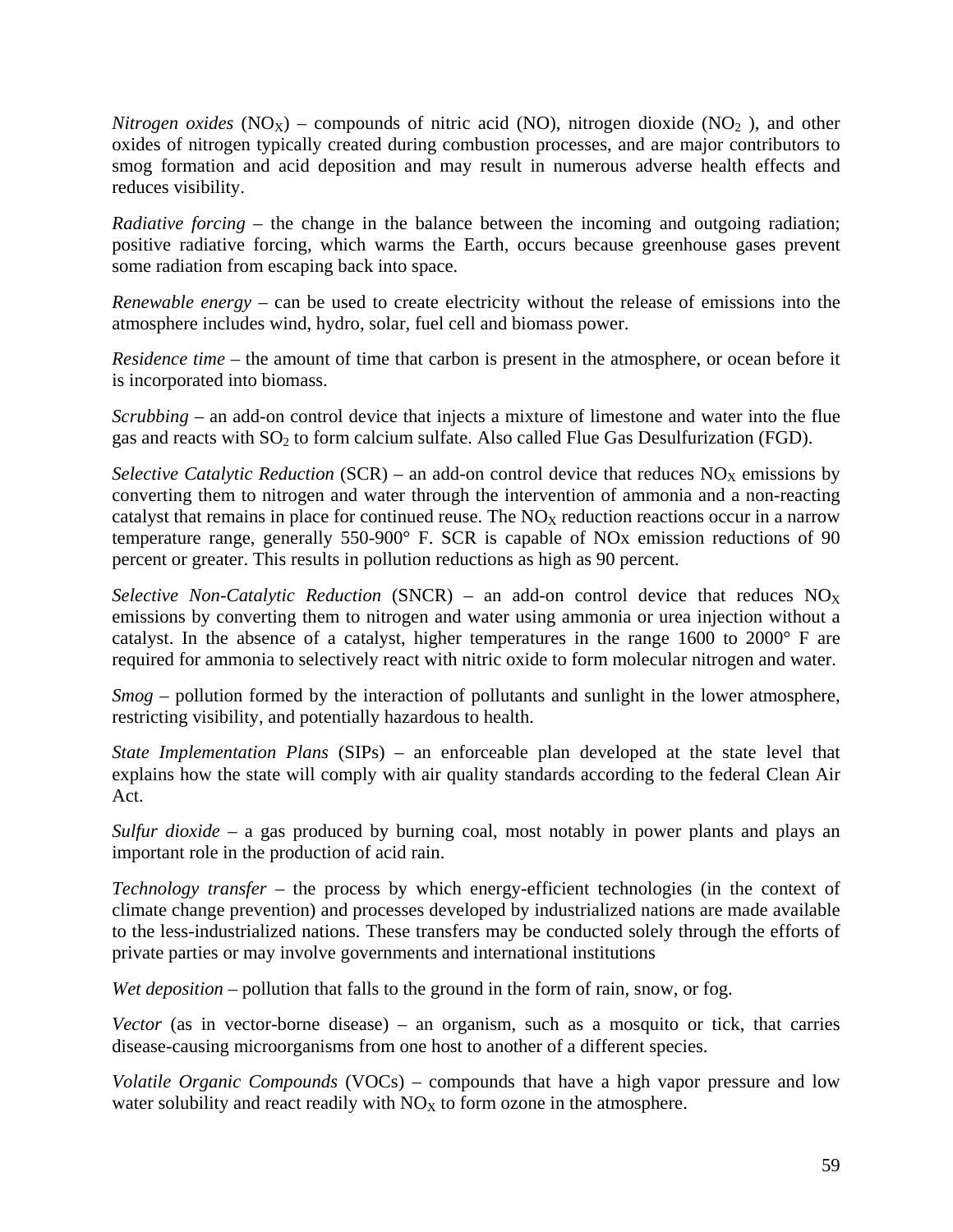### **References**

- Aftandilian, D. (2001). *Warming the World, Bush Style*. Retrieved September 17, 2004 from http://www.consciouschoice.com/note/note1405.html.
- Aiken, R., Ditzel, K., Morra, F., & Wilson, D. (2004). *Coal-Based Integrated Coal Gasification Combined Cycle: Market Penetration Recommendations and Strategies.* (No. DE-AM26-99FT40575). Washington D.C.: Department of Energy, National Energy Technology Laboratory, Gasification Technologies Council (GTC).
- Air Quality Strategies and Standards Division, Office of Air Quality Planning and Standards, Global Programs Division, and Office of Atmospheric Programs. (2004). *Guidance on SIP Credits for Emission Reductions from the Electric-Sector Energy Efficiency and Renewable Energy Measures*. Washington, D.C.: United States EPA.
- Albritton, D.L., Allen, M.R., Baede, A.P.M., Church, J.A., Cubasch, U., Xiaosu, D., et al. (2001). *Summary for Policymakers: A Report of Working Group I of the Intergovernmental Panel on Climate Change*. Shanghai, China: World Meteorological Organization, U.N. Environmental Programme.
- Alternative Energy Institute. *Wind Energy*. Retrieved August 8, 2004 from http://www.altenergy.org/.
- Amerex Energy Conducts an Innovative Auction for the Commonwealth of Virginia. (2004). Richmond, VA: *Business Wire*.
- American Lung Association. (2004). *State of the Air: 2004. Protecting the Nation from Air Pollution*. Retrieved September 18, 2004 from http://lungaction.org/reports/sota04\_protecting.html.
- Anonymous. (2003). "Dirty Air, Dirty Politics: The Bush Administration Needs to Take a Deep Breath." *Pittsburg Post-Gazette*.
- Anonymous. (2004). "Grant Enables Bates College Students to Retire Pollution Permits Worth Nine Tons of Acid-Rain Agent." *AScribe Newswire*.
- Augustine, P. (2004) *Actuating Innovation in Environmental Technology: A Policy Perspective*. New Haven, CT: Yale University.
- Augustine, Paul. (2003). *The Clean Air Act: An Archetype for Dynamic and Comprehensive Environmental Policy*. Knoxville, TN: Joint Institute for Energy and Environment, Report Number JIEE-2003-05. Retrieved June 27, 2004 from http://www.jiee.org/pdf/2003\_05air.pdf.
- Bailie, A., Bernow, S., Castelli, B., O'Connor, P., and Romm J. (2003) *The Path to Carbon-Dioxide-Free Power: Switching to Clean Energy in the Utility Sector*. Retrieved October 15, 2004 from http://www.panda.org/downloads/climate\_change/powerswitchfinalusa.pdf.
- Baldick, R. (1999). *Introduction to Electric Power Systems for Legal and Regulatory Professionals*. Course Materials, The University of Texas at Austin. Retrieved July 5, 2004 from http://www.fi.edu/guide/hughes/images/coalart.jpg.
- Becker, R., and Henderson, V. (2000). "Effects of Air Quality Regulations on Polluting Industries." *Journal of Political Economy*, 108(2), 379-421.
- Berinsky, A., and Rosenstone, S. (1996). *Evaluation of Environmental Policy Items on the 1995 NES Pilot Study* (Report): University of Michigan.
- California Environmental Protection Agency. "CO<sub>2</sub> Emissions and Reductions Target Protocol." Retrieved on October 16, 2004 from http://www.calepa.ca.gov/EMS/SiliconEMS/Protocol/.
- Canter, L. (2002). *PowerPlay*. Retrieved September 15, 2004 from http://www.capitaleye.org/inside.asp?ID=36.
- Carbon Trust. *Making Sense of Climate Change*. Retrieved October 16, 2004 from http://www.thecarbontrust.co.uk/carbontrust/low\_carbon\_tech/dlct2\_1\_6\_4.html#eg2 and http://www.thecarbontrust.co.uk/carbontrust/low\_carbon\_tech/dlct2\_1\_6\_3.html.
- Center for Earth Observing and Space Research, & George Washington University. (2001). *Greenhouse Effect & Enhanced Greenhouse Effect*. Retrieved July 13, 2004 from http://www.science.gmu.edu/~zli/ghe.html.
- Chestnut, L.G. (1996). *Human Health Benefits from Sulfate Reductions under Title IV of the 1990 Clean Air Act Amendments*. Boulder, CO: U.S. Environmental Protection Agency.
- Clean Air Markets Division. (2003). *Clean Air Markets Update* (Update No. 4: EPA430-N-03-002). Washington D.C.: U.S. Environmental Protection Agency.
- Clean Energy States Alliance. (2004). *CESA Year One: A Report on Clean Energy Funds.* Clean Energy States Alliance. Retrieved on September 29, 2004 from www.cleanenergystates.org.
- Clean Power Group. *Clean Power Group*. Retrieved September 29, 2004 from www.nisource.com/enviro/cleanpower.asp.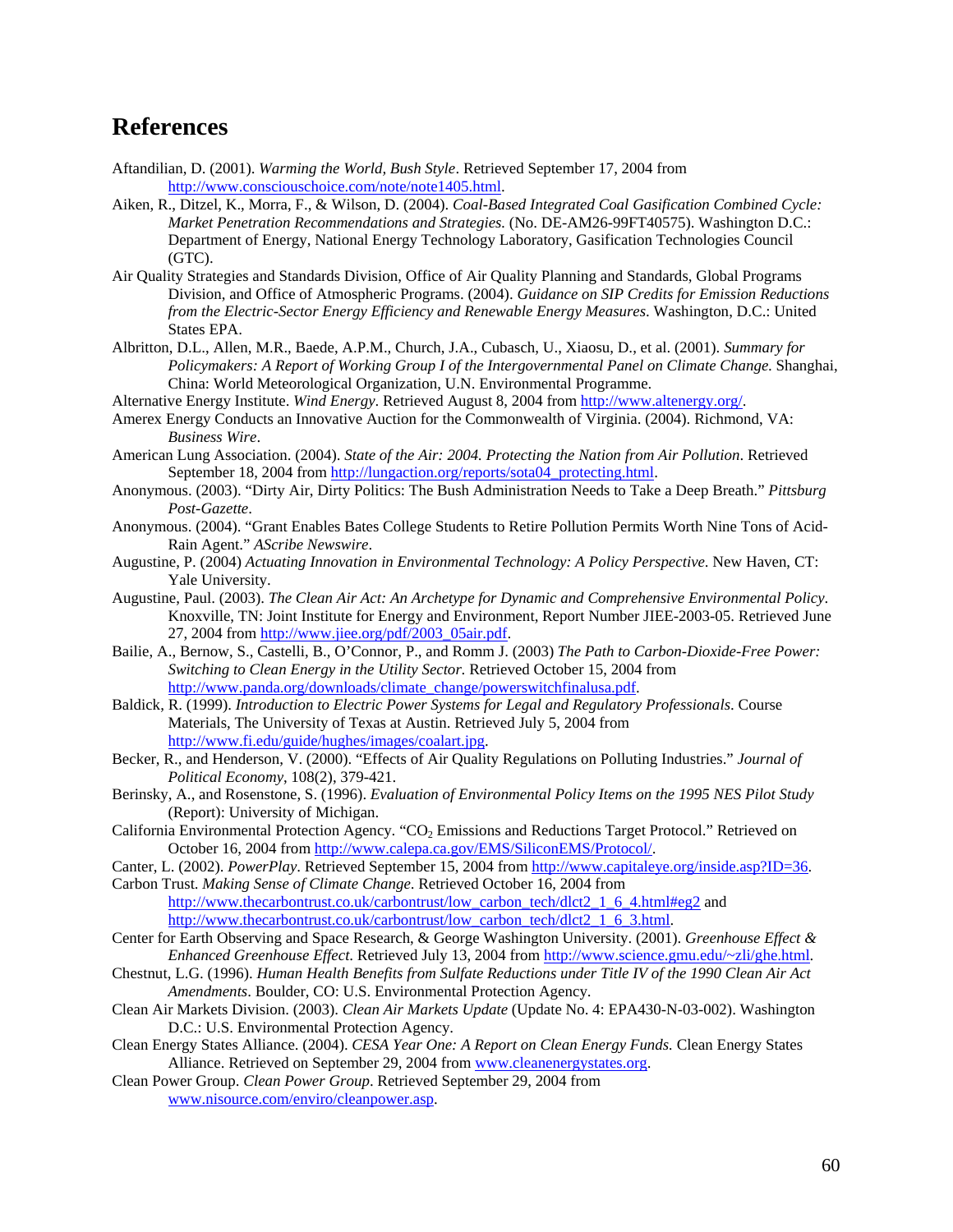- Clear Air Task Force, National Environmental Trust, & U.S. PIRG Education Fund. (2004). *Clear the Air*. Retrieved June 28, 2004 from http://cta.policy.net/.
- Clemmer, S., Donovan, D, Nogee, A., and Deyette, J. (2001). *Clean Energy Blueprint: A Smarter National Energy Policy for Today and the Future* (Report). Cambridge, MA: Union of Concerned Scientists, American Council for an Energy-Efficient Economy, Tellus Institute.
- Coal-fired Electricity: The Future is Clean. (2004). *The Economist*, 372, 61.
- Congressional Budget Office. (2004). *An Analysis of the President's Budgetary Proposals for Fiscal Year 2005*. Washington D.C.: The Congress of the United States.
- Curnow, A.M. (2004). *Clean Air Interstate Rule (Formerly Interstate Air Quality Rule)*. Proposed January 30, 2004 and Supplemented May 18 and June 10, 2004: Sebesta Blomberg & Associates, Inc.
- Demand Side Management. *Climate Change Solutions.* Retrieved November 29, 2004 from
- Department of Energy (DOE). (2004). *Carbon Capture Research*.
- Doggett, T. (2004). *U.S. Energy-Related Carbon Dioxide Emissions Rise*. Retrieved July 23, 2004 from http://www.enn.com/news/2004-07-02/s\_25493.asp.
- Edwards, G. (2004). "Pollution Auction Tops Forecast: State Pockets \$10.5 Million in the Sale of Allowances to Emit Nitrogen Oxides." *Richmond Times Dispatch,* p. 262 words.
- Ellerman, D. A. (2000). *Markets for Clean Air: The U.S. Acid Rain Program* (Vol. xix). Cambridge: New York University Press.
- Ellerman, D., Joskow, P., & Harrison, D. (2003). *Emissions trading in the U.S.: Experience, Lessons, and Considerations for Greenhouse Gases.* Pew Center on Global Climate Change.
- Energy and Environmental Analysis Inc. (2003). *Analysis of Output-Based Allocation of Emission Trading Allowances*. Arlington, VA: U.S. Combined Heat and Power Association.
- Energy and Environmental Analysis Inc. (2004). *Briefings and Publications*. Retrieved September 13, 2004 from http://www.eea-inc.com/showbriefspubs.html.
- Energy Information Administration, U.S. Department of Energy. (1998). *What Does the Kyoto Protocol Mean to U.S. Energy Markets and the U.S. Economy? A Briefing Paper on the Energy Information Administration's Analysis and Report Prepared for the Committee on Science, U.S. House of Representatives*. SR/OIAF/98- 03 (S)
- Energy Information Administration, U.S. Department of Energy. *Analysis of S. 1844, the Clear Skies Act of 2003; S.843, the Clean Air Planning Act of 2003; and S.366, the Clean Power Act of 2003*. Retrieved on December 1, 2004 from http://www.eia.doe.gov/oiaf/servicerpt/csa/proposed\_bill.html.
- Energy Information Administration. (2001). *Assumptions to the Annual Energy Outlook*: U.S. Department of Energy, Energy Information Administration.
- Energy Supply and Industry Branch, Green Power Partnership, and Combined Heat and Power Partnership. (2004). *Output-based Regulations: A Handbook for Air Regulators*. Washington D.C.: U.S. Environmental Protection Agency. Retrieved September 12, 2004 from http://www.epa.gov/cleanenergy/pdf/output\_rpt.pdf.
- EnviroHealthAction. (2004). *Clear Skies vs. Clean Power and Healthy Air*. Retrieved September 18, 2004 from http://www.envirohealthaction.org/pollution/articles.cfm?article\_ID=172.
- Environmental Law Advisory. (2003). *Recent Initiatives Targeting Greenhouse Gas Emissions*. Retrieved September 14, 2004 from http://www.goodwinprocter.com/publications/ELA\_GreenhouseGases\_3\_03.pdf.
- E-Sources. (2004). *What Are Fuel Cells?* Retrieved August 19, 2004 from http://www.e sources.com/fuelcell/fcexpln.html.
- Final Energy Action Plan.(Adopted May 8, 2003). *State of California.* Retrieved November 29, 2004 from http://www.energy.ca.gov/energy\_action\_plan/.
- Fischer, C. (2004). *Emissions Pricing, Spillovers, and Public Investment in Environmentally Friendly Technologies* (No. 04-02). Washington D.C.: Resources for the Future.
- French, C.L., Maxwell, W.H., Peters, W.D., Rice, G.E., Bullock, O.R., Vasu, A.B., et al. (1994). *Study of Hazardous Air Pollutant Emissions from Electric Utility Steam Generating Units--Final Report to Congress: Volume 1* (No. EPA-453/R-98-004a). Research Triangle Park, NC: U.S. Environmental Protection Agency.
- Gellar, H., Bernow, S., and Dougherty, W. (1999) *Meeting America's Kyoto Protocol Target: Policies and Impacts*. ACEEE.
- Goldburg, C.B., & Lave, L.B. (1992). "Trading Sulfur Dioxide Allowances." *Environmental Science & Technology,*  26(11), 2076-2078.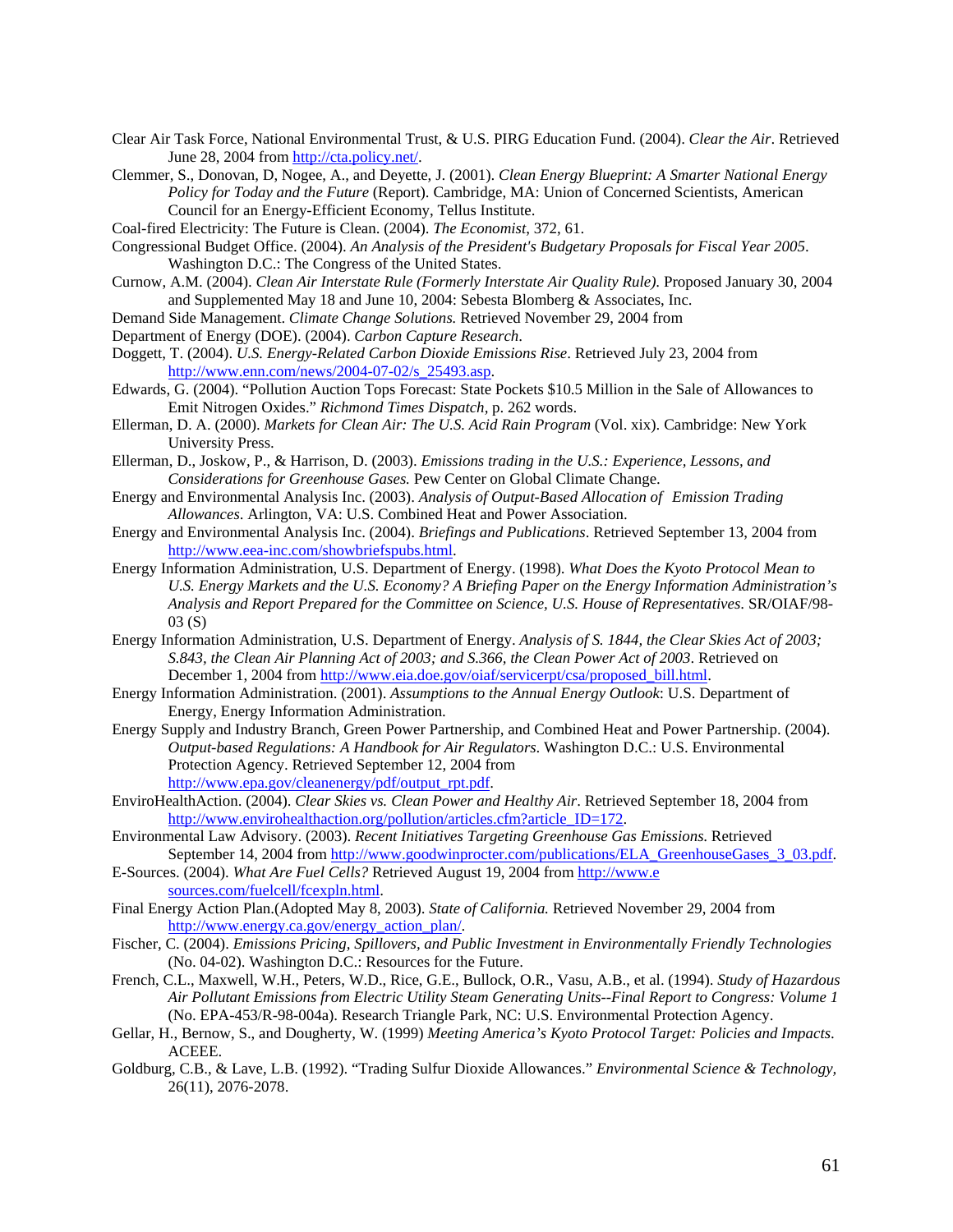- Goodman, S. (2004). *Benchmarking Air Emissions of the 100 Largest Electric Generation Owners in the United States—2002*. Boston, MA: CERES, Public Service Enterprise (PSEG), National Resource Defense Council (NRDC), Retrieved September 13, 2004 from http://www.nrdc.org/air/pollution/benchmarking/default.asp.
- Gow, T., and Pidwirny, M. (1996). *The Greenhouse Effect*. Retrieved July 23, 2004 from http://www.ucar.edu/learn/1\_3\_1.htm.
- Guerrero, P.F. (1997). *Testimony before the Joint Economic Committee, Congress of the United States.* Paper presented at the Joint Economic Committee, Washington, D.C.
- Hahn, R.W. (1990). *The Politics and Religion of Clean Air Regulation: The Cato Review of Business and Government.*
- Haites, E., and Swift, B. (1997). *Implementing an Emissions Cap and Allowance Trading System for Greenhouse Gases: Lessons from the Acid Rain Program* (No. ELI Project #941722). Washington, D.C.: U.S. Environmental Protection Agency.
- Harrison, D.J., and Radov, D.B. (2002). *Evaluation of Alternatives Initial Allocation Mechanisms in a European Union Greenhouse Gas Allowance Trading Scheme*. Cambridge, MA: National Economic Research Associates.
- Harvey, R. and Mingst, A. (2003) "Distributing Allowances for Emission Trading Programs." *Clean Air Markets Update.* U.S. Environmental Protection Agency. Issue 4, Summer 2003: 1-2.
- Herman, S. A. (1993). *Oversight of State and Local Penalty Assessments: Revisions to the Policy Frame work from State/EPA Enforcement Agreements*. In Assistant Administrators, Associate Administrators, Regional Administrators, General Counsel, Inspector General, Steering Committee on the State/Federal Enforcement Relationship & Enforcement Management Council. Washington, DC: United States Environmental Protection Agency.

http://www.climatechangesolutions.com/electricity/demand/default.shtml?o=demand

- ICF Consulting. (2003). *The Reg Map: Informal Rule Making (Vol. 24in x 24in)*. Washington, D.C. Interlaboratory Working Group, U.S. Department of Energy. (2000). "Scenarios for a Clean Energy Future."
- Retrieved October 15, 2004 from http://www.ornl.gov/sci/eere/cef/.
- Jeffords, J. (2003). *Statement of Jim Jeffords, The Clean Power Act of 2003*. Retrieved June10, 2004 from http://jeffords.senate.gov/~jeffords/press/03/02/02122003clean\_power.html.
- Jeffords, J. (2003). *Statement of Jim Jeffords, The Clean Power Act of 2003*. Retrieved June10, 2004 from http://jeffords.senate.gov/~jeffords/press/03/02/02122003clean\_power.html.
- Johnstone, S. (2003). *The Clean Power Act of 2001*. Retrieved September 14, 2004 from http://www.anr.state.vt.us/reflect/july30.htm.
- Jones, D. (2002). *DOE Grant Recipient Criticizes Jeffords Pollution Bill*. *Inside Energy,* 4.
- Joskow, P.L., & Schmalensee, R. (1998). *The Political Economy of Market-based Environmental Policy: The U.S. Acid Rain Program*. Journal of Law and Economics*, XLI*(April), 37-83.
- Keeling, C.D., & Whorf, T.P. (2004). *Atmospheric CO<sub>2</sub> records from sites in the SIO air sampling network*. Oak Ridge, TN: Carbon Dioxide Information Analysis Center, Oak Ridge National Laboratory, U.S. Department of Energy.
- Kellogg, S. (2004). Utilities and Energy Planner, Exxon Mobil Corporation. Personal Telephone Interview, July 12, 2004.
- Knutson, T. (2004). *Climate Impact of Quadrupling Atmospheric CO2 An Overview of GFDL Climate Model Results*. Retrieved July 7, 2004 from

http://www.gfdl.noaa.gov/~tk/climate\_dynamics/climate\_impact\_webpage.html.

- Kosobud, R.F. (2000). *Emissions Trading: Environmental Policy's New Approach*. New York: John Wiley.
- Kraft, M., and Vig, N. (1996). *Environmental Policy and Politics: Toward the Twenty-First Century*. New York: HarperCollins.
- Kramarchuk, Roman. *Allocating Tradable Emission Allowances*. Clean Air Markets Division, Office of Air and Radiation, U.S. Environmental Protection Agency. Presentation. November 1, 2004.
- Krause, F., Baer, P., DeCanio, Stephen J., and Hoerner, J.A. (2001). *Cutting Carbon Emissions at a Profit: Opportunities for the U.S.*. International Project for Sustainable Energy Paths.
- Levin, I., Schaeffer, E., Kenny, C., & Clemente, F. (2004). *America's Dirtiest Power Plants: Plugged into the Bush Administration*. Washington D.C.: Environmental Integrity Project, Public Citizen's Congress Watch.
- Library of Congress. (2004). S*. 366 Bill Summary & Status for the 108th Congress*. Retrieved from http://thomas.loc.gov/cgi-bin/bdquery/z?d108:s.00366: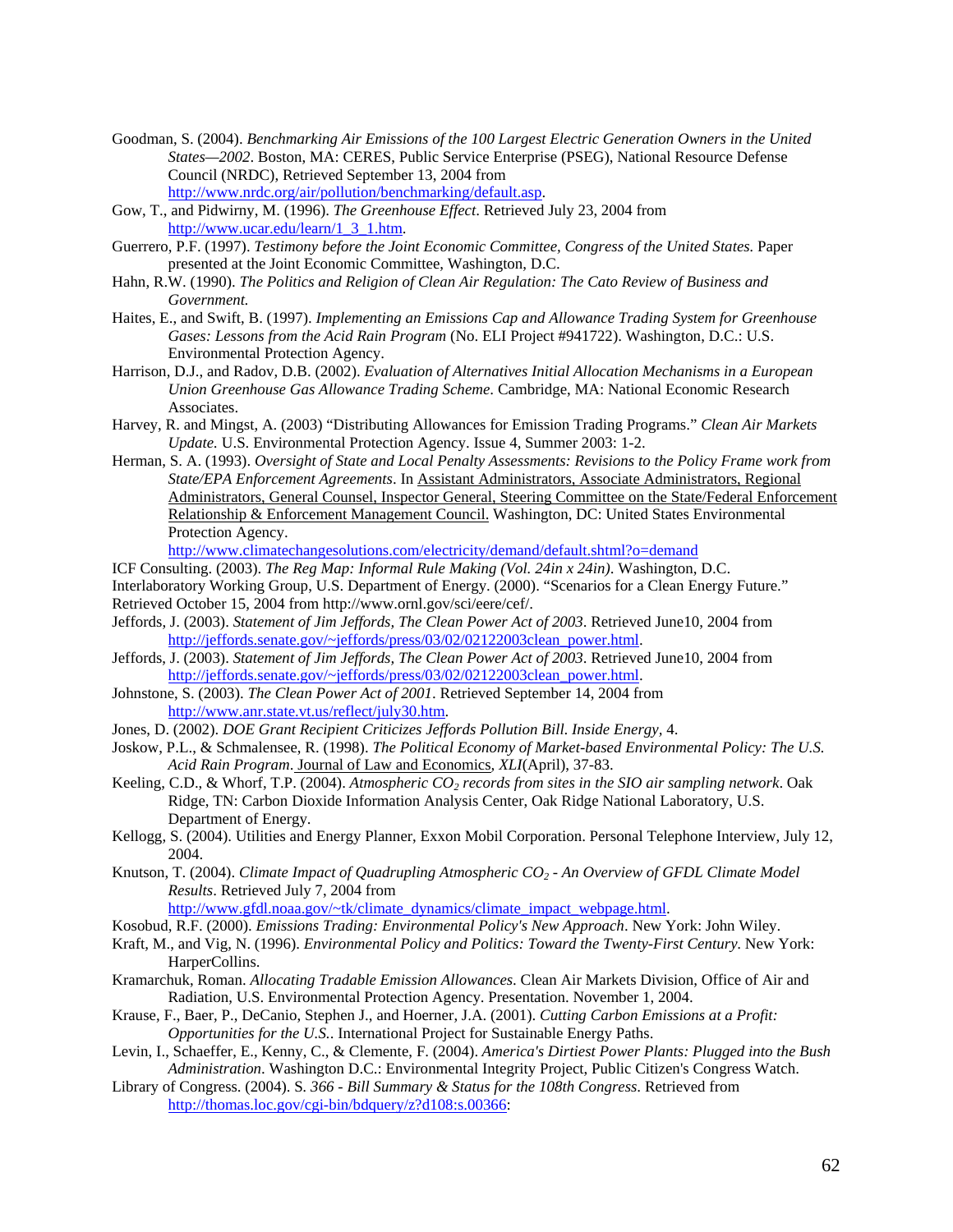- Lieberman, J. (2001). *Reducing Carbon Dioxide Emissions Must be Part of the Clean Power Act*. Retrieved September 13, 2004 from http://www.politicsol.com/guest-commentaries/2001-08-30.html.
- Lieberman, J., Jeffords, J., & Collins, S. (2003). *Clean Power Act to Cut Harmful Emissions." Press Release*. Retrieved September 13, 2004 from http://www.hikersforcleanair.org/news/2003/cleanpower.html.
- Lutter, R. (2002). Rationalizing Air Pollution Regulation. *Regulation, 25*(1), 13.
- McCarthy, J. (2003). *Clean Air Issues in the 108th Congress*. Retrieved September 21, 2004, from http://www.policyalmanac.org/environment/archive/Clean\_Air\_Act\_108th.pdf.
- Mineral Information Institute. (2004). *Coal.* Retrieved June 13, 2004 from http://www.mii.org/Minerals/photocoal.htm
- Motamedi, L., Hall, V., and Kaneshiro, B. (September 8, 2004). "Goal 1: Optimize Energy Conservation and Resource Efficiency." *Status Report*. California Action Plan. Retrieved November 29, 2004 from http://www.energy.ca.gov/energy\_action\_plan/2004-09-08\_meeting/2004-09-08\_EAP\_GOAL\_1.PDF
- Munis, K. (2004). *EPA's Action Development Process*. Office of Regulatory Policy and Management, Office of Policy, Economics, and Innovation, U.S. Environmental Protection Agency. Presentation. November 1, 2004.
- National Atmospheric Deposition Program. (2004). *NADP History and Overview*. Retrieved July 23, 2004 from http://nadp.sws.uiuc.edu/nadpoverview.asp.
- National Center for Environmental Economics, U.S. Environmental Protection Agency. (2004). *Environmental Economics at the EPA*. Presentation. November 1, 2004.
- Natural Resources Defense Council. (2004). *Landmark Pollution Bill Tackles Smog, Global Warming Together Comprehensive Package Charts Cost Effective Course for 21st Century Health and Environmental Protection*. Retrieved September 19, 2004 from http://www.nrdc.org/globalWarming/fourp/fcpa.asp.
- Natural Resources Defense Council. *Risky Business: Hidden Environmental Liabilities of Power Plant Ownership*. Retrieved October 17, 2004 from http://www.nrdc.org/air/energy/rbr/append.asp.
- Neftel, A., Friedli, H., Moore, E., Lotscher, H., Oeschger, H., Siegenthaler, U., et al. (1994). *Historical Carbon Dioxide Record from the Siple Station Ice Core* (No. ORNL/CDIAC-65). Oak Ridge, TN: Carbon Dioxide Information Analysis Center, Oak Ridge National Laboratory.
	- November 4, 2004 from: http://www.fossil.energy.gov/programs/sequestration/capture/index.html
- Oak Ridge National Laboratory. (2004). *Frequently Asked Global Change Questions*. Retrieved July 17, 2004 from http://cdiac.esd.ornl.gov/pns/faq.html
- Office of Air and Radiation. (2003). *Tools of the Trade: A Guide to Designing and*
- Office of Air Quality Planning and Standards Emissions Monitoring and Analysis Division. (2003). *Latest Findings on National Air Quality: 2002 Status & Trends* (No. EPA 454/ K-03-001). Research Triangle Park, NC: U.S. Environmental Protection Agency.
- Office of Atmospheric Programs Office of Air and Radiation U.S. Environmental Protection Agency (2001). *Economic Analysis of a Multi-Emissions Strategy Prepared for: Senators James M. Jeffords and Joseph I. Lieberman.* Retrieved on December 1, 2004 from http://epw.senate.gov/107th/EPA\_Multi-Emissions\_Analysis.htm.
- Office of Coal Nuclear and Alternate Fuels. (1993). *Renewable Resources in the U.S. Electricity Supply* (No. DOE/EIA-0561(92). Washington D.C.: Energy Information Administration. Retrieved September 12, 2004 from ftp://ftp.eia.doe.gov/pub/electricity/renewmas.pdf.
- Office of Economy and Environment. (2000). *An Annotated Summary of Climate Change Related Resources*, (Internet ed.). Washington, D.C.: U.S. Environmental Protection Agency.
- Office of Inspector General. (2002). *"Open Market Trading Program for Air Emissions Needs Strengthening."* (No. 2002-P-0019). Washington, D.C.: U.S. Environmental Protection Agency.
- Office of Integrated Analysis and Forecasting. (2001). *Analysis of Strategies for Reducing Multiple Emissions from Electric Power Plants with Advanced Technology Scenarios*. Washington D.C.: Energy Information Administration, U.S. Department of Energy.
- Office of Integrated Analysis and Forecasting. (2004). *Analysis of S. 1844, the Clear Skies Act of 2003; S. 843, the Clean Air Planning Act of 2003; and S. 366, the Clean Power Act of 2003* (No. SR/OIAF/2004-05). Washington D.C.: Energy Information Administration, U.S. Department of Energy. Retrieved September 10, 2004 from http://www.eia.doe.gov/oiaf/servicerpt/csa/index.html.
- Office of Planning, Administration, and Accountability. (2003). *2003 2008 EPA Strategic Plan: Direction for the Future* (No. EPA-190-R-03-003). Washington, D.C.: United States Environmental Protection Agency.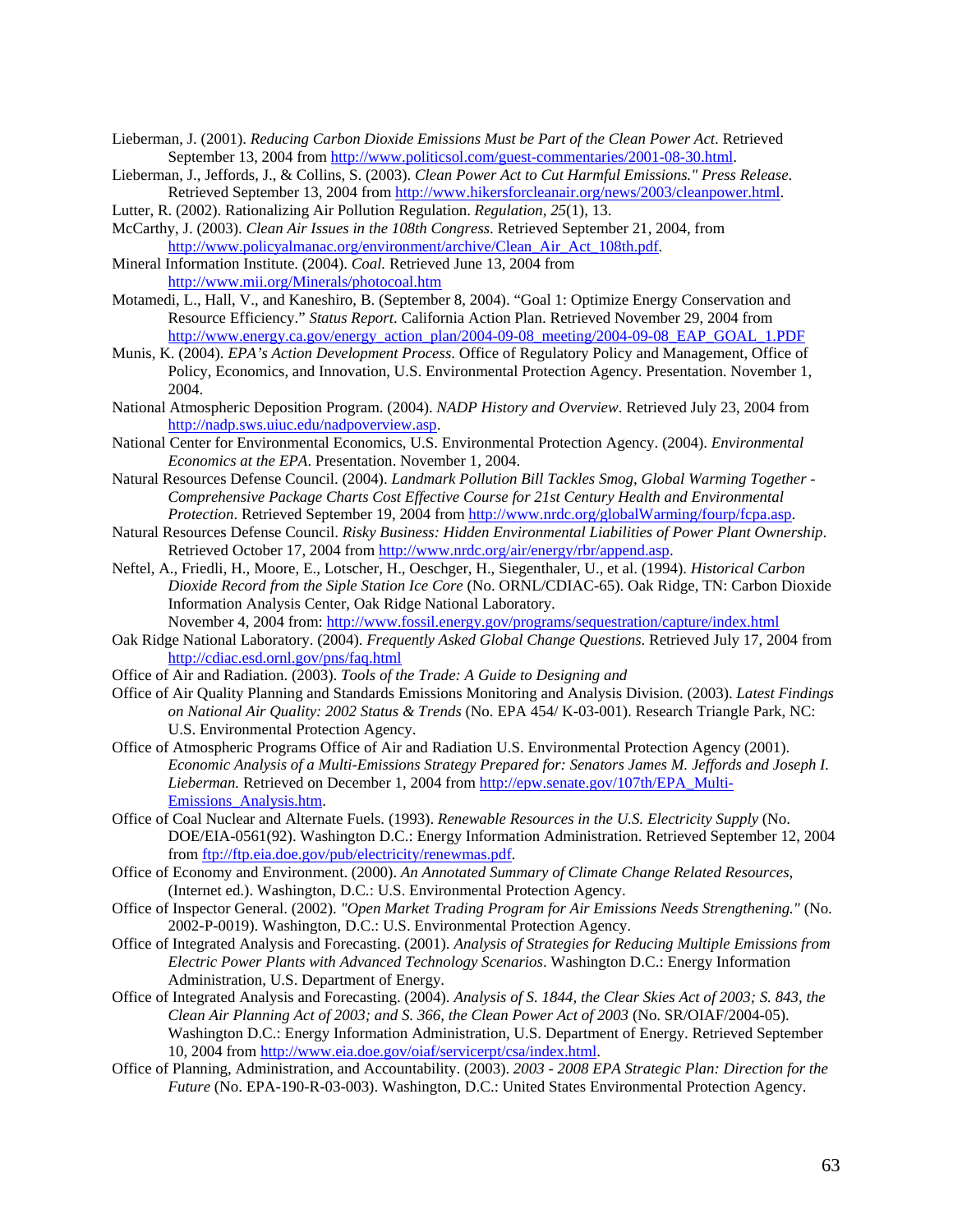O'Leary, R., Durant, R.F., Fiorino, D.J., & Weiland, P.S. (1999). *Managing for the Environment: Understanding the*  Legal, Organizational, and Policy Challenges (1<sup>st</sup> ed.). San Francisco, CA: Jossey-Bass Inc.

- *Operating a Cap and Trade Program for Pollution Control* (No. EPA430-B-03-002). Washington D.C.: United States Environmental Protection Agency.
- *Operating a Cap and Trade Program for Pollution Control* (No. EPA430-B-03-002). Washington DC: U.S. Environmental Protection Agency.
- Parker, L., and Blodgett, J. (2002). *Air Quality: Multi-Pollutant Legislation* (No. RL31326). Washington D.C.: Congressional Research Service.

Pew Center on Climate Change. (2004). *CH4 Facts & Figures*. Retrieved October 11, 2004 from http://www.pewclimate.org/docUploads/ff%5Fchapter%2Epdf.

- Pew Center on Climate Change. (2004). *Climate Action Plans*. Retrieved October 12, 2004 from http://www.pewclimate.org/what s\_being\_done/in\_the\_states/action\_plan\_map.cfm.
- Pew Center on Global Climate Change. *Working Together, Because Climate Change is Serious Business*. Retrieved October 16, 2004 from http://www.pewclimate.org/states.cfm?ID=39.
- Philander, S.G. (1998). *Is the Temperature Rising?* Princeton: University Press.
- Point Carbon Inc. *Kyoto and CO2: The World's Strangest Market Takes Shape*. Oslo, Norway. Retrieved October 17, 2004 from http://www.pointcarbon.com/article.php?articleID=4980&categoryID=145.

*Power Plants Top Canada-U.S. Air Polluters*. (2004). Retrieved June 18, 2004 from http://www.cnn.com/2004/TECH/science/06/02/environment.nafta.pollution.reut/

- Prinn. (1994). Figure 8. jpeg. In G. Brasseur, J. Orlando & G. Tyndall (Eds.), *Atmospheric Chemistry and Global Change: Atmospheric Chemistry and the Earth System* (Vol. 74490 bytes): Oxford University Press.
- *Proposed National Emissions Standards for Hazardous Air Pollutants; and, in the Alternative, Proposed Standards of Performance for New and Existing Stationary Sources: Electric Utility Steam Generating Units; Proposed Rule, Federal Register Cong. Rec.(2004).*
- Richardson, A. (1996). *Questions on Public Attitudes Toward the Environment: Report to the NES Board of Overseers and 1996 Planning Committee*: University of Michigan.
- Robinsón, A.B., Baliunas, S.L., Soon, W., and Robinson, Z.W. (2001). *Environmental Effects of Increased Atmospheric Carbon Dioxide*. Cave Junction, OR: Oregon Institute of Science and Medicine (OISM).
- Rogers, P. (1990). The Clean Air Act of 1970. *EPA Journal*.
- Samuelsohn, D. (2004). *Second Wave of NSR Cases Await Bush Administration Action*: E & E Publishing.
- Schaeffer, E. (2003). *Race to the Top: State Leadership in Protecting Our Air*. Washington D.C.: Environmental Integrity Project.
- Schloerer, J. (1996). *Why Does Atmospheric CO<sub>2</sub> Rise?* Retrieved June 30, 2004 from http://www.radix.net/~bobg/faqs/scq.CO2rise.html.
- Schneider, C.G. (2004). *Dirty Air, Dirty Lungs: Mortality and Health Damage Due to Air Pollution from Power Plants*. Boston, MA: Clear the Air.
- Shakahashiri, B. Z. (2003). *Carbon Dioxide*. Retrieved August 1, 2004 from http://scifun.chem.wisc.edu/chemweek/CO2/CO2.html.
- Southern Alliance for Clean Energy. (2003). *Bush Administration Guts Clean Air Act, Jeopardizes Health of Thousands*. Retrieved August 2, 2004, from http://www.cleanenergy.org/mediaRoom/docs/BushGutsCAA.doc.doc.

Spring, N. (2004). *Presidential Candidates Surveyed on Energy Policy*. Retrieved September 19, 2004 from http://powermarketers.netcontentinc.net/newsreader.asp?ppa=8kowu%5DZgomijlsXUkgt%3EEvbfej%5B.

*Summary of the Clean Power Act of 2003*. (2003). Retrieved August 9, 2004 from http://jeffords.senate.gov/~jeffords/press/03/02/Clean%20Power%20Act%20Summary.pdf.

- Swift, B., and Haites, E. (2002). *Emission Reduction Credit Trading Systems: An Overview of Recent Results and an Assessment of Best Practices* (No. ELI Project #981617). Washington, D.C.: U.S. Environmental Protection Agency.
- Swiss Agency for the Environment, Forests and Landscape Swiss Federal Office of Energy. (2001). *Guidelines on Voluntary Measures to Reduce Energy Consumption and CO2 Emissions (Industry, Trade, Services).*
- *Testimony of David Hawkins, Hearing on Future Options for Generation of Electricity from Coal*, House of Representatives, First Session 75-83 (2003).
- *Testimony of David Hawkins, Hearing on Future Options for Generation of Electricity from Coal*, House of Representatives, First Session. 75-83 (2003).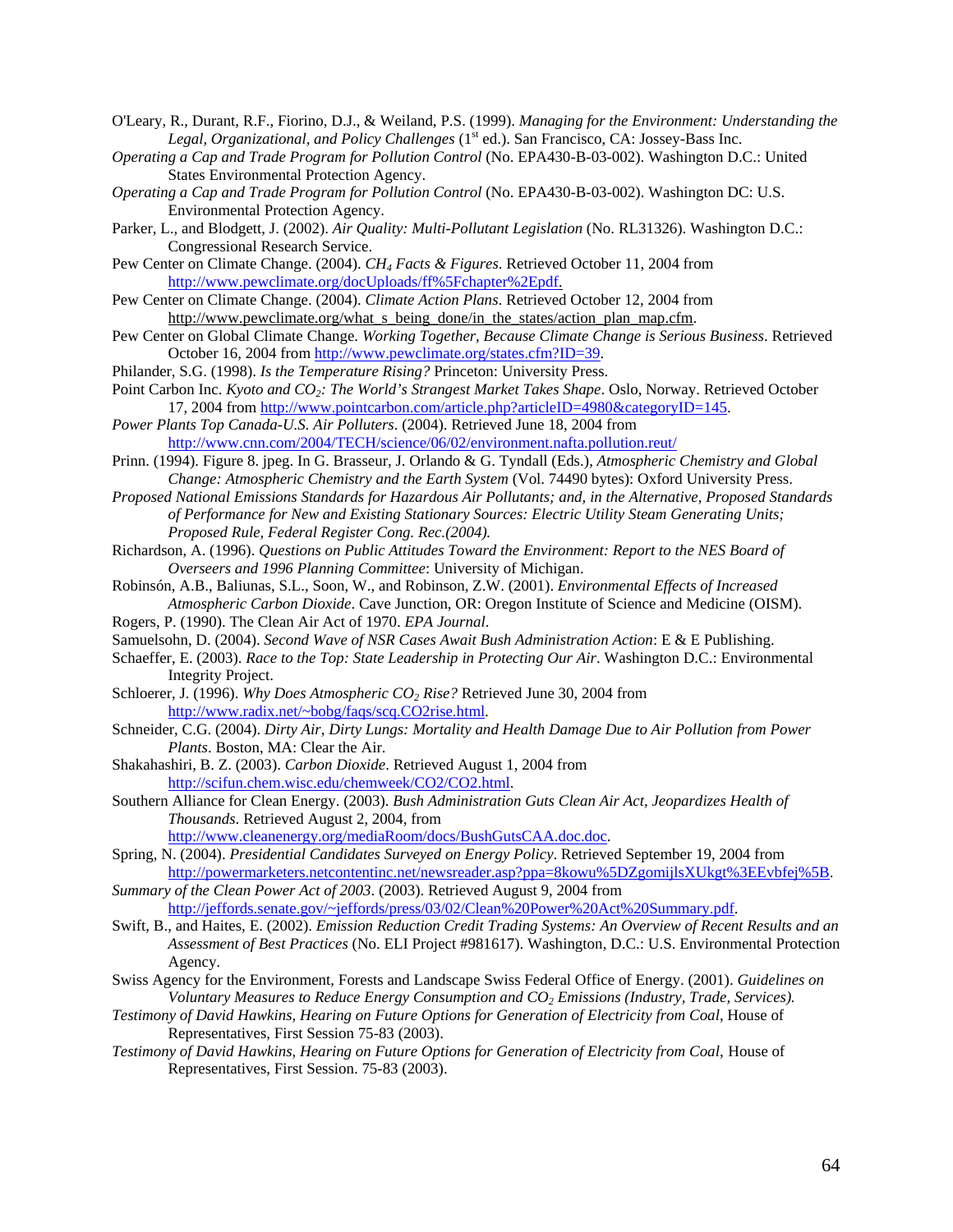- The Clean Power Act of 2003: A Bill to Amend the Clean Air Act to Reduce Emissions from Electric Power Plants, and for Other Purposes, 108th Congress, Senate Committee on Environment and Public Works, 1st Session (2003).
- The Economist, Print Edition. (2004) *Coal-Fired Electricity: The Future is Clean.* (372)8439*,* 61.
- U.S. Department of Energy and U.S. Environmental Protection Agency (2000). *Carbon Dioxide Emissions from the Generation of Electric Power in the U.S.* Retrieved October 15, 2004 from http://www.eia.doe.gov/cneaf/electricity/page/co2\_report/co2emiss.pdf.
- U.S. Department of Energy, Energy Information Administration. *Renewable Energy Data, Tables, and Charts*. (2004). Retrieved August 15, 2004 from http://www.eia.doe.gov/fuelrenewable.html.
- U.S. Department of Energy. (2004). *Renewable Resources in the U.S. Electricity Supply.* Retrieved July 2, 2004 from http://www.eia.doe.gov/cneaf/electricity/pub\_summaries/renew\_es.html.
- U.S. Environmental Protection Agency, Air and Radiation Division. (1999). *Progress Report on the EPA Acid Rain Program*. EPA430-R-99-11.
- U.S. Environmental Protection Agency. *Brownsfield Cleanup and Redevelopment*. Retrieved on November 7, 2004 from: http://www.epa.gov/brownfields/pg/guidelines\_2005.htm#o
- U.S. Environmental Protection Agency. Brownsfield Cleanup Revolving Loan Fund Pilot
- Program. Retrieved on November 7, 2004 from: http://www.epa.gov/brownfields/pdf/bcrlf-fs.pdf U.S. Environmental Protection Agency. Brownsfield Cleanup Revolving Loan Fund Pilot
- Program Fact Sheet. Retrieved on November 7, 2004 from: http://www.epa.gov/swerosps/bf/html-doc/rlf/hennloan.htm
- U.S. Environmental Protection Agency, Clean Energy Homepage. (2000). Retrieved June 28, 2003 from http://www.epa.gov/cleanenergy/energynyou.htm.
- U.S. Environmental Protection Agency. (1984). *Statement on the US Supreme Court's Ruling of June 25th on EPA's "Bubble" Policy to Control Air Pollution*. Unpublished manuscript.
- U.S. Environmental Protection Agency. (1997). *Profile of the Fossil Fuel Electric Power Generation Industry* (No. EPA/310-R-97-007). Washington D.C.: US Environmental Protection Agency.
- U.S. Environmental Protection Agency. (1999). *Progress Report on the EPA Acid Rain Program* (No. EPA 430-R 99-011). Rockville, MD: U.S. Environmental Protection Agency Air and Radiation (6204J).
- U.S. Environmental Protection Agency. (2002). *EPA Global Warming Site*. Retrieved July 27, 2004 from www.yosemite.epa.gov/oar/globalwarming.nsf/content/index.html.
- U.S. Environmental Protection Agency. (2002). *Overview of CASTNET Program*. Retrieved June 23, 2004 from http://www.epa.gov/castnet/overview.html.
- U.S. Environmental Protection Agency. (2003). *HRSC Outreach Programs for Communities*. Retrieved October 10, 2004 from http://www.toscprogram.org/get-help.html.
- U.S. Environmental Protection Agency. (2003). *Toxic Air Pollutants*. Retrieved June 28, 2004 from http://www.epa.gov/air/toxicair/index.html.
- U.S. Environmental Protection Agency. (2004). *Acid Rain*. Retrieved June 13, 2004 from http://www.epa.gov/airmarkets/acidrain/#what.
- U.S. Environmental Protection Agency. (2004). *Clean Air Markets, Welcome*. Retrieved September 11, 2004 from http://www.epa.gov/airmarkets/index.html.
- U.S. Environmental Protection Agency. (2004). *Emissions and Generation Resource Integrated Database (eGRID)*. Retrieved September 12, 2004 from http://www.epa.gov/cleanenergy/egrid/index.htm.
- U.S. Environmental Protection Agency. (2004). *EPA 2005 Fiscal Year Annual Performance Plan*. Retrieved September 9, 2004 from http://www.epa.gov/ocfopage/budget/2005/2005ap/2005ap.htm.
- U.S. Environmental Protection Agency. (2004). *EPA Organizational Structure*. Retrieved September 12, 2004 from http://www.epa.gov/epahome/organization.htm.
- U.S. Environmental Protection Agency. (2004). *Innovating for Better Environmental Results: A Report on EPA Progress from the Innovation Action Council.* Retrieved September 10, 2004 from http://www.epa.gov/innovation/innovations\_508.pdf.
- U.S. Environmental Protection Agency. (2004). *State Emission Budget Calculation Technical Support Document for the Proposed Clean Air Interstate Rule – Supplemental Notice of Proposed Rulemaking*. Washington D.C.: U.S. Environmental Protection Agency.
- U.S. Environmental Protection Agency. (2004). *What Are the Six Common Air Pollutants?* Retrieved June 28, 2004 from http://www.epa.gov/air/urbanair/6poll.html.
- U.S. Environmental Protection Agency. *Clean Air Markets: Allowance Trading*, Retrieved on October 18, 2004 from http://www.epa.gov/airmarkets/tracking/factsheet.html.